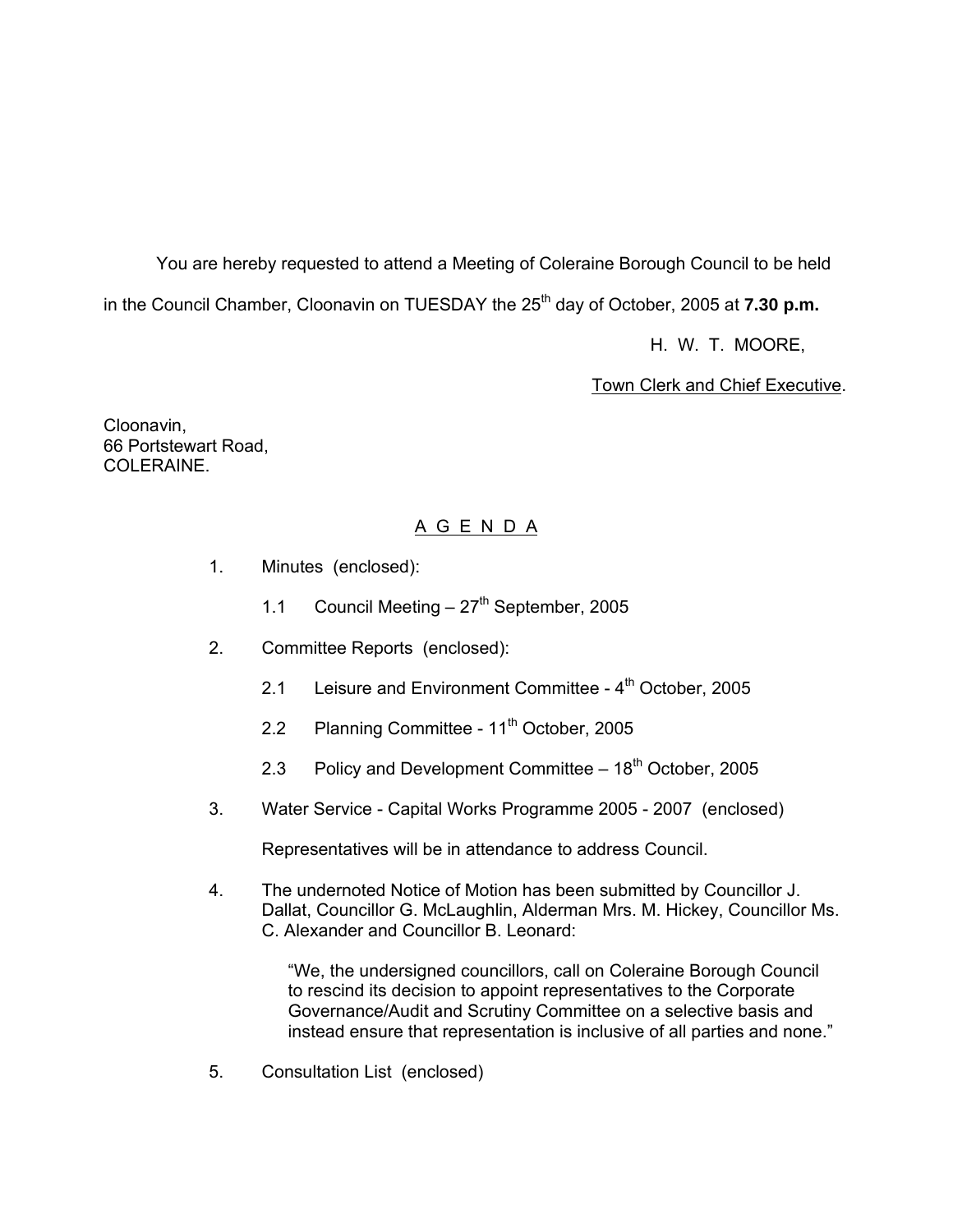- 6. Correspondence
- 7. Documents for Sealing

# **Enclosed for Information:**

- (1) NILGA Annual Report 2004 2005<br>(2) Roads Service Travel Survey for I
- (2) Roads Service Travel Survey for Northern Ireland 2002 2004
- (3) Minutes of the Northern Health and Social Services Council dated  $7<sup>th</sup>$  September, 2005

To: Each Member of Council. 21st October, 2005.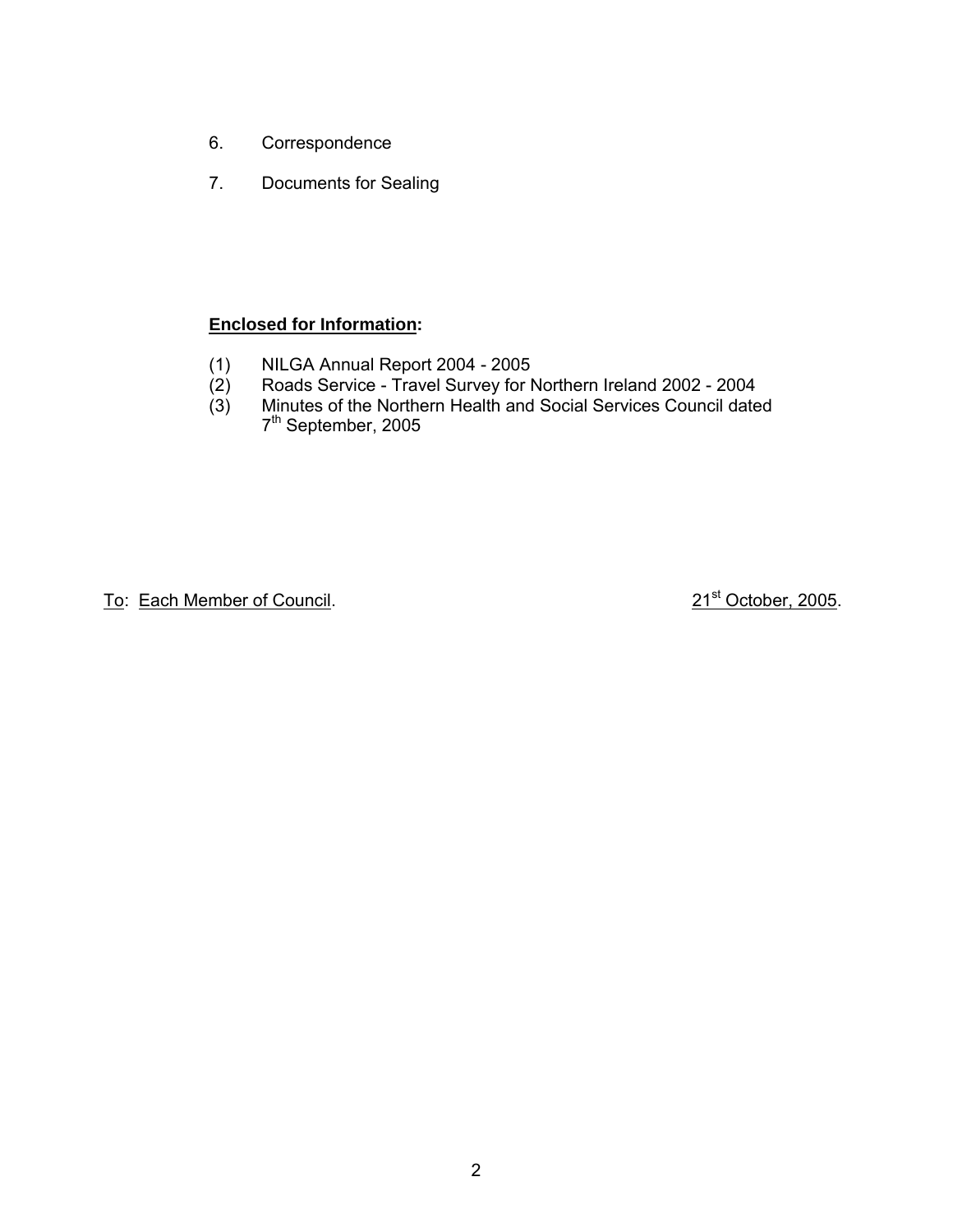# **COLERAINE BOROUGH COUNCIL**

 Minutes of proceedings of Coleraine Borough Council held in the Council Chamber, Cloonavin on Tuesday, 27<sup>th</sup> September, 2005 at 7.30 p.m.

- **Convened:** As per Notice attached
- **Present:** The Mayor, Councillor T. J. Deans, in the Chair

The Deputy Mayor, Alderman M. T. Hickey (Mrs.)

#### **Aldermen**

 E. T. Black (Mrs.) D. McClarty W. T. Creelman W. J. McClure

# **Councillors**

- J. M. Bradley B. Leonard  $($ ltems  $5.0 - 13.0)$  G. L. McLaughlin O. M. Church (Mrs.) R. A. McPherson A. S. Cole **A. McQuillan** E. P. Fielding (Mrs.) R. D. Stewart N. F. Hillis
- C. S. Alexander (Ms.) E. A. Johnston (Mrs.)

# **Officers in**

 **Attendance:** Town Clerk and Chief Executive, Director of Corporate Services, Director of Environmental Health, Director of Leisure Services, Head of Development Services, Leisure Services Officer (Facilities), Services Manager, Technical and Waste Management Officer, Head of Administrative Services and Administrative Assistant

**Apologies:** Councillors Barbour, Dallat, Gilkinson and King

#### **1.0 WELCOME**

 The Mayor welcomed everyone, including visitors in the Bann Gallery, to the Meeting.

#### **2.0 MINUTES**

The minutes of the Council Meeting of  $23<sup>rd</sup>$  August, 2005 and the Special Meeting of  $12<sup>th</sup>$ September, 2005 were confirmed and signed.

# **3.0 COMMITTEE REPORTS**

 3.1 Leisure and Environment The Chairman, Councillor McLaughlin, moved Committee the adoption of the Leisure and Environment Committee Report; this was duly seconded by Alderman Creelman.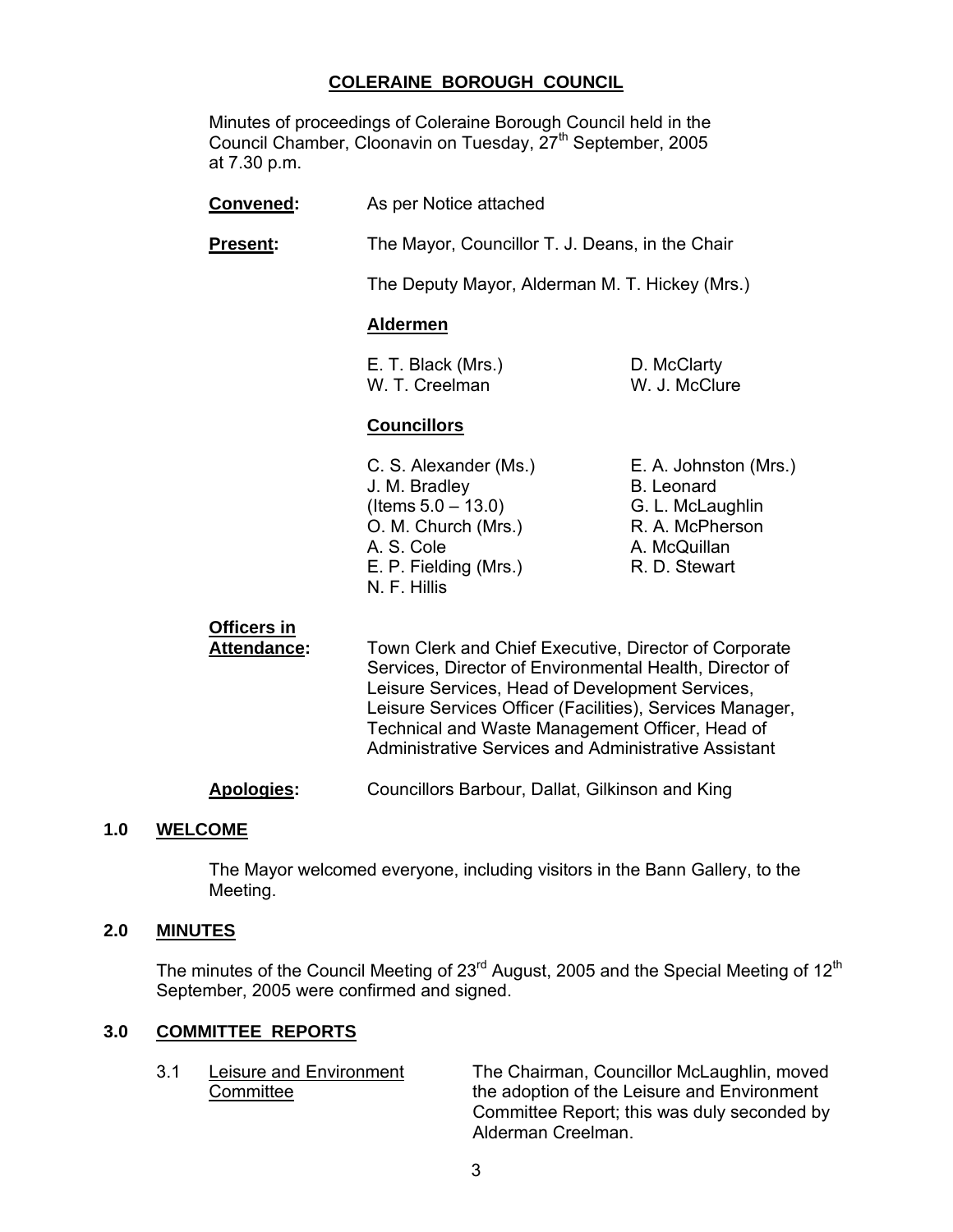Matters arising:

3.1.1 Civic Amenity Sites - Following discussion it was proposed by<br>Arrangements Councillor McPherson, seconded by Cou Councillor McPherson, seconded by Councillor Mrs. Johnston and agreed:

> That this item be deferred to the October meeting of the Leisure and Environment Committee for further discussion.

The Committee Report was then adopted.

#### 3.2 Planning Committee Reports:

| 3.2.1<br>Report -<br><u>23<sup>rd</sup> August, 2005</u> | The Chairman, Councillor Stewart, moved the<br>adoption of the Planning Committee Report; this<br>was duly seconded by Councillor Hillis and<br>agreed.                                                |
|----------------------------------------------------------|--------------------------------------------------------------------------------------------------------------------------------------------------------------------------------------------------------|
| 3.2.2 Report -<br>13 <sup>th</sup> September, 2005       | The Chairman, Councillor Stewart, moved the<br>adoption of the Planning Committee Report; this<br>was duly seconded by Alderman McClarty and<br>agreed.                                                |
| Matters arising:                                         |                                                                                                                                                                                                        |
| Visitors from Zomba,<br>3.2.2.1<br>Malawi                | Councillor Mrs. Johnston extended thanks to<br>officers and members involved in the recent<br>NILGA meeting held at Stormont.                                                                          |
| 3.2.3<br>Report -<br>20 <sup>th</sup> September, 2005    | The Chairman, Councillor Stewart, moved the<br>adoption of the Planning Committee Report; this<br>was duly seconded by Councillor Ms.<br>Alexander.                                                    |
| Matters arising:                                         |                                                                                                                                                                                                        |
| 3.2.3.1<br>Apology                                       | It was noted that an apology had been omitted<br>for Councillor Mrs. Johnston.                                                                                                                         |
| 3.2.3.2<br>Rock Castle -<br>Portstewart                  | Following discussion it was agreed that the<br>Town Clerk and Chief Executive write to the<br>Chief Executive of the Planning Service<br>requesting a copy of the listed building consent<br>document. |

The Committee Report was then adopted.

3.3 Policy and Development The Chairman, Alderman McClarty, moved the Committee committee adoption of the Policy and Development Committee Report; this was duly seconded by Alderman Mrs. Black.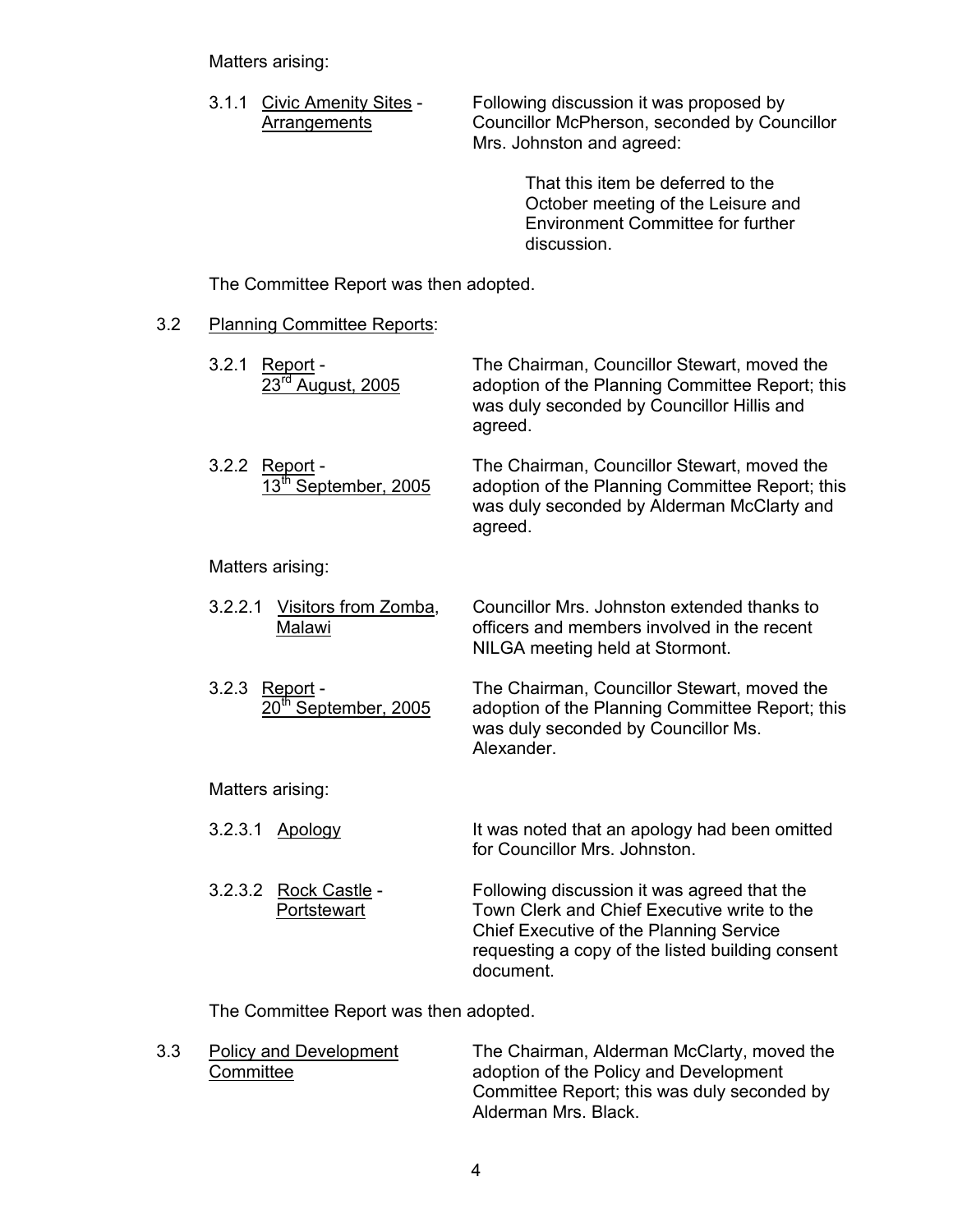Matters arising:

3.3.1 Apology **It was noted that an apology had been omitted**  for Councillor Mrs. Johnston. 3.3.2 Corporate Governance/ Following discussion it was proposed by Audit and Scrutiny Councillor McLaughlin and seconded by Committee Councillor Ms. Alexander: That this item be deferred to the October meeting of the Policy and Development Committee.

> On being put to the Meeting the proposal failed to carry, four members voting in favour and eleven members voting against.

The Committee Report was then adopted.

# **4.0 CARAVAN PARKS - LEASING PROPOSALS**

 The Mayor welcomed Mr. B. Wilsdon and Mr. V. Gwilliam from Carrick Dhu Caravanners' Campaign Committee and Mr. W. Creighton and Mr. P. McGivern from Juniper Hill Caravan Owners' Association, who were in attendance to address Council regarding the current exercise to explore the leasing of the caravan parks at Juniper Hill and Carrick Dhu.

The Mayor also welcomed the large number of people who had travelled from all over Northern Ireland to attend the meeting.

 The representatives expressed the fears and concerns of caravan owners regarding Council's decision to "explore and develop proposals for leasing Juniper Hill and Carrick Dhu Caravan Parks" and appealed to Council to reconsider the exercise.

 Alderman McClarty updated members on the outcome of the two meetings of the Caravan Working Group.

 The Town Clerk and Chief Executive emphasised that the exercise was currently under way and a full report on all the options would be brought back to Council in due course.

The Mayor thanked the representatives for attending after which they withdrew.

# **5.0 COALITION AGAINST WATER CHARGES (CAWC)**

 Consideration was given to the undernoted Notice of Motion submitted by the Coalition Against Water Charges (CAWC):

- "This Council objects to the proposals to introduce new water charges in Northern Ireland.
- This Council believes the proposals are unfair and unjust because we already pay for our Water Service as a proportion of the regional rate.
- This Council calls for the proposals on water charges to be withdrawn.
- This Council calls for the Water Service and its staff to be retained as a public service funded from general taxation and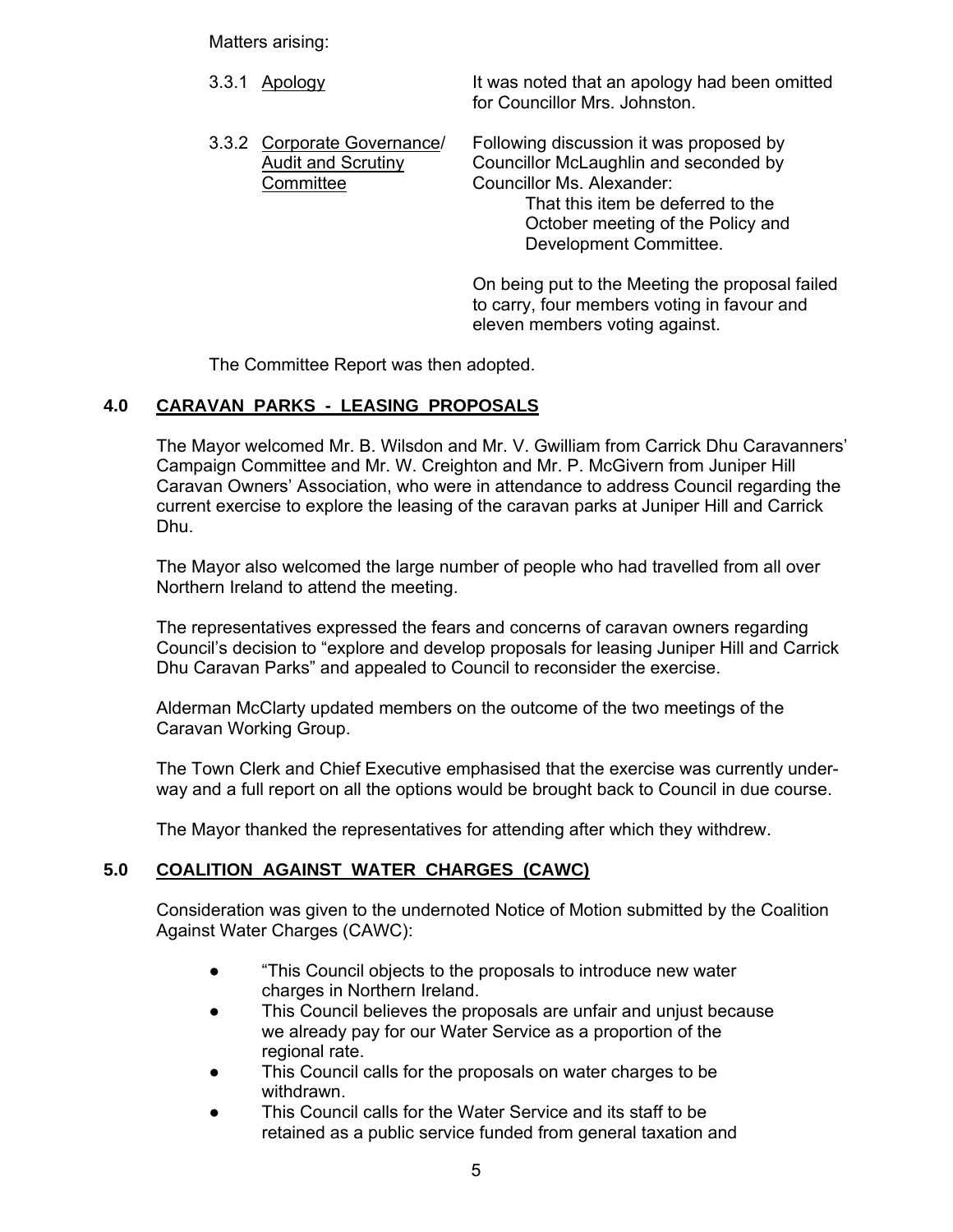the regional rate."

 Following discussion it was proposed by Alderman McClarty, seconded by Councillor Hillis and agreed:

That Council support the Notice of Motion.

# **6.0 REVIEW OF PUBLIC ADMINISTRATION - DRAFT RESPONSE**

 Consideration was given to the draft response in respect of the above Consultation Paper.

 It was agreed that the draft should form the basis of Council's response, incorporating two additional points, in relation to funding and education as highlighted by the Town Clerk and Chief Executive.

# **7.0 CONSULTATION LIST**

 The following consultation paper had been received and was available for members who wished to consider making a response:

 (i) Department of the Environment – Roads Safety Branch – Consultation Document on Seat Belt Wearing in Buses and Coaches Comments due by: 25<sup>th</sup> November, 2005.

 Following discussion it was proposed by Councillor McPherson, seconded by Councillor Mrs. Johnston and agreed:

 That this item be placed on the Agenda for the October meeting of the Policy and Development Committee.

# **8.0 LETTER OF THANKS**

 Read letter from Councillor King thanking members for their kind expression of sympathy on the death of his brother.

Noted.

# **9.0 NATIONAL ASSOCIATON OF COUNCILLORS**

 The Town Clerk and Chief Executive advised members that the National Association of Councillors Annual General Meeting and Conference would be held on 28th/30<sup>th</sup> October, 2005 in Scarborough.

 Members interested in attending were requested to notify the Administrative Officer.

# **10.0 DOCUMENTS TABLED**

- (a) Northern Health and Social Services Board Annual Report 2004/2005
- (b) Causeway Health and Social Services Trust Annual Report 2004/2005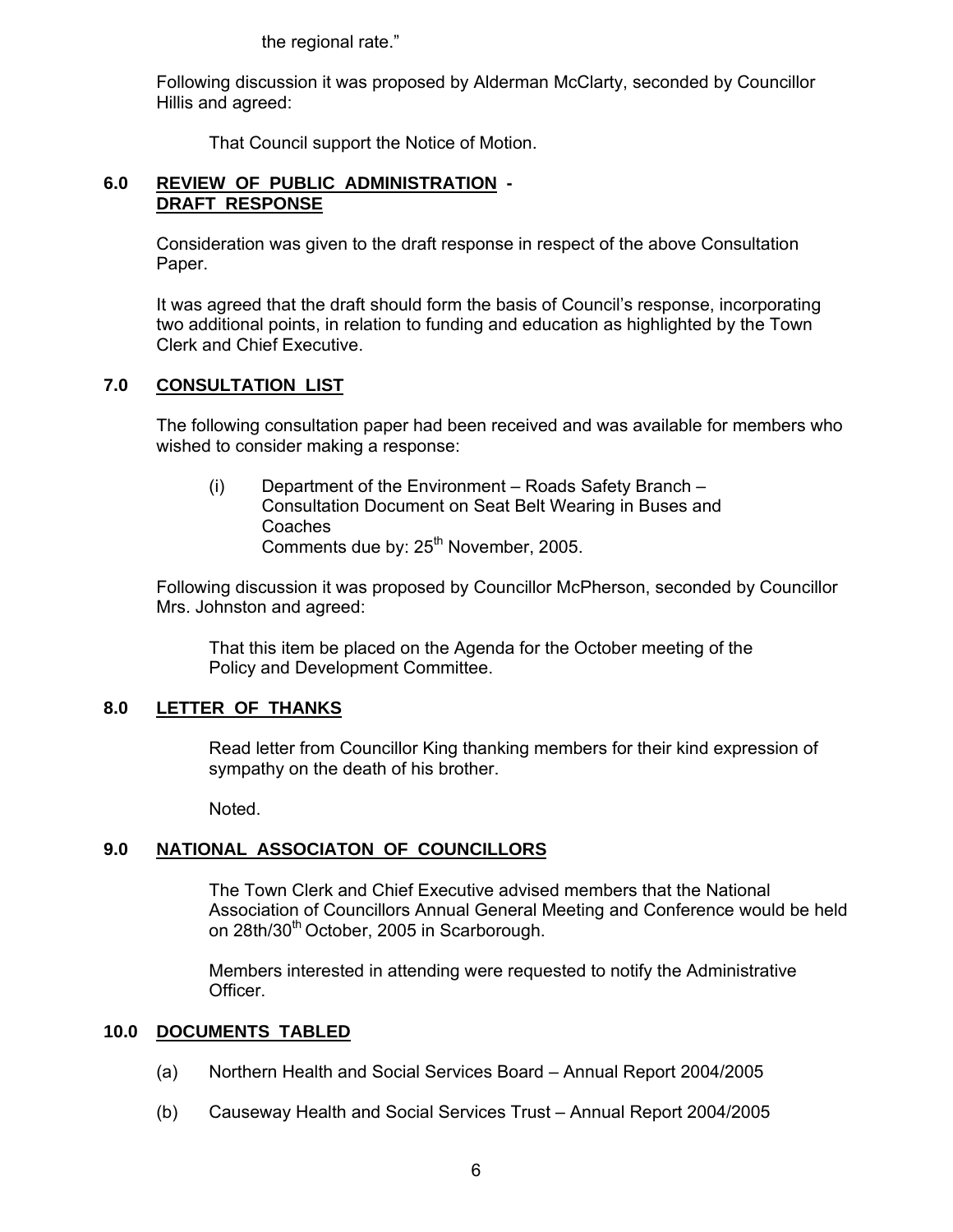#### **11.0 RIVERS AGENCY**

 A copy of the letter received from the Rivers Agency in respect of flooding emergency arrangements was circulated to each member.

# **12.0 CONGRATULATIONS**

 The Town Clerk and Chief Executive read a letter from German holiday-makers congratulating Council on the cleanliness of Castlerock and the general appearance of the area.

 Members welcomed the comments and requested that a copy of the letter be forwarded to Castlerock Community Association.

# **13.0 DOCUMENTS FOR SEALING**

Resolved:

That the following documents be sealed:

| 1. | Deed of Exchange       | Council and J. H. Turkington & Sons Ltd.,<br>James Park, Mahon Road, Portadown - Lands<br>at Ballyreagh Road, Portstewart. |                          |
|----|------------------------|----------------------------------------------------------------------------------------------------------------------------|--------------------------|
| 2. | <b>Cemetery Titles</b> | Grant of Right of Burial – Deeds Register Nos.<br>$3145 - 3154$ (inclusive):                                               |                          |
|    |                        | Agherton<br><b>Ballywillan</b><br>Coleraine<br>Kilrea<br>Portstewart                                                       | 2<br>$\mathfrak{S}$<br>5 |
|    |                        | Advanced Deeds - Register Nos. 0112 - 0114<br>(inclusive):                                                                 |                          |
|    |                        | Agherton<br><b>Ballywillan</b>                                                                                             | 2<br>1                   |
|    |                        | Coleraine<br>Portstewart                                                                                                   |                          |

- 
- 3. Car Loan Agreements (a) Principal Environmental Health Officer

(b) Environmental Health Officer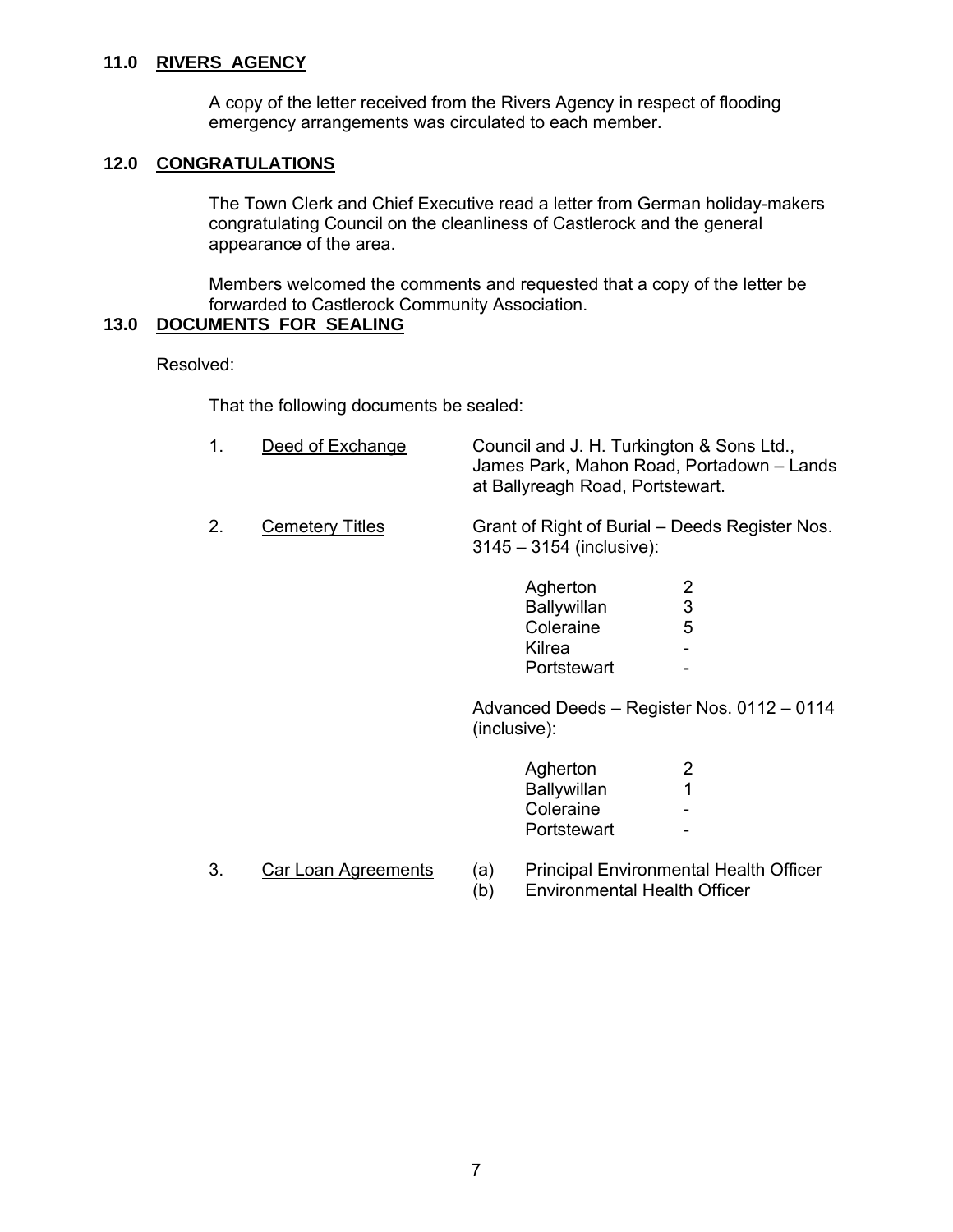#### **LEISURE AND ENVIRONMENT COMMITTEE**

# **4th October, 2005.**

**Present:** Councillor G. L. McLaughlin, in the Chair

 The Mayor, Councillor T. J. Deans (Items 2.1 - 12.1)

The Deputy Mayor, Alderman M. T. Hickey (Mrs.)

#### **Aldermen**

 E. T. Black (Mrs.) D. McClarty (Items 2.1 - 12.1) (Items 2.1 - 12.1) W. T. Creelman

#### **Councillors**

| C. S. Alexander (Ms.) | N. F. Hillis          |
|-----------------------|-----------------------|
| D. D. Barbour         | (Items $2.1 - 12.1$ ) |
| J. M. Bradley         | W. A. King            |
| (Items $1.0 - 3.9$ )  | (Items $2.1 - 12.1$ ) |
| O. M. Church (Mrs.)   | <b>B.</b> Leonard     |
| (Items 1.0 - 3.9)     | (Items $1.0 - 3.9$ )  |
| A. S. Cole            | R. A. McPherson       |
| J. J. Dallat          | A. McQuillan          |
| E. P. Fielding (Mrs.) | (Items $1.0 - 3.9$ )  |
| S. Gilkinson          | R. D. Stewart         |

**Officers in**

 **Attendance:** Director of Leisure Services, Director of Technical Services, Director of Environmental Health, Head of Administrative Services, Leisure Services Officer (Facilities) (Items 1.0 - 3.9), Countryside Access/Rural Officer (Items 1.0 - 3.9), Parks General Manager (Items 1.0 - 3.9) and Administrative Assistant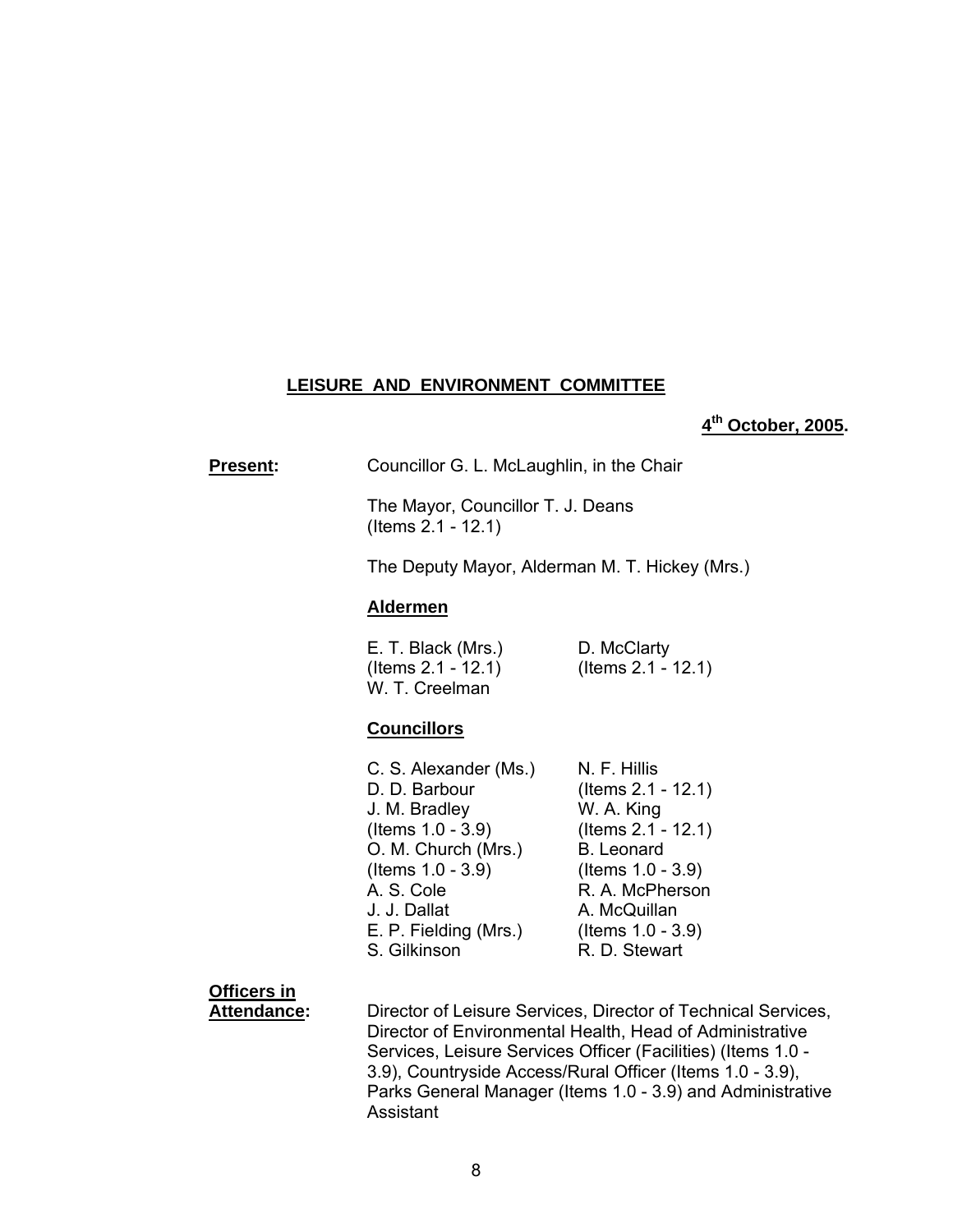# **1.0 WELCOME**

The Chairman welcomed everyone to the meeting.

# **2.0 LEISURE SERVICES REPORT**

The report of the Director of Leisure Services was considered.

Matters arising:

| 2.1 | <b>Mountsandel Path Network,</b><br>Coleraine | Mr. Mark Strong, Countryside Access/Rural<br>Officer and Mr. Michael Savage, Parks General<br>Manager, addressed members on the<br>Mountsandel Path Network. The officers<br>outlined proposals to upgrade and improve the<br>network of public paths and open spaces in this<br>area of Coleraine.<br>Members noted information on the issues,<br>objectives, timetable, elements of work and<br>proposed consultation programme. The<br>estimated cost of the work was £50,000.00<br>over a period of three years. |
|-----|-----------------------------------------------|----------------------------------------------------------------------------------------------------------------------------------------------------------------------------------------------------------------------------------------------------------------------------------------------------------------------------------------------------------------------------------------------------------------------------------------------------------------------------------------------------------------------|
|     |                                               | A period of discussion ensued on this topic<br>during which the officers answered various<br>members' questions.                                                                                                                                                                                                                                                                                                                                                                                                     |
|     |                                               | It was proposed to bring the revised plan for this<br>project for Committee's consideration at the<br>February 2006 meeting.                                                                                                                                                                                                                                                                                                                                                                                         |
|     |                                               | The Chairman thanked the officers for their<br>informative presentation.                                                                                                                                                                                                                                                                                                                                                                                                                                             |
| 2.2 | Portrush Town Hall                            | Committee noted that work on the refurbishment<br>of Portrush Town Hall would be completed by<br>the end of 2005. The Hearth Revolving Fund,<br>Project Managers of the restoration, had<br>requested that Council consider naming one of<br>the meeting rooms after the late Mr. Donald<br>Girvan.                                                                                                                                                                                                                  |
|     |                                               | Following discussion it was proposed by<br>Councillor Ms. Alexander, seconded by<br>Councillor Hillis and recommended that Council<br>agree to this request.                                                                                                                                                                                                                                                                                                                                                         |
| 2.3 | <b>Coleraine Museum Collection</b>            | Committee noted that Council had secured<br>grants of £135,000.00 to purchase the Hugh<br>Thomson Collection which was generously<br>being made available by its present owners,<br>J. & J. Gamble of Belfast.                                                                                                                                                                                                                                                                                                       |
|     |                                               |                                                                                                                                                                                                                                                                                                                                                                                                                                                                                                                      |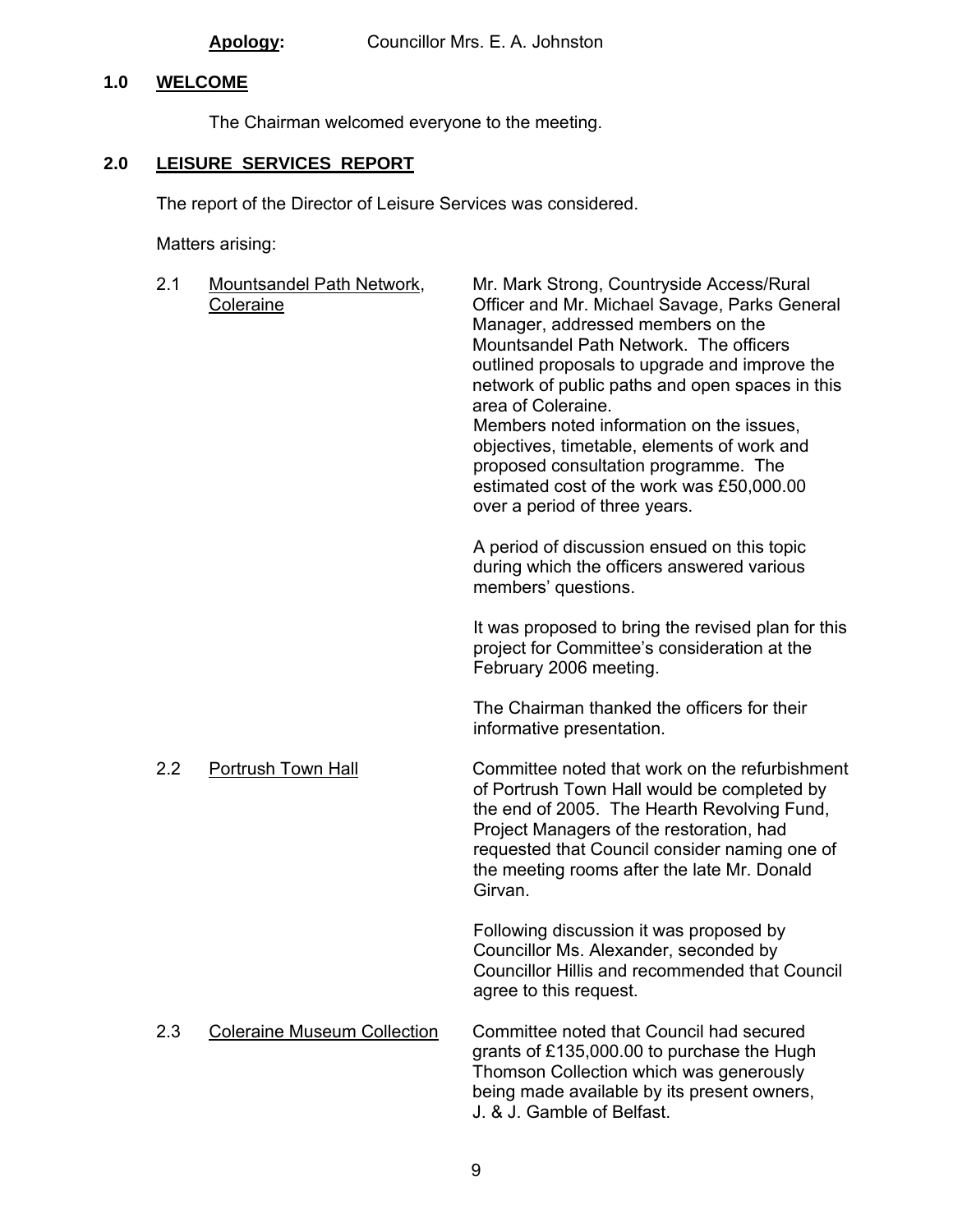|     |                                                          |            | The collection comprised over 700 artworks and<br>books by the famous illustrator originally from<br>Coleraine. The total cost of the collection was<br>£150,000.00 with Council being asked to<br>contribute £15,000.00.                                |
|-----|----------------------------------------------------------|------------|----------------------------------------------------------------------------------------------------------------------------------------------------------------------------------------------------------------------------------------------------------|
|     |                                                          |            | It was proposed by Alderman Mrs. Black,<br>seconded by Councillor Ms. Alexander and<br>recommended that Council contribute the<br>required £15,000.00 to secure this collection.                                                                         |
|     |                                                          |            | Committee congratulated Ms. Helen Perry,<br>Council's Museums Officer, whose diligence<br>and enthusiasm had secured the funding.                                                                                                                        |
|     | 2.3.1<br><b>Fred Daly</b><br><b>Commemorative Plaque</b> |            | Members congratulated Ms. Perry and other<br>staff involved in the unveiling ceremony of the<br>commemorative plaque to the late Fred Daly.                                                                                                              |
| 2.4 | Commonwealth Games 2006                                  |            | Council is recommended to agree to contribute<br>£2,000.00 to the Northern Ireland<br>Commonwealth Games Council towards the<br>costs of sending a team to represent the<br>Province at the eighteenth Commonwealth<br>Games in Melbourne in early 2006. |
| 2.5 | <b>Northern Ireland Air Show</b>                         |            | The Director of Leisure Services reported that<br>the 2006 Show was proposed to be held on<br>2 <sup>nd</sup> and 3 <sup>rd</sup> September, 2006, again helping to<br>extend the visitor season.                                                        |
|     |                                                          | bodies.    | Following a period of discussion Committee<br>agreed to recommend that Council promote the<br>event in 2006, conditional on private<br>sponsorship being found to make up the<br>anticipated shortfall in funding from other                             |
| 2.6 | <b>Sports Directory</b>                                  |            | A copy of the new Directory of Sport produced<br>by the Sports Development Team of Council<br>had been distributed to each member.                                                                                                                       |
|     |                                                          |            | In response to a query the Director of Leisure<br>Services outlined the procedure for compiling<br>the Directory. All sports clubs had received one<br>letter and one reminder, if appropriate,<br>requesting the relevant details.                      |
| 2.7 | For Information                                          | topics:    | The Director of Leisure Services had included<br>information in the report on the following                                                                                                                                                              |
|     |                                                          | (a)<br>(b) | North East School of Sport<br><b>Ulster Orchestra Concerts</b>                                                                                                                                                                                           |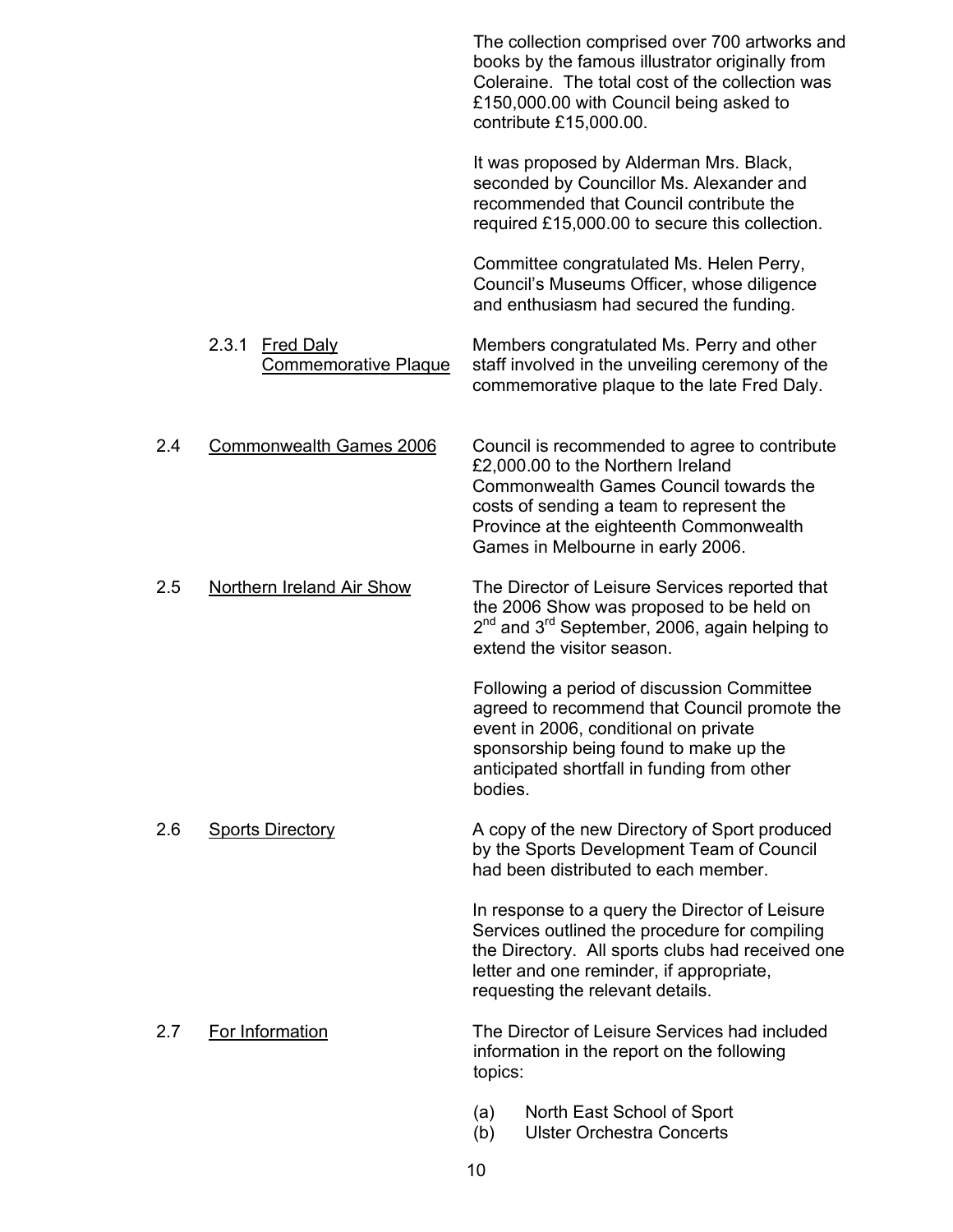- (c) Coleraine Sports Awards Ceremony Friday,  $4<sup>th</sup>$  November at 7.30 p.m. -Lodge Hotel, Coleraine
- (d) Coleraine Twinning Association 'A Feast of France' - Royal Court Hotel, Portrush - Friday, 14<sup>th</sup> October, 2005 at 8.00 p.m.
- (e) Halloween Events
- (f) Causeway Museum Service Event Ballykelly Army Base - Tuesday, 18<sup>th</sup> October, 2005
- (g) Museum Service Outreach Workshops

# **3.0 TECHNICAL SERVICES REPORT**

The report of the Director of Technical Services was considered (previously supplied).

Matters arising:

| <b>DRD Roads Service</b><br>3.1 |
|---------------------------------|
|---------------------------------|

|     | 3.1.1<br>Disabled Parking Bay,<br>Chapel Square,<br>Coleraine                                                  | DRD Roads Service proposed to provide a<br>disabled parking bay at Chapel Square,<br>Coleraine to facilitate the resident of No. 1<br>Taylor's Row, Coleraine.                                                                                                |
|-----|----------------------------------------------------------------------------------------------------------------|---------------------------------------------------------------------------------------------------------------------------------------------------------------------------------------------------------------------------------------------------------------|
|     |                                                                                                                | Council is recommended to agree.                                                                                                                                                                                                                              |
|     | 3.1.2 Disabled Parking Bay,<br>34 Mark Street Lane,<br>Portrush                                                | DRD Roads Service proposed to provide a<br>disabled parking bay at 34 Mark Street Lane,<br>Portrush.                                                                                                                                                          |
|     |                                                                                                                | Council is recommended to agree.                                                                                                                                                                                                                              |
|     |                                                                                                                | Members enquired whether DRD Roads<br>Service was under a statutory obligation to<br>consult Council regarding the provision of<br>disabled parking bays. The Director of<br>Technical Services would raise this matter with<br>the Divisional Roads Manager. |
| 3.2 | <b>Consultation Paper on</b><br>Proposed Amendments to the<br>Waste and Contaminated Land<br>(N.I.) Order 1997 | Consideration was given to the Department of<br>the Environment's consultation paper on this<br>topic, as detailed in the report.                                                                                                                             |
|     |                                                                                                                | Committee noted that the paper set out the first<br>stage of the Department's proposals for a major<br>overhaul of the current legislation governing the<br>unlawful management and disposal of waste.                                                        |
|     |                                                                                                                | Following a period of discussion it was agreed<br>to recommend that in general, Council should<br>welcome the proposed amendments to the<br>current legislation.                                                                                              |
|     |                                                                                                                |                                                                                                                                                                                                                                                               |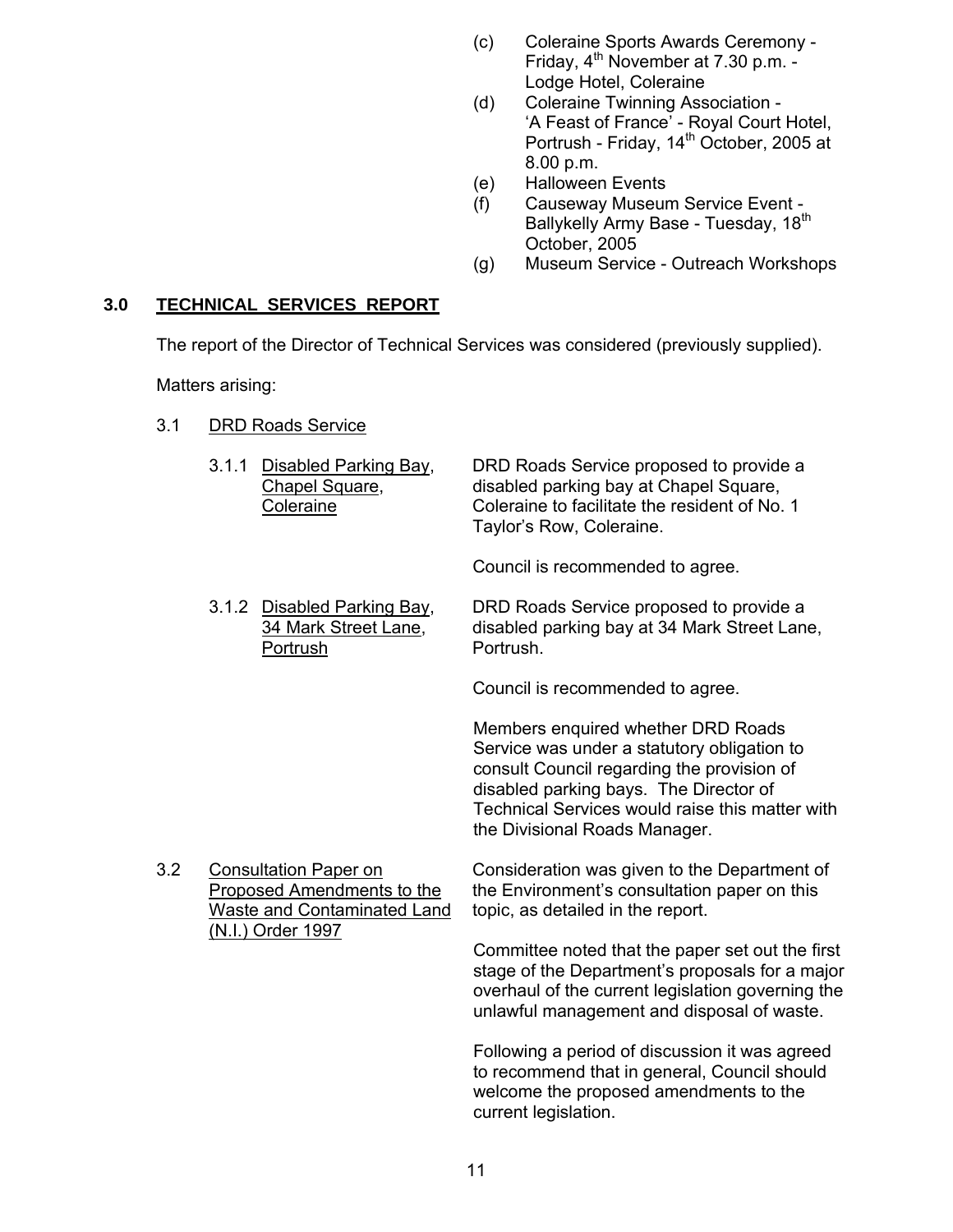These amendments should, assuming adequate enforcement resources, assist greatly in tackling the illegal waste problem.

The Director of Technical Services in his response to the Department, would detail concerns as listed in the report. He would also include concerns as raised by Councillor Dallat regarding the dangers of criminalising landowners in respect of someone else's activities.

- 3.3 ECO Schools Council is recommended to contribute £400.00, together with a further £600.00 if transport is provided for the schools concerned, to secure the "Konflux Education in Theatre" production, as detailed in the report.
- 3.4 Building Control Approval had been granted for forty-two applications.

 3.5 2005 Super Valu Best Kept Committee noted the Borough success in the Towns, Villages and Housing small towns category of this competition with Areas **Portrush coming first and Portstewart a very** Portrush coming first and Portstewart a very close second.

> Congratulations were extended to all staff involved in securing these results.

The Director of Technical Services noted members' requests for copies of the marked assessments. These would be forwarded to local community groups.

- 3.6 Green Dragon Environmental Committee noted information, as detailed in the Management System report, regarding Green Dragon Environmental Management System.
- 3.7 Litter/Waste Matters The Director of Technical Services noted comments and answered various members' questions regarding litter/waste matters.
- 3.8 Waste Management Workshop The Director of Technical Services reminded members that the North West Waste Management Workshop for Councillors would be held on Wednesday, 26<sup>th</sup> October, 2005 in the Gorteen Hotel, Limavady.

Members were encouraged to attend if available.

3.9 Roselick Amenity Site - In response to a query the Director of Technical Portstewart - Arrangements Services confirmed that arrangements for the acceptance of waste for recycling at Roselick Amenity Site, Portstewart would continue as at present. Any possible expansion of the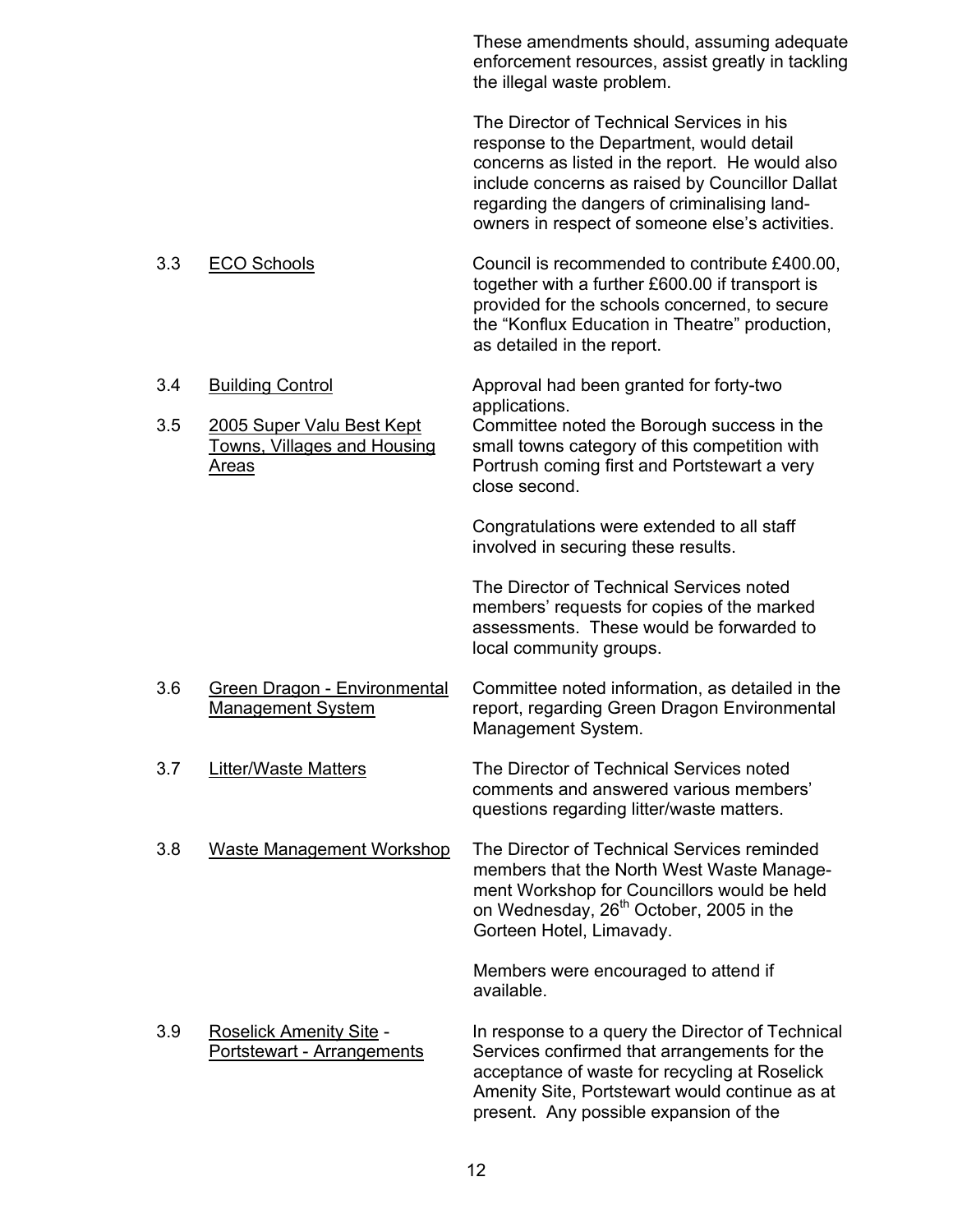# **4.0 ENVIRONMENTAL HEALTH REPORT**

The report of the Director of Environmental Health was considered (previously supplied).

Matters arising:

Road, Portstewart **Example 20** of the meeting.

Portstewart Holiday Village Caravan Park, 80 Mill Road, **Portstewart** 

 4.1 The Caravans Act (N.I.) 1963 - It was proposed by Councillor Hillis, seconded Ballyleese Town and Country by Councillor McPherson and agreed that these Caravan Park, 34 Agherton items be considered "In Committee" at the end

 4.2 The Unauthorised Encamp- Committee noted that the Northern Ireland ments (N.I.) Order 2004 Housing Executive had been charged with the legal responsibility to provide transit sites for travellers since 2003. To date none had been provided.

> Council is recommended to write to the Minister for Social Development expressing concern at the delay and reinforce the need to progress the provision of adequate transit site provision in Northern Ireland without further delay.

# 4.3 Health Promotion Initiatives

 4.3.1 Home Accident Committee noted that the Department in Prevention Training partnership with Coleraine Home Accident Prevention Committee and ROSPA had organised home safety training in relation to key target groups - children and the elderly.

Course dates are:

Child Safety - Wednesday, 23<sup>rd</sup> November, 2005 at Coleraine Town Hall

Safety for the Elderly - Wednesday, 14<sup>th</sup> December, 2005 at Cloonavin

Members paid tribute to the work of Coleraine Home Accident Prevention Committee and the Hazard House in Ballymoney.

4.3.2 Emergency Life Support Committee noted that the Environmental Health Training Department and representatives of the Northern Investing for Health Partnership (N.I.F.H.P.) were exploring the feasibility of providing Emergency Life Support Training to some staff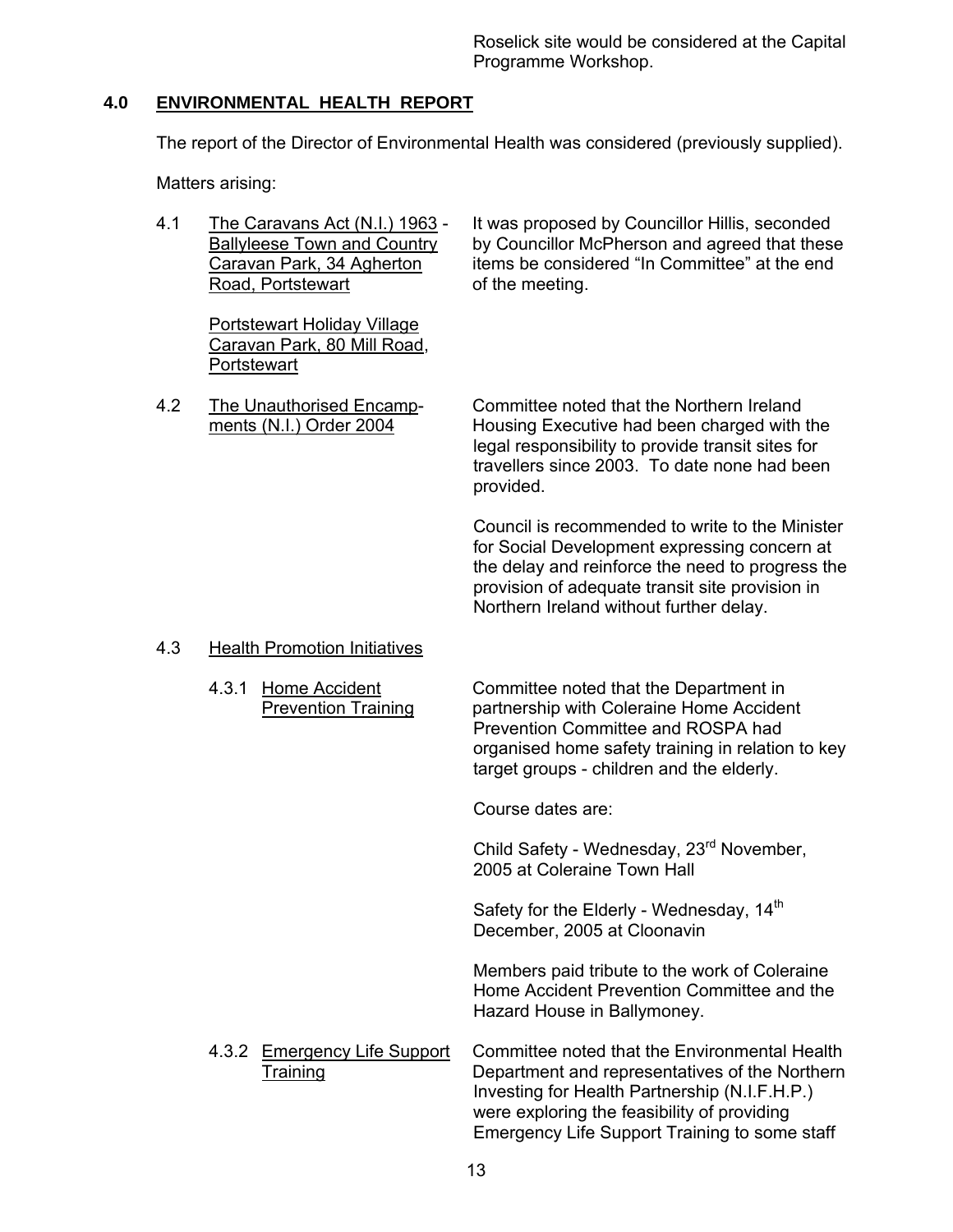in Council facilities. This would enable them to act appropriately to provide Emergency Life Support.

#### **5.0 ENVIRONMENT AND HERITAGE SERVICE**

Read letters from the Environment and Heritage Service confirming the Department's previously reported views about management relating to the Areas of Special Scientific Interests (ASSIs) at Craigahulliar and the White Rocks.

Noted.

#### **6.0 DEPARTMENT OF THE ENVIRONMENT - BIRTHDAY HONOURS 2006**

Read letter from the Department of the Environment - Local Government Division inviting nominations for the Birthday Honours 2006 covering the local government sector. Information required for Honours Awards was circulated to members who were requested to forward any such nominations to the Head of Administrative Services by 12<sup>th</sup> October, 2005.

#### **7.0 DEPARTMENT OF THE ENVIRONMENT - DELIVERY OF THE NORTHERN IRELAND BIODIVERSITY STRATEGY 2002 - 2005**

Tabled:

 The first report regarding Delivery of the Northern Ireland Biodiversity Strategy 2002 - 2005

# **8.0 RIVERS AGENCY**

Tabled:

Rivers Agency Corporate Plan 2005/10 and Business Plan 2005/06

# **9.0 ENVIRONMENTAL HEALTH - MAKING THE DIFFERENCE**

 Council is recommended to agree that the Chairman, Councillor G. L. McLaughlin, attend the Environmental Health - Making the Difference Conference at the Radisson Roe Hotel, Limavady on  $15<sup>th</sup>$  and  $16<sup>th</sup>$  November, 2005.

#### **10.0 NORTHERN DRUGS AND ALCOHOL CO-ORDINATION TEAM**

 NDACT News - Issue 9 - September 2005 had been previously circulated for members' information.

Noted.

# **11.0 CAUSEWAY MUSEUM SERVICE - ANNUAL REPORT**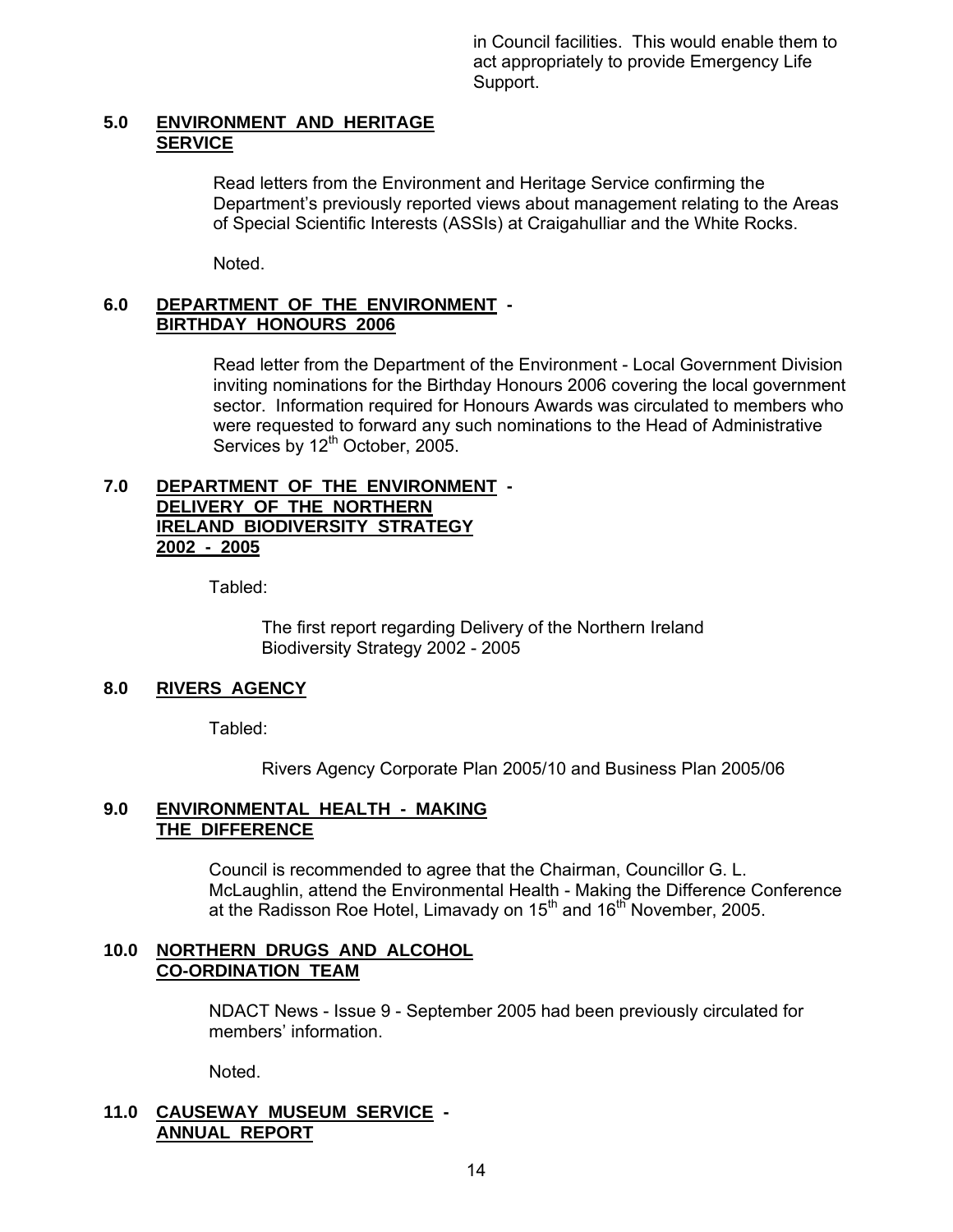A copy of the Annual Report of the Causeway Museum Service (September 2004 - September 2005) was circulated to each member.

Noted.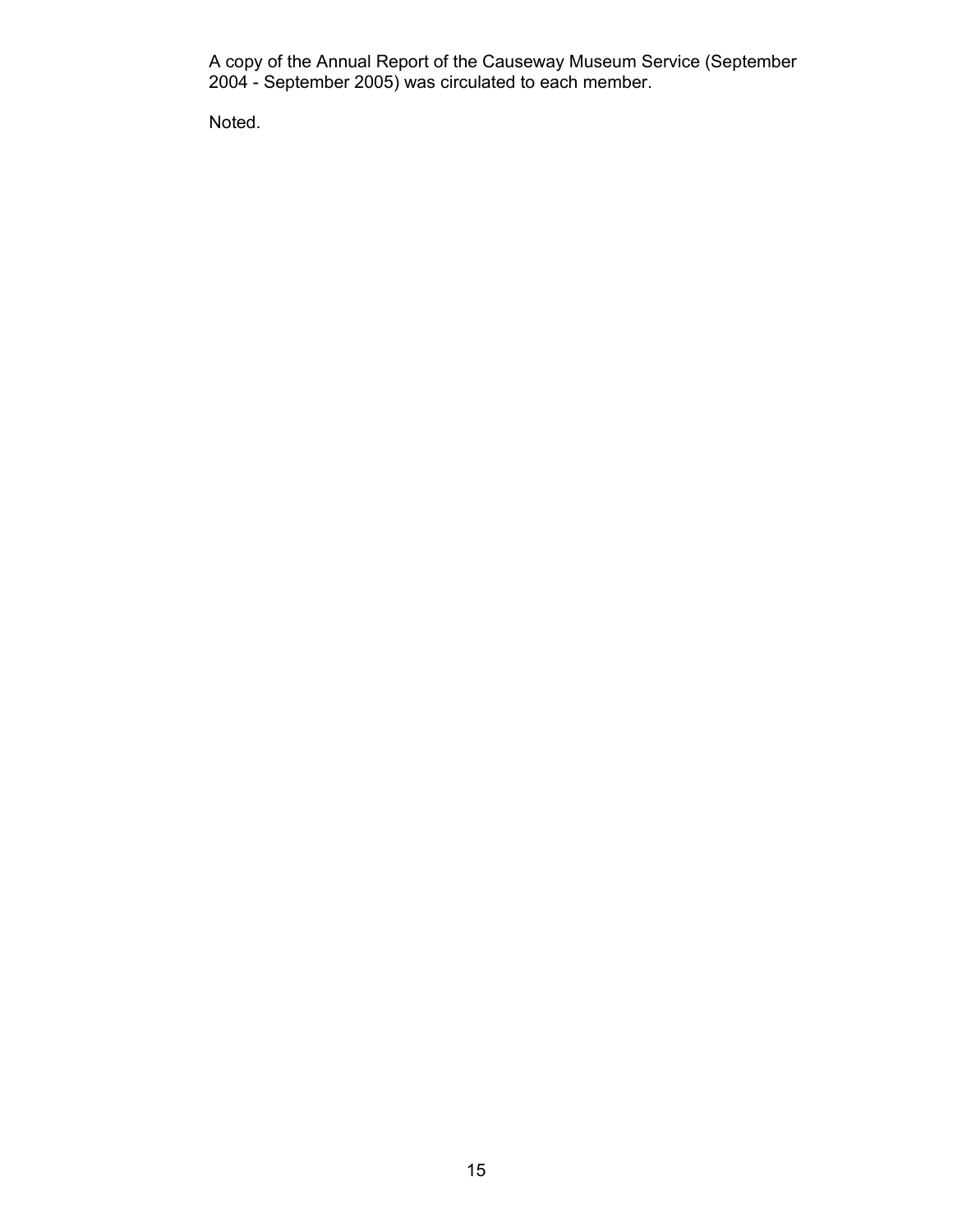# **PLANNING COMMITTEE**

# **11th October, 2005.**

| Councillor R. D. Stewart in the Chair<br>The Deputy Mayor, Alderman M. T. Hickey (Mrs.)                                                                                                                |                                                                                                                  |
|--------------------------------------------------------------------------------------------------------------------------------------------------------------------------------------------------------|------------------------------------------------------------------------------------------------------------------|
|                                                                                                                                                                                                        |                                                                                                                  |
| E. T. Black (Mrs.)<br>(Items $2.0 - 9.0$ )<br>W. T. Creelman<br>(Items $2.0 - 13.0$ )                                                                                                                  | W. J. McClure                                                                                                    |
| <b>Councillors</b>                                                                                                                                                                                     |                                                                                                                  |
| C. S. Alexander (Ms.)<br>J. M. Bradley<br>$($ ltems $3.3 - 13.0)$<br>O. M. Church (Mrs.)<br>A. S. Cole<br>J. J. Dallat                                                                                 | E. P. Fielding (Mrs.)<br>S. Gilkinson<br>W. A. King<br>(Items $1.0 - 9.0$ )<br><b>B.</b> Leonard<br>A. McQuillan |
| Representatives from the Planning Service -<br>Ms. J. McMath, Mr. P. Duffy and Mr. G. McGuinness                                                                                                       |                                                                                                                  |
| Town Clerk and Chief Executive, Administrative<br><b>Officer and Administrative Assistant</b><br>The Mayor, Alderman McClarty, Councillors Barbour,<br>Hillis, Mrs. Johnston, McLaughlin and McPherson |                                                                                                                  |
|                                                                                                                                                                                                        |                                                                                                                  |

# **1.0 CHAIRMAN'S REMARKS**

 The Chairman advised members that Ms. Julie McMath, Senior Planning Service representative, would in future be working in the Moyle District Council area and this would be her last meeting with Council.

 Members wished her every success for the future. Mr. Paul Duffy, her replacement in Coleraine, was welcomed.

# **2.0 DEFERRED APPLICATIONS**

 Discussion took place on the procedure for dealing with applications deferred on the grounds that the reasons for refusal included a reference to the Draft Northern Area Plan.

 The Planning representatives advised members that, in accordance with the new consultation guidelines, Council's views on these deferred applications was now sought, following which a decision would be issued.

Members expressed concern at the arbitrary manner in which the applications were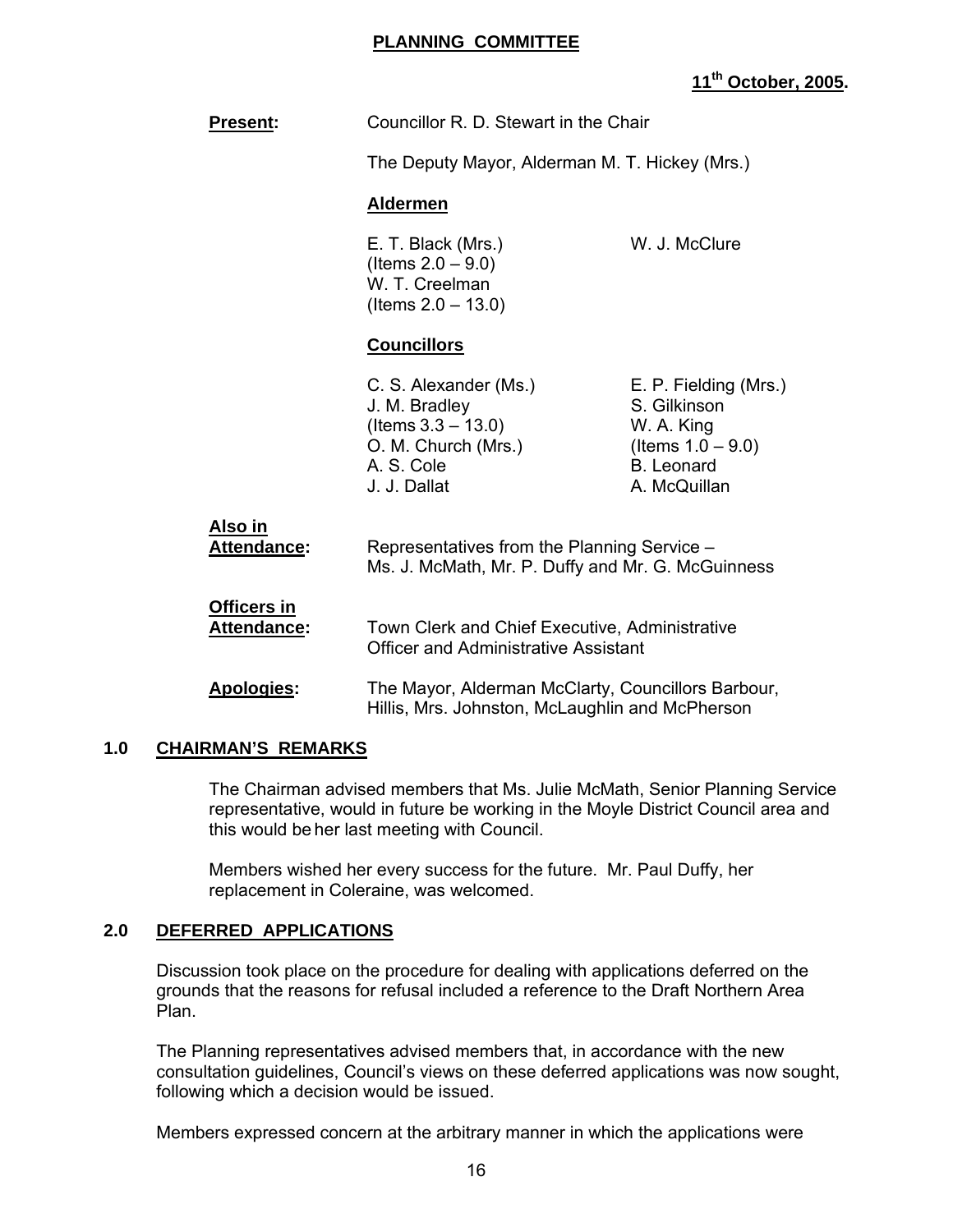being determined. Following discussion it was proposed by Councillor Dallat, seconded by Councillor Leonard and agreed:

 That the Town Clerk and Chief Executive seek legal advice regarding the legality of the procedure, particularly with regard to applications that have been in the system before the announcement of the Joint Ministerial Statement and the publication of the Draft Northern Area Plan.

# **3.0 PLANNING APPLICATIONS**

A list of two hundred and twenty-one applications was considered (previously supplied).

# **Applications Deferred from Previous Meetings**

3.1 Application No. D1 C/2004/0014/O Proposed site for family dwelling south west of 54 Burrenmore Road, Castlerock for Mr. P. Cunning

3.2 Application No. D2 C/2004/0154/O Site for dwelling 290m south of 221 Windyhill Road, Coleraine for Mr. W. Millen

> Application No. D3 C/2004/0155/O Site for dwelling 220m south of 221 Windyhill Road, Coleraine for Mr. W. Millen

- 3.3 Application No. D4 C/2004/0213/F Replacement masonic hall at Dunluce Avenue, Portrush for Parkmore **Developments**
- 3.4 Application No. D5 C/2004/0400/O Site for dwelling and garage north west of 61 Altikeeragh Road, Castlerock for Mr. J. Pollock

#### 3.5 Application No. D6 C/2004/0469/O

The opinion of the Planning Service was to refuse.

It was proposed by Councillor McQuillan, seconded by Alderman McClure and unanimously agreed:

> That the application be approved.

The opinion of the Planning Service was to refuse both applications.

It was proposed by Councillor King, seconded by Councillor McQuillan and unanimously agreed:

> That the applications be approved.

The opinion of the Planning Service was to approve.

It was agreed that the application be approved.

The opinion of the Planning Service was to refuse.

It was proposed by Councillor McQuillan, seconded by Councillor King and unanimously agreed:

> That the application be approved.

The opinion of the Planning Service was to refuse.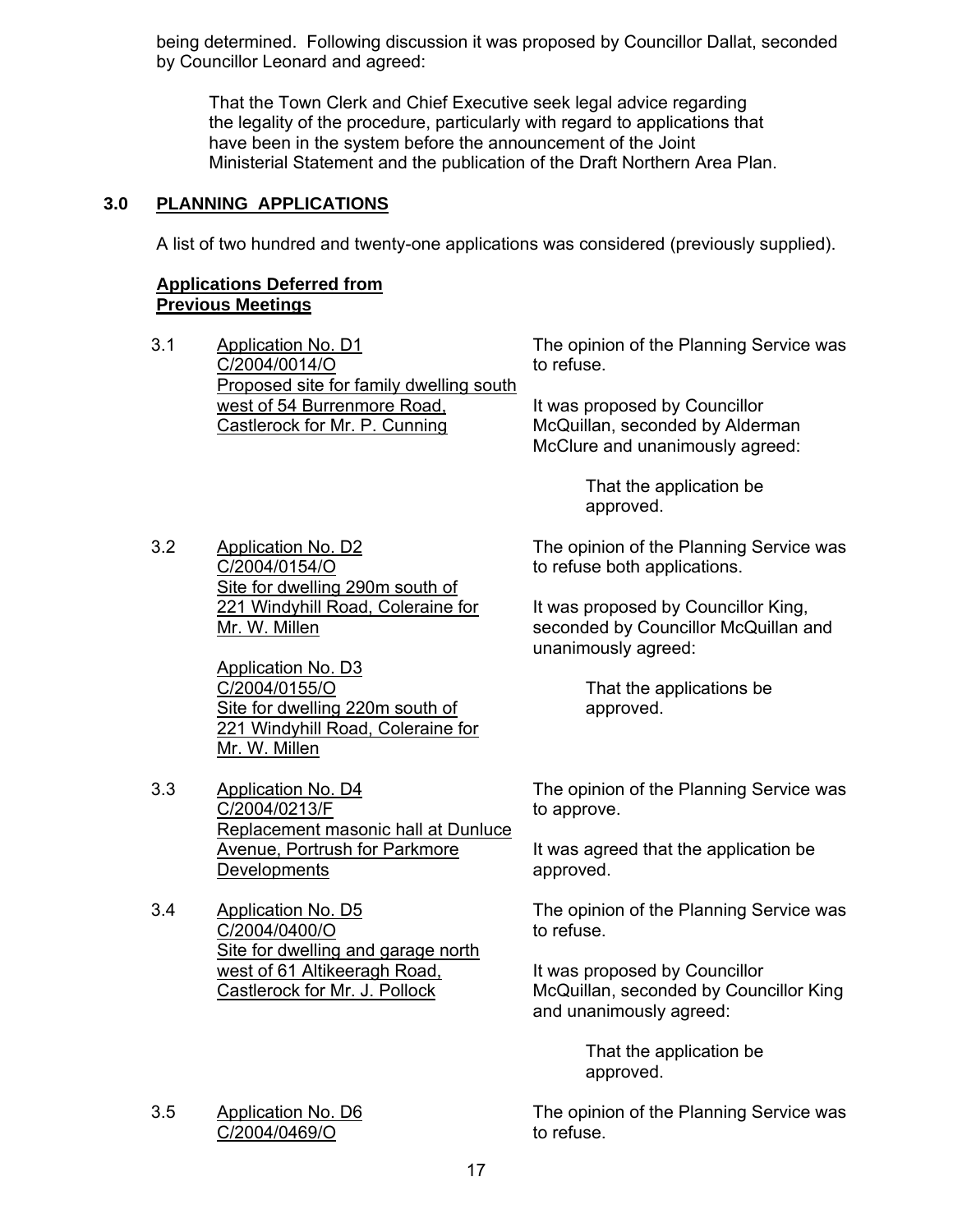Site for dwelling opposite 18 Ballystrone Road, Coleraine for Mr. L. Caskey

One dwelling and domestic garage, septic tank, mechanical airation plant, percolation area at Lisnagrot Road,

It was proposed by Councillor King, seconded by Councillor McQuillan and unanimously agreed:

> That the application be approved.

The opinion of the Planning Service was to refuse.

It was agreed that the application be held for two weeks to facilitate withdrawal. If the application was not withdrawn it would be refused.

The opinion of the Planning Service was to refuse.

It was proposed by Councillor King, seconded by Councillor Dallat and unanimously agreed:

> That the application be approved.

The opinion of the Planning Service was to refuse.

It was proposed by Councillor Dallat, seconded by Councillor McQuillan and unanimously agreed:

> That the application be approved.

The opinion of the Planning Service was to refuse both applications.

It was proposed by Alderman Mrs. Black, seconded by Alderman Creelman and unanimously agreed:

> That the applications be approved.

The opinion of the Planning Service was to refuse.

It was proposed by Councillor McQuillan, seconded by Councillor King and unanimously agreed:

Kilrea for Mr. P. Marshall 3.7 Application No. D8 C/2004/0698/O One dwelling north east of No. 10 Cam Road, Cam, Macosquin,

3.6 Application No. D7 C/2004/0686/O

Coleraine for Ms. M. Black

3.8 Application No. D9 C/2004/0771/F Proposed dwelling and access to Moneydig Road off Moneydig Road, Kilrea (approx. 40m south east of No. 139 Moneydig Road) for J. Rainey

3.9 Application No. D10 C/2004/0784/O Site for dwelling and garage 20m north of 11 Craigaboney Road, Bushmills for Ms. K. Trufelli

> Application No. D11 C/2004/0787/O Site for dwelling and garage 40m north of 11 Craigaboney Road, Bushmills for Ms. K. Trufelli

3.10 Application No. D12 C/2004/0791/O New dwelling and garage at Altikeeragh Road, 380m south west of Altikeeragh Road, Knocknougher Road Junction, Castlerock for Mr. W. Purcell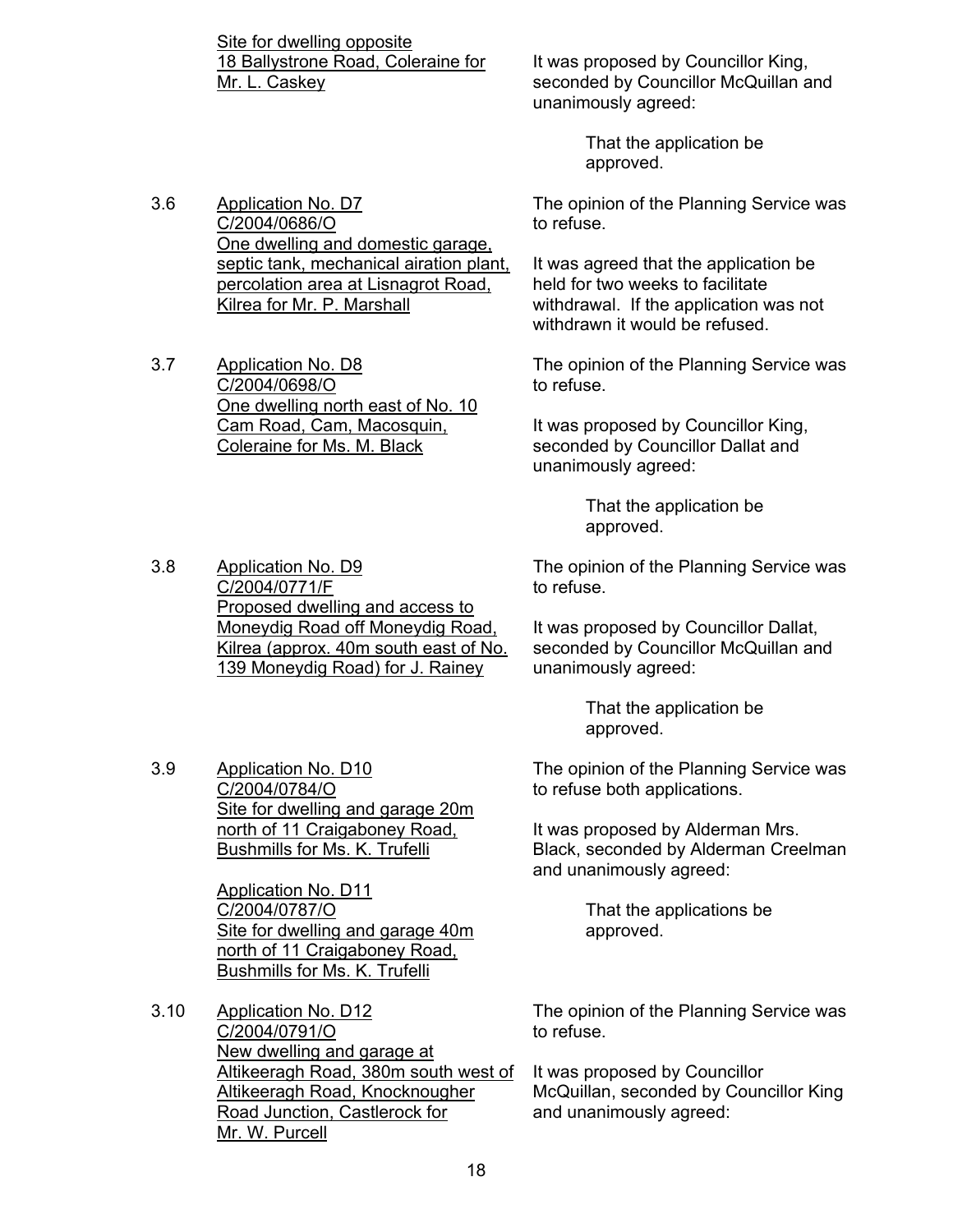That the application be approved.

3.11 Application No. D13 C/2004/0802/O Site for dwelling 180m north east of 10 Cam Road, Macosquin, Coleraine for Mr. O'Kane

3.12 Application No. D14 C/2004/0848/F 4 no. proposed semi-detached dwellings and detached garages and 1 no. detached and detached garage adjacent to Aghadowey Health Centre for Mr. D. McNeill

3.13 Application No. D15 C/2004/0895/O Site for bungalow and garage adjacent to 6 Craigaboney Road, Bushmills for Mr. H. Caruthers

> Dwelling house at 17 Knocknougher Road, Coleraine for Mrs. E. Connor

3.14 Application No. D16 C/2004/0914/O

The opinion of the Planning Service was to refuse.

It was proposed by Councillor Dallat, seconded by Councillor McQuillan and unanimously agreed:

> That the application be approved.

The opinion of the Planning Service was to approve.

It was agreed that the application be approved.

The opinion of the Planning Service was to refuse.

It was proposed by Alderman Mrs. Black, seconded by Alderman Creelman and unanimously agreed:

> That the application be approved.

The opinion of the Planning Service was to refuse.

It was proposed by Councillor King, seconded by Councillor Dallat and unanimously agreed:

> That the application be approved.

3.15 Application No. D17 C/2004/0926/O Site for dwelling adjacent to 10 Ballyhome Road, Coleraine for Mr. R. McClure

> Application No. D18 C/2004/0927/O Site for dwelling adjacent to 14 Ballyhome Road, Coleraine for Mr. R. McClure

3.16 Application No. D19 C/2004/0940/O

The opinion of the Planning Service was to refuse both applications.

It was proposed by Alderman McClure, seconded by Alderman Mrs. Black and unanimously agreed:

> That the applications be approved.

The opinion of the Planning Service was to refuse.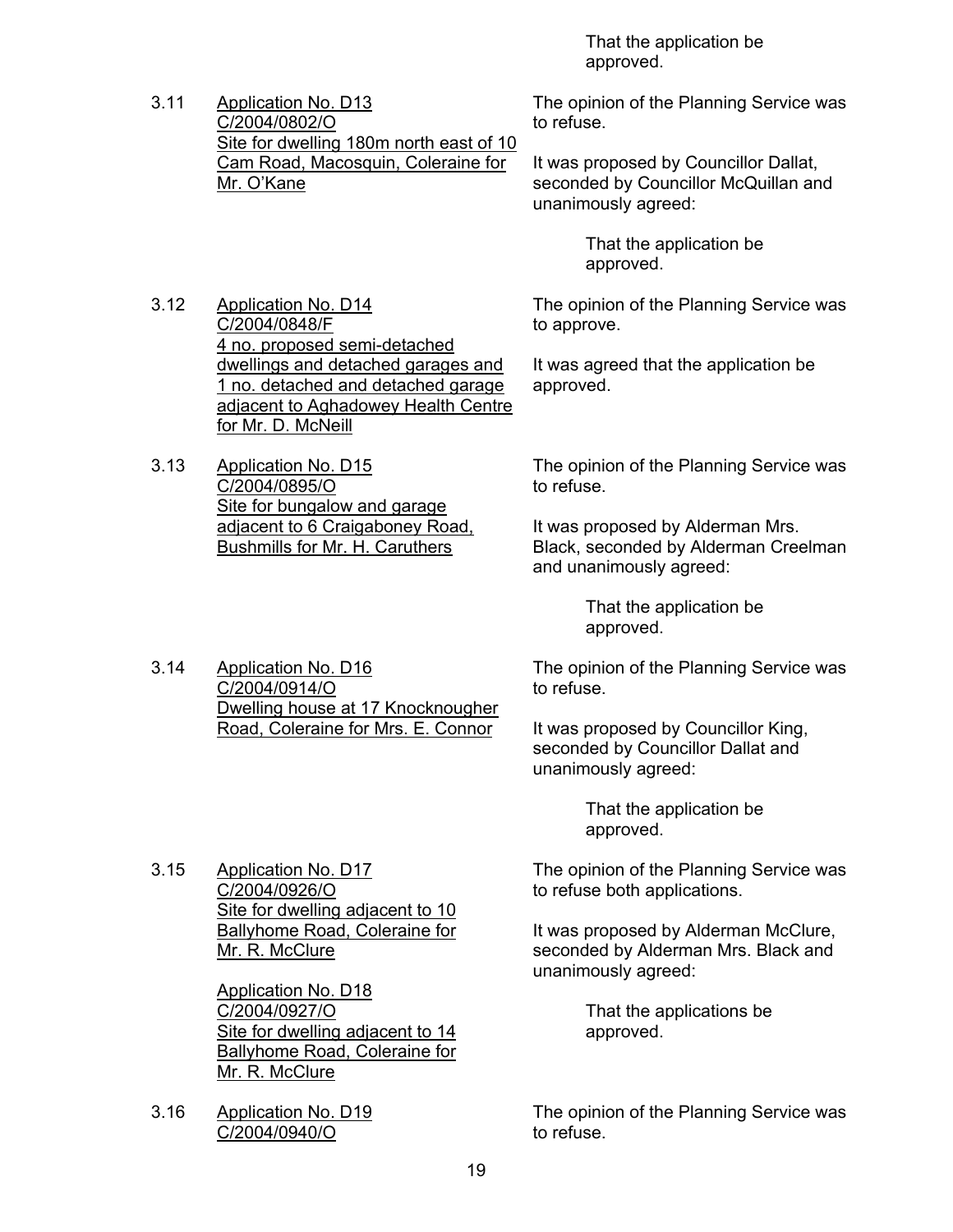Site for proposed dwelling and detached garage approximately 70m east of No. 53 Glen Road, Garvagh for Mr. Mullan

It was proposed by Councillor Dallat, seconded by Councillor King and unanimously agreed:

> That the application be approved.

The opinion of the Planning Service was to refuse both applications.

The applications had now been withdrawn.

The opinion of the Planning Service was to refuse.

It was proposed by Councillor McQuillan, seconded by Councillor Dallat and unanimously agreed:

> That the application be approved.

The opinion of the Planning Service was to refuse.

It was proposed by Councillor McQuillan and seconded by Alderman McClure:

> That the application be approved.

On being put to the Meeting the proposal was lost, six members voting in favour and eight members voting against.

It was agreed that Council express no opinion on this application.

The opinion of the Planning Service was to refuse.

It was proposed by Councillor Dallat, seconded by Councillor Mrs. Church and unanimously agreed:

That the application be approved.

3.17 Application No. D20 C/2004/0960/O Proposed dwelling (replacement) at Site 2, Limavady Road, Garvagh for Mr. S. Brolly

> Application No. D21 C/2004/0963/O Proposed dwelling (replacement) at Site 1, Limavady Road, Garvagh for Mr. S. Brolly

3.18 Application No. D22 C/2004/0972/O Site for dwelling and garage to rear of 9 Knockaduff Road, Aghadowey for Mr. R. J. Martin

3.20 Application No. D24 C/2004/1011/O Bungalow (5.5 max. ridge) and garage adjacent to No. 61 Altikeeragh Road, Castlerock for Mrs. U. Devine

#### 3.19 Application No. D23 C/2004/0993/F Replacement dwelling and garage 30m southwest of 77 Sconce Road, Articlave for Mr. B. McAuley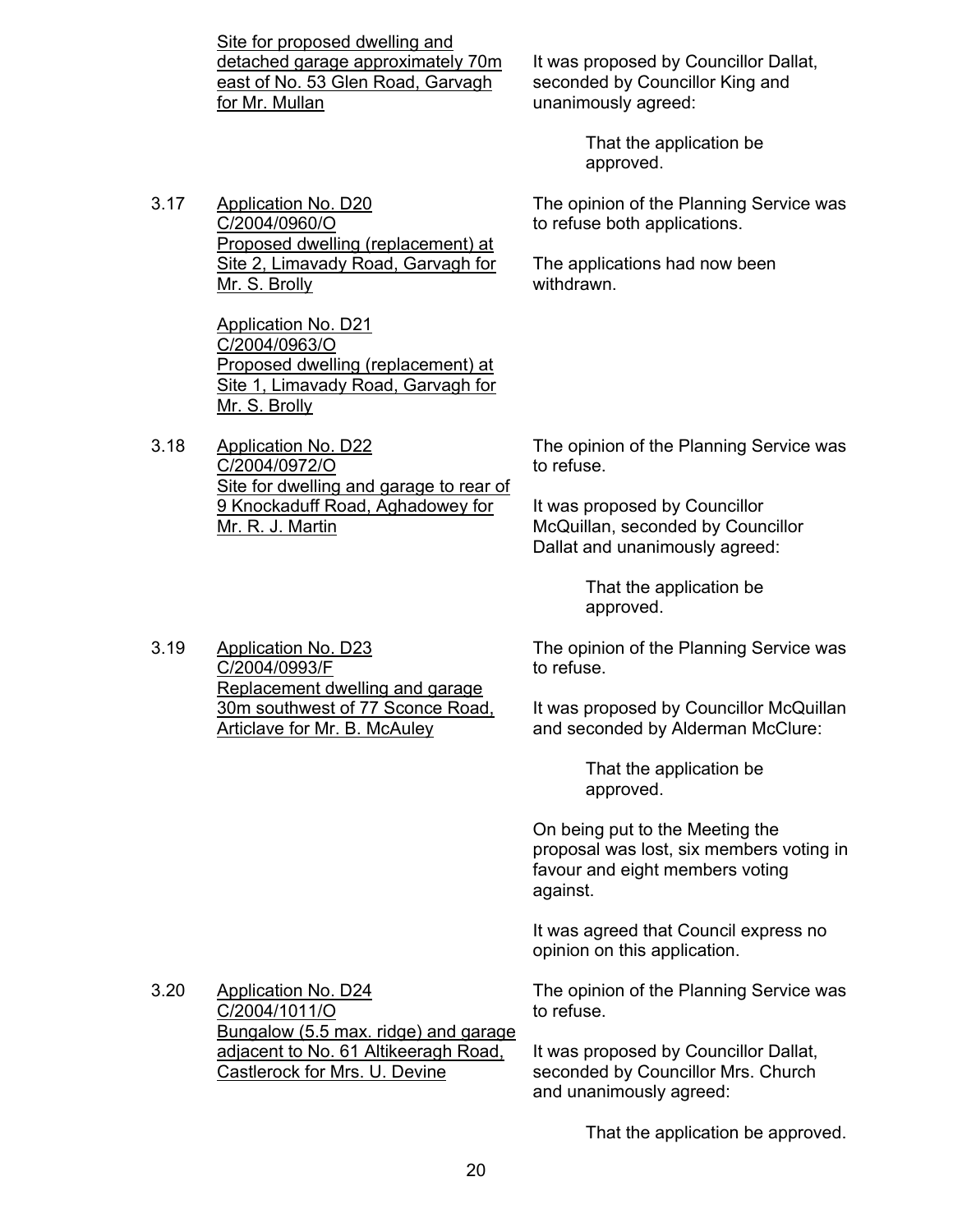3.21 Application No. D25 C/2004/1027/F Redevelopment to provide ground floor retail space and first floor apartment at 9 Long Commons, Coleraine for Mr. A. McIntosh

3.22 Application No. D26 C/2004/1067/O

3.24 Application No. D28 C/2004/1072/O

Mrs. R. Flynn

3.25 Application No. D29 C/2004/1083/F

Mr. R. Sharpe

The opinion of the Planning Service was to refuse.

It was proposed by Councillor Stewart, seconded by Councillor King and unanimously agreed:

> That the application be approved.

The opinion of the Planning Service was to refuse.

It was proposed by Councillor King, seconded by Councillor Dallat and unanimously agreed:

> That the application be approved.

3.23 Application No. D27 C/2004/1071/O Site for dwelling adjacent to 48 Altikeeragh Road, Castlerock for R. O'Kane

> Private dwelling 100m east of 48 Altikeeragh Road, Castlerock for

Detached dwelling and garage 80m north east of 96 Kinnyglass Road, Aghadowey for Mr. and Mrs. T. Teacy

> The opinion of the Planning Service was to refuse.

It was proposed by Councillor Dallat, seconded by Councillor King and unanimously agreed:

> That the application be approved.

The opinion of the Planning Service was to refuse.

It was proposed by Councillor King, seconded by Alderman McClure and unanimously agreed:

> That the application be approved.

The opinion of the Planning Service was to refuse.

It was agreed that the application be refused.

Bushmills Road, Portrush for Golf Links Holiday Homes 3.26 Application No. D30 C/2004/1113/O Site for dwelling and garage adjacent to 11 Revallagh Road, Bushmills for

The opinion of the Planning Service was to refuse.

It was proposed by Alderman Mrs. Black, seconded by Alderman Creelman and unanimously agreed:

Extension to existing caravan park to provide 10 new cabin style holiday homes at Golf Links Holiday Homes,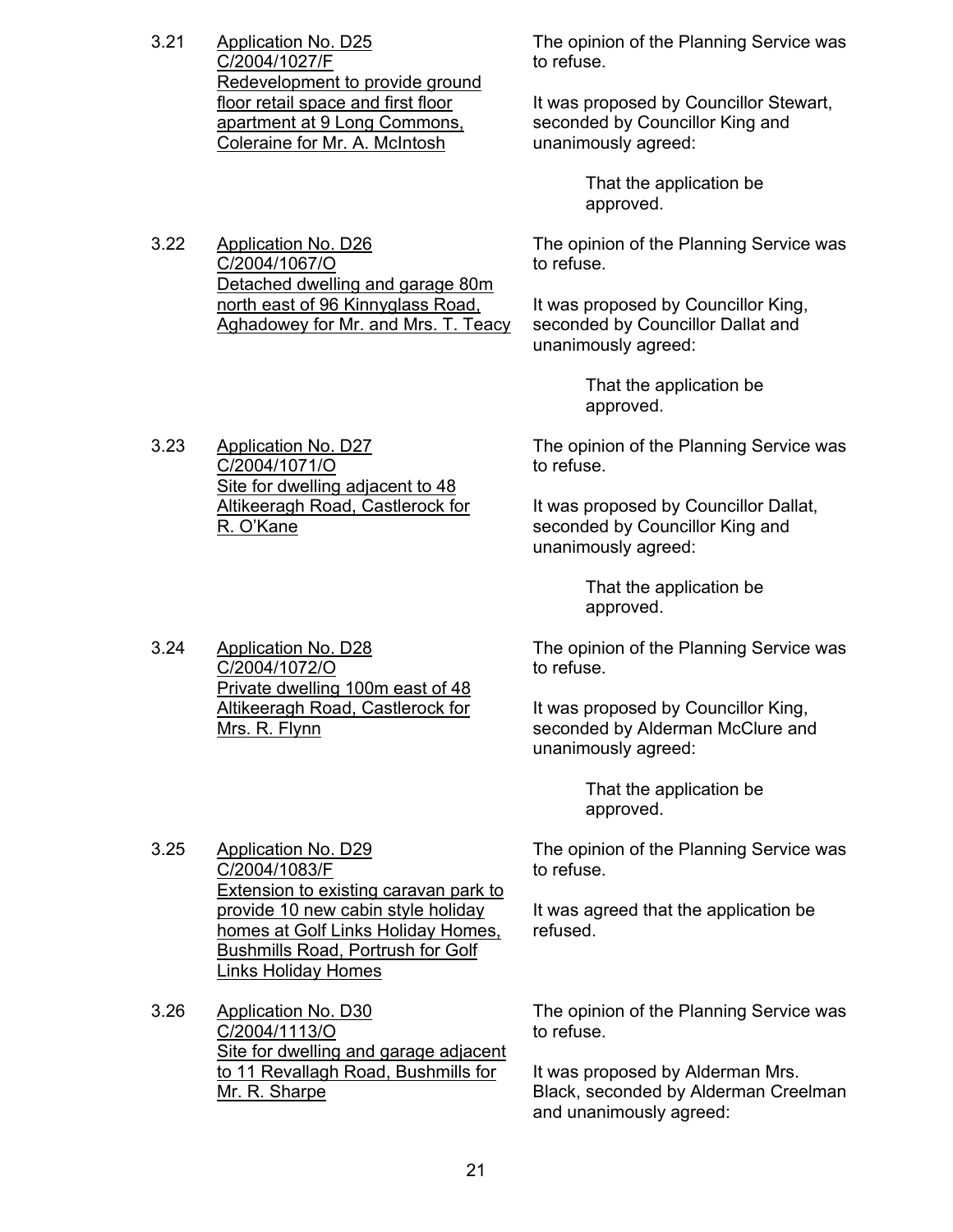3.27 Application No. D31 C/2004/1118/O Dwelling and garage to rear of 10 Temple Road, Garvagh for Mr. F. Smyth

> Application No. D32 C/2004/1121/O Site for dwelling and garage to rear of 10a Temple Road, Garvagh for Mr. F. Smyth

3.28 Application No. D33 C/2004/1160/O Site for traditional rural dwelling opposite No. 51 Glen Road, Garvagh for Mr. T. McKeever

 That the application be approved.

The opinion of the Planning Service was to refuse both applications.

It was proposed by Councillor McQuillan, seconded by Alderman Creelman and unanimously agreed:

> That the applications be approved.

The opinion of the Planning Service was to refuse.

It was proposed by Councillor Dallat, seconded by Councillor Mrs. Church and unanimously agreed:

> That the application be approved.

3.29 Application No. D34 C/2004/1161/O Site for replacement dwelling at No. 49 Ballymacrea Road, Portrush for Mr. R. Smith

3.30 Application No. D35 C/2004/1168/O

Mr. and Mrs. Moore

The opinion of the Planning Service was to refuse.

It was proposed by Councillor Ms. Alexander, seconded by Alderman Mrs. Black and unanimously agreed:

> That the application be approved.

The opinion of the Planning Service was to refuse.

It was proposed by Councillor King, seconded by Councillor McQuillan and unanimously agreed:

> That the application be approved.

3.31 Application No. D36 C/2004/1182/O Proposed site for dwelling and garage opposite 153 Curragh Road, Coleraine (Site 2) for Mr. and Mrs. C. McIlwaine

Dwelling house 270m south of

17 Knocknougher Road, Coleraine for

Application No. D37 C/2004/1183/O Proposed site for dwelling and garage The opinion of the Planning Service was to refuse the four applications.

It was proposed by Councillor Dallat, seconded by Councillor Mrs. Church and unanimously agreed:

> That the four applications be approved.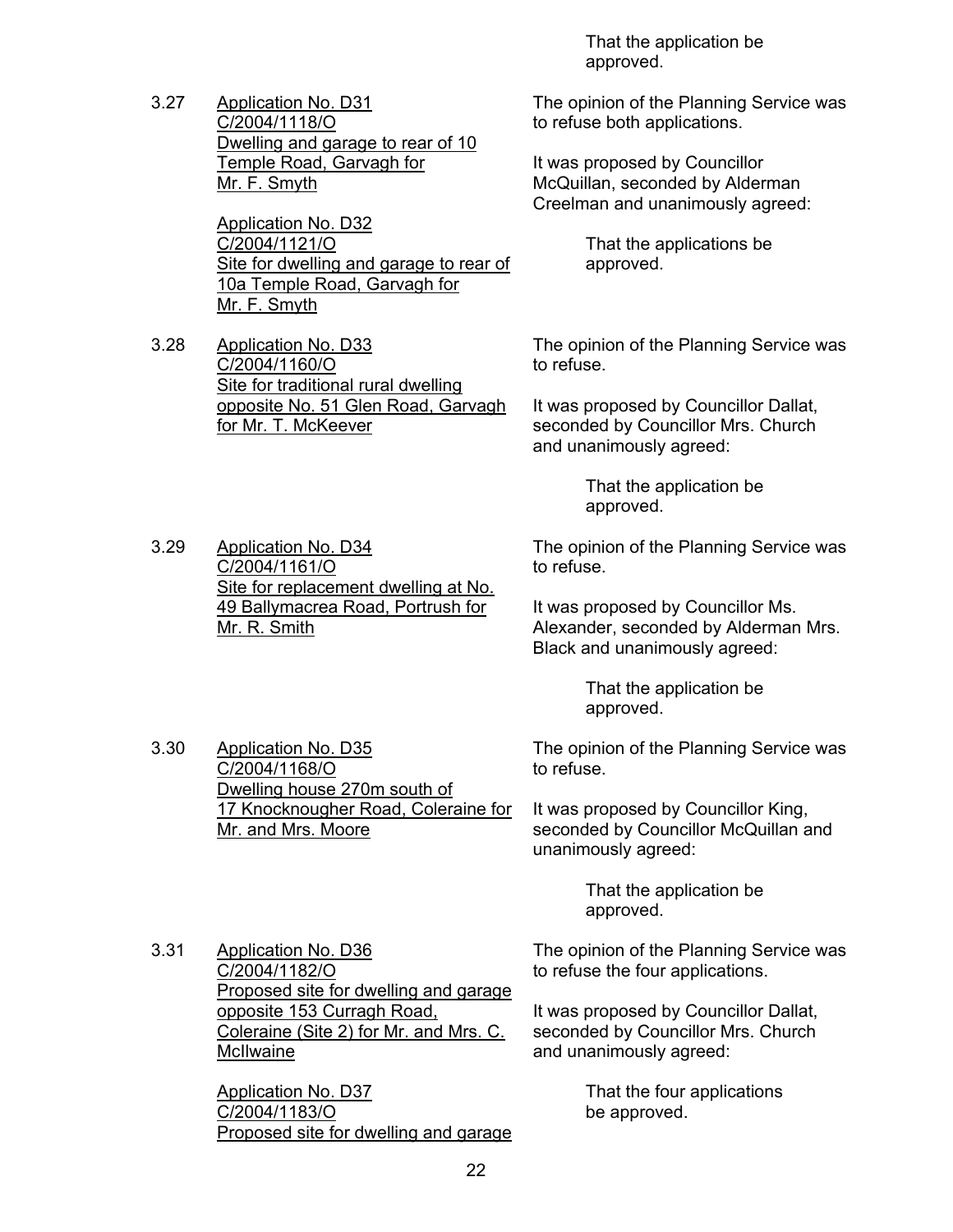opposite 153 Curragh Road, Coleraine (Site 1) for Mr. and Mrs. C. **McIlwaine** 

Application No. D38 C/2004/1184/O Proposed site for dwelling and garage adjoining 153 Curragh Road, Coleraine (Site 4) for Mr. C. McIlwaine

Application No. D39 C/2004/1185/O Proposed site for dwelling and garage adjoining 153 Curragh Road, Coleraine for Mr. and Mrs. C. **McIlwaine** 

3.32 Application No. D40 C/2004/1188/O Site for dwelling 120m north west of No. 11 Ballyhackett Lane, Articlave for Mr. A. Tanner

The opinion of the Planning Service was to refuse.

It was proposed by Councillor McQuillan, seconded by Councillor King and unanimously agreed:

The opinion of the Planning Service was

 That the application be approved.

It was agreed that the application be

to refuse.

refused.

3.33 Application No. D41 C/2004/1203/F 6 no. build apartments and associated car parking at 20 Station Road, Portstewart for Carney Investments Ltd.

> Erection of a dwelling for applicant's own use adjacent to 17 Glenullin Road, Garvagh for Mr. and Mrs. A.

The opinion of the Planning Service was to refuse.

It was proposed by Councillor Dallat, seconded by Councillor Mrs. Church and unanimously agreed:

> That the application be approved.

The opinion of the Planning Service was to approve.

It was agreed that the application be approved.

The opinion of the Planning Service was to refuse.

It was proposed by Councillor Dallat, seconded by Councillor Mrs. Church

3.35 Application No. D43 C/2004/1242/F New farm access to No. 71 Kinnyglass Road, Macosquin, Coleraine for Mr. J. Tannahill

3.34 Application No. D42 C/2004/1229/O

Burns

3.36 Application No. D44 C/2004/1251/O Proposed new dwelling and garage 70m north west of No. 54 Movanagher Road, Kilrea for Mr. S. Blair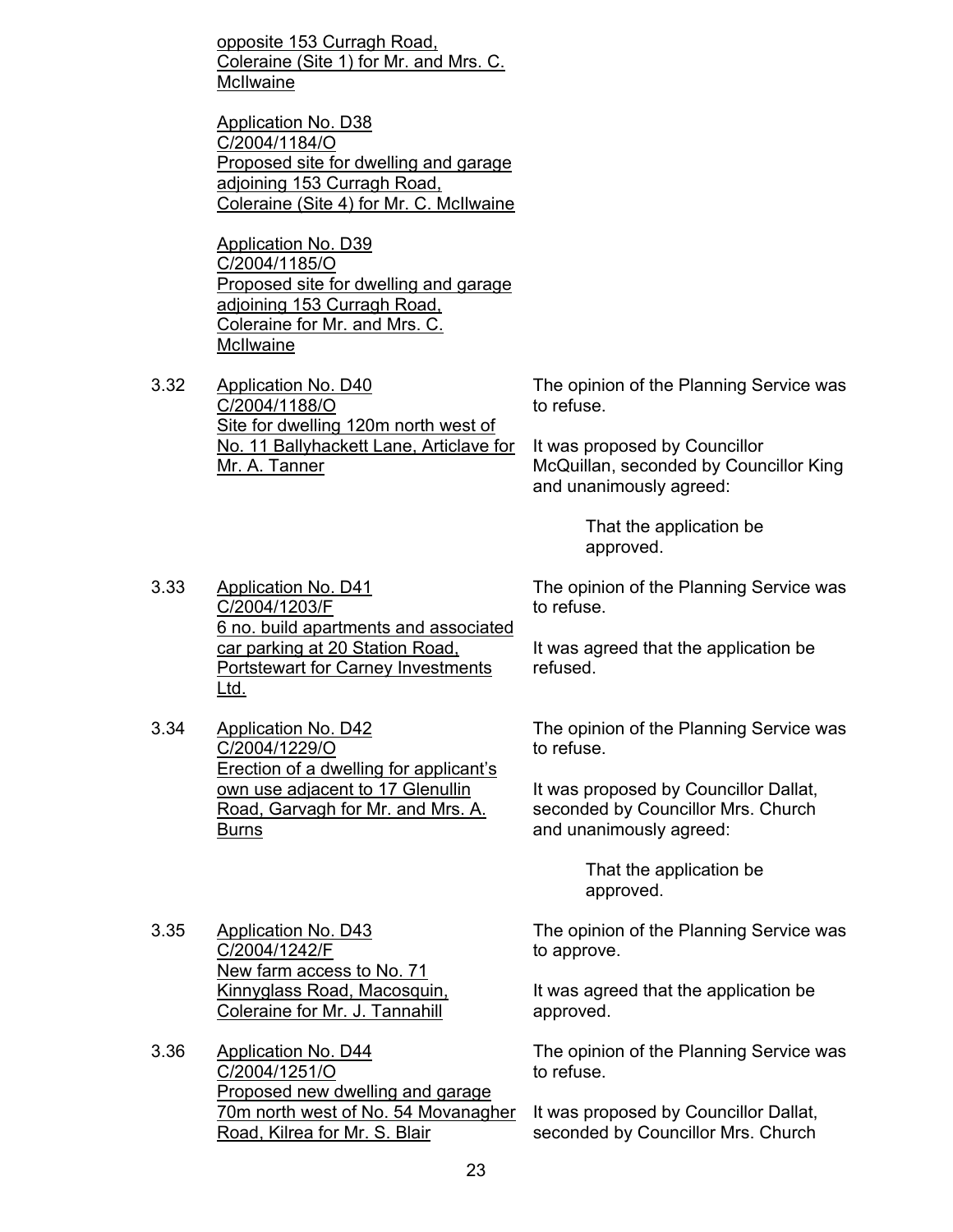and unanimously agreed:

 That the application be approved.

3.37 Application No. D45 C/2004/1320/O Site for dwelling and garage 80m north east of 105 Agivey Road, Kilrea for Mr. and Mrs. G. Wilson

> Application No. D46 C/2004/1325/O Site for dwelling and garage 100m north east of 105 Agivey Road, Kilrea for Mr. and Mrs. G. Wilson

3.38 Application No. D47 C/2004/1368/F Site for dwelling and garage at infill site adjacent to Portneal Lodge, Bann Road, Kilrea for Mr. T. McEldowney

3.39 Application No. D48 C/2004/1377/F 2 no. domestic dwellings and garages adjacent to No. 85 Dunboe Road, Macosquin for Rev. G. Anderson

3.40 Application No. D49 C/2004/1381/O Site for dwelling and garage 180m south west of 20 Ballyversal Road, Coleraine for Mr. W. Henry

3.41 Application No. D50 C/2005/0021/O Site for dwelling and garage 330m west of 10 Bratwell Road, Articlave for Mr. I. Cochrane

> Application No. D51 C/2005/0022/O Site for dwelling and garage 420m west of 10 Bratwell Road, Articlave for Mr. I. Cochrane

3.42 Application No. D52 C/2005/0028/O Site for dwelling approximately 180m south east of 112 Dunboe Road,

The opinion of the Planning Service was to refuse both applications.

It was proposed by Councillor McQuillan, seconded by Councillor Mrs. Church and unanimously agreed:

> That the applications be approved.

The opinion of the Planning Service was to refuse.

The application had been withdrawn.

The opinion of the Planning Service was to refuse.

It was proposed by Councillor King, seconded by Councillor Mrs. Church and unanimously agreed:

> That the application be approved.

The opinion of the Planning Service was to approve.

It was agreed that the application be approved.

The opinion of the Planning Service was to refuse both applications.

It was proposed by Councillor King, seconded by Councillor Mrs. Church and unanimously agreed:

> That the applications be approved.

The opinion of the Planning Service was to refuse.

It was proposed by Councillor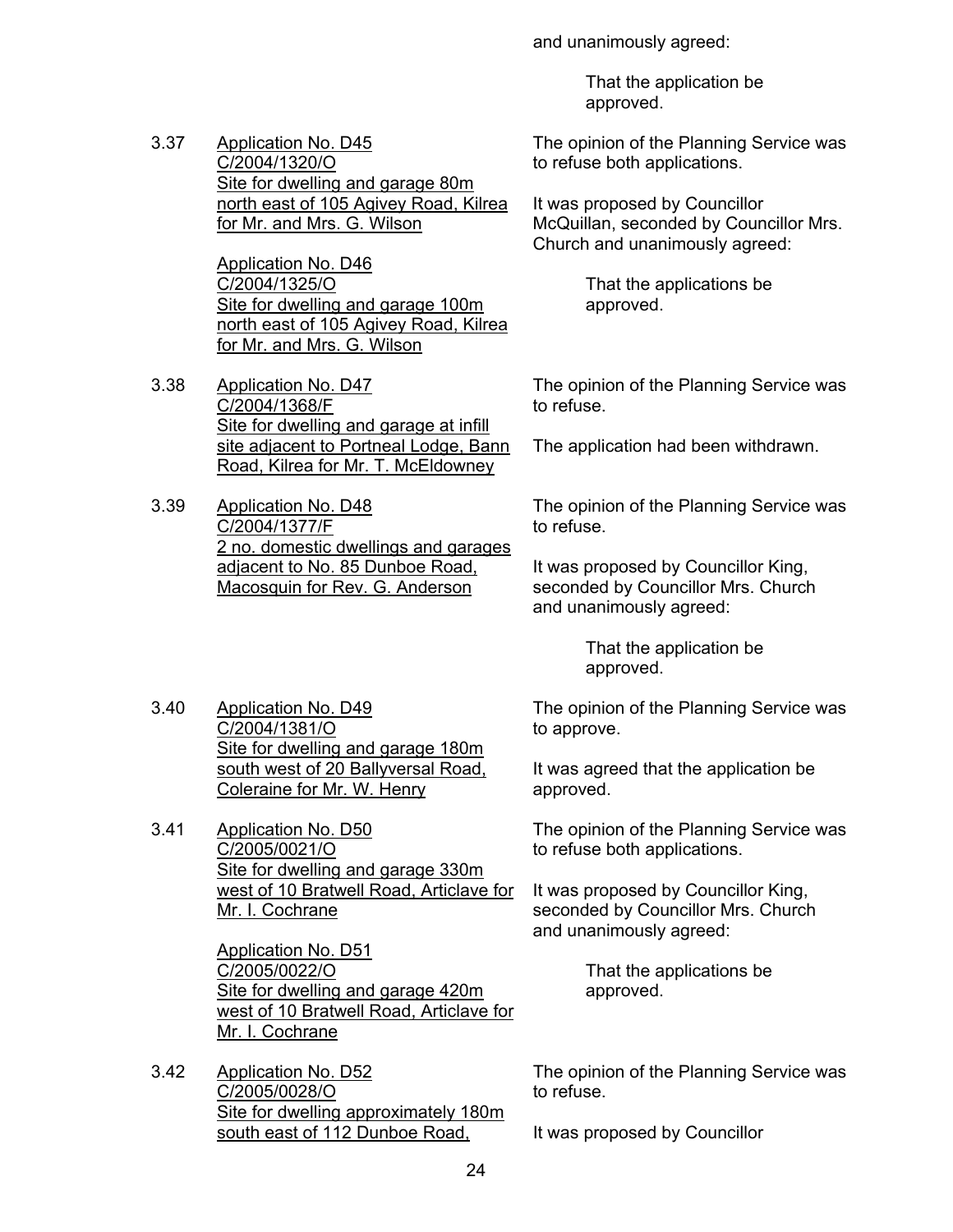Coleraine for Mr. D. Hutchison McQuillan, seconded by Councillor King and unanimously agreed:

> That the application be approved.

3.43 Application No. D53 C/2005/0042/F Renewal of existing planning permission for demolition of 2 no. houses and erection of 4 no. apartments (two storey) at 26 and 28 Station Road, Portstewart for P & F Developments

3.44 Application No. D54 C/2005/0061/O Proposed new dwelling and detached garage 420m north of 242 Windyhill Road, Coleraine for Mr. H. Phillips

3.45 Application No. D55 C/2005/0095/O Detached dwelling and garage (replacement for 6 Formoyle Road) adjacent to 7 Formoyle Road, Macosquin for Mr. W. H. King

3.46 Application No. D56 C/2005/0126/O Proposed new 1.5 or 2 storey dwelling accessed from Burrenmore Road and sited to rear of 4 Ballyhackett Road, Castlerock for Mr. M. McLaughlin

The opinion of the Planning Service was to approve.

It was agreed that a request for an office meeting be referred to the Divisional Planning Manager on the grounds that, whilst the application had been deferred in May 2005, the opportunity for neither a site or office meeting had been offered.

The opinion of the Planning Service was to refuse.

It was agreed that the application be refused.

The opinion of the Planning Service was to refuse.

It was proposed by Councillor King, seconded by Alderman Mrs. Black and unanimously agreed:

> That the application be approved.

The opinion of the Planning Service was to refuse.

It was proposed by Councillor Dallat, seconded by Councillor Mrs. Church and unanimously agreed:

> That the application be approved.

The opinion of the Planning Service was to refuse the three applications.

It was proposed by Councillor Dallat, seconded by the Deputy Mayor and unanimously agreed:

> That the applications be approved.

3.47 Application No. D57 C/2005/0137/O Site for dwelling and garage 200m south of 6 Drumbane Road, Garvagh for Mr. B. Rafferty

> Applicatjon No. D58 C/2005/0144/O Site for dwelling and garage 300m east of 6 Drumbane Road, Garvagh for Mr. K. Rafferty Application No. D59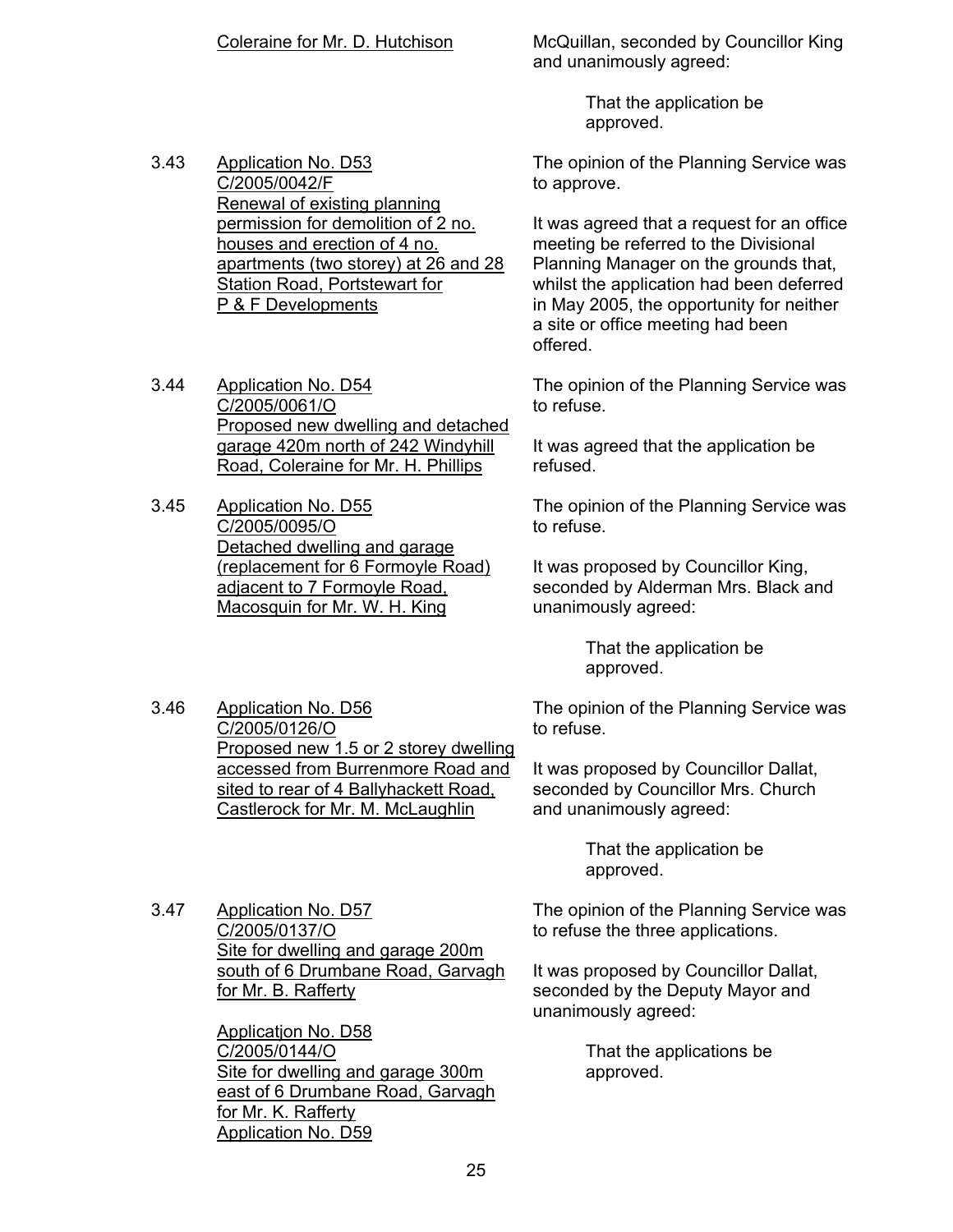C/2005/0155/O Site for dwelling and garage 250m south east of 6 Drumbane Road, Garvagh for Mr. K. Rafferty

3.48 Application No. D60 C/2005/0163/O Site for dweling and garage adjacent to 108 Grove Road, Swatragh for Mr. J. McKeefry

The opinion of the Planning Service was to refuse.

It was proposed by Councillor Dallat, seconded by the Deputy Mayor and unanimously agreed:

> That the application be deferred for one month to facilitate further discussions with the agent.

The opinion of the Planning Service was to refuse.

> It was proposed by Alderman Creelman, seconded by Alderman Mrs. Black and unanimously agreed:

> > That the application be approved.

The opinion of the Planning Service was to refuse.

It was proposed by Alderman Mrs. Black, seconded by Alderman Creelman and unanimously agreed:

> That the application be approved.

The opinion of the Planning Service was to refuse.

It was proposed by Councillor King, seconded by Councillor Gilkinson and unanimously agreed:

> That the application be approved.

The opinion of the Planning Service was to refuse.

It was proposed by Councillor Dallat, seconded by the Deputy Mayor and unanimously agreed:

3.49 Application No. D61 C/2005/0165/O Proposed site for dwelling adjacent to No. 195 Ballybogey Road with access from Priestland Road, Bushmills for Mrs. M. Boreland

3.51 Application No. D63 C/2005/0183/O 1 no. family dwelling and garage

3.50 Application No. D62 C/2005/0173/F

Mr. R. Smyth

3.52 Application No. D64 C/2005/0184/O

Mr. E. Rafferty

200m south west of Burrenmore and Ballyhackett Road junction, Castlerock for Mr. L. Hanna

Site for a traditional rural style dwelling and detached garage adjacent to No. 58 Glen Road, Brockaghboy, Garvagh for

New dwelling and garage 120m east of 17 Castle Road, Bushmills for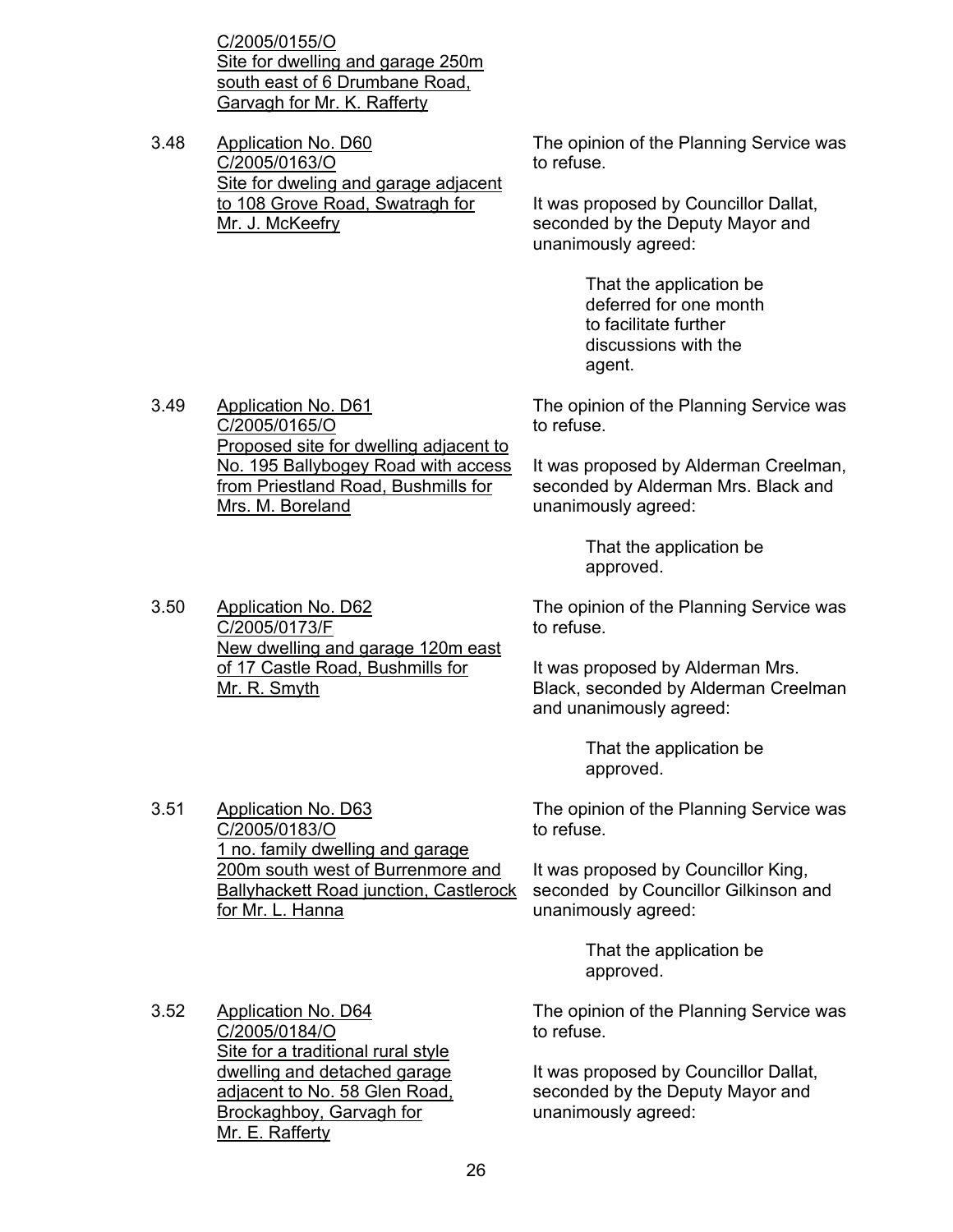3.53 Application No. D65 C/2005/0195/O Proposed site for dwelling approximately 220m north west of No. 12 Drumbane Road, Garvagh for Mr. C. Mullan

> Application No. D66 C/2005/0202/O Proposed site for dwelling approximately 160m north west of No. 12 Drumbane Road, Garvagh for Mr. C. Mullan

3.54 Application No. D67 C/2005/0220/O Site for dwelling and garage 240m south east of 194 Windyhill Road, Coleraine for Mr. McAuley

3.55 Application No. D68 C/2005/0222/O

Mr. McDowell

 That the application be approved.

The opinion of the Planning Service was to refuse both applications.

It was proposed by Councillor Dallat, seconded by the Deputy Mayor and unanimously agreed:

> That the applications be approved.

The opinion of the Planning Service was to refuse.

It was proposed by Councillor McQuillan, seconded by Councillor King and unanimously agreed:

> That the application be approved.

The opinion of the Planning Service was to refuse.

It was agreed that the application be refused.

3.56 Application No. D69 C/2005/0262/O Site for dwelling and garage 80m north west of 116 Grove Road, Swatragh for Mr. B. McKeefry

Proposed new dwelling adjacent to 29 Ardreagh Road, Aghadowey for

> The opinion of the Planning Service was to refuse.

It was proposed by Councillor Dallat, seconded by Councillor Leonard and unanimously agreed:

> That the application be approved.

The opinion of the Planning Service was to refuse both applications.

It was proposed by Alderman Creelman, seconded by Alderman Mrs. Black and unanimously agreed:

> That the applications be approved.

3.57 Application No. D70 C/2005/0301/O Site for dwelling and garage adjacent to 14 Craigaboney Road, Bushmills for Mr. McLean

> Application No. D71 C/2005/0302/O Site for dwelling and garage adjacent to 11 Craigaboney Road, Bushmills for Mr. McLean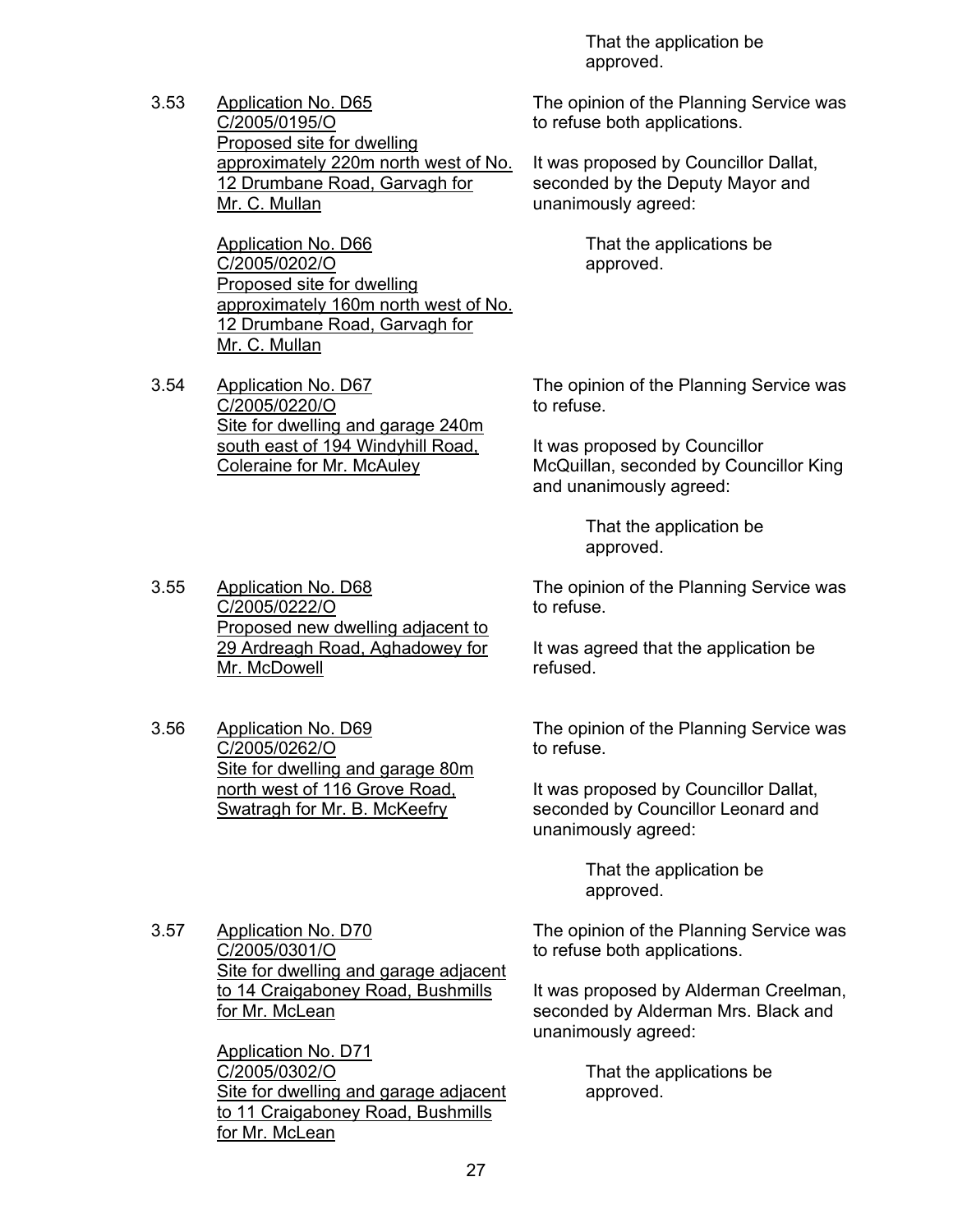3.58 Application No. D72 C/2005/0328/O Site for dwelling 800m west of 40 Cam Road, Ringsend, Garvagh for Mr. Mullan

> Detached dwelling and garage adjacent to 176 Curragh Road, Aghadowey for Mr. T. Dallat

3.59 Application No. D73 C/2005/0348/O

The opinion of the Planning Service was to refuse.

It was proposed by Councillor King, seconded by Councillor Dallat and unanimously agreed:

> That the application be approved.

Councillor Dallat declared an interest in this application and took no part in the proceedings.

The opinion of the Planning Service was to refuse.

It was proposed by the Deputy Mayor, seconded by Alderman McClure and unanimously agreed:

> That the application be approved.

The opinion of the Planning Service was to refuse.

It was proposed by Councillor King, seconded by Councillor Mrs. Church and unanimously agreed:

> That the application be approved.

The opinion of the Planning Service was to refuse.

It was proposed by Councillor King, seconded by Alderman McClure and unanimously agreed:

> That the application be approved.

The opinion of the Planning Service was to refuse.

It was proposed by Councillor McQuillan, seconded by Councillor King and unanimously agreed:

> That the application be approved.

3.60 Application No. D74 C/2005/0351/O Site for dwelling and garage (renewal of C/1999/0099) at School House Lane, Castlerock, Coleraine for Mr. McKay

3.61 Application No. D75 C/2005/0363/O Proposed site for dwelling adjacent to No. 54 Dunboe Road, Articlave for Mr. and Mrs. C. Wells

C/2005/0367/O Site for dwelling 40m north of 110 Dunboe Road, Coleraine for Miss L. Hutchinson

3.62 Application No. D76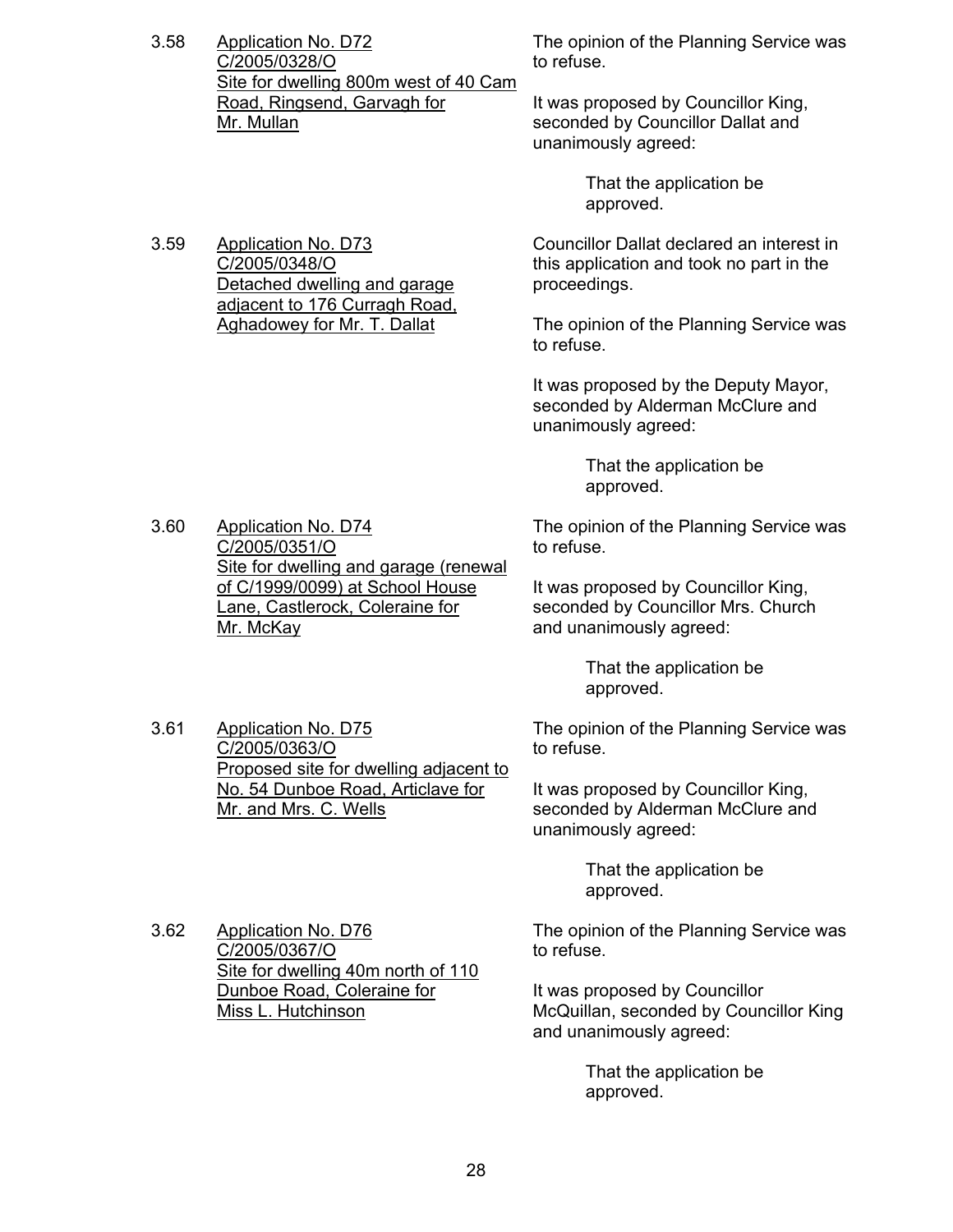3.63 Application No. D77 C/2005/0386/O Site for dwelling and garage 230m west of 10 Bratwell Road, Articlave for Mr. Cochrane

> north west of 242 Windyhill Road, Coleraine for Mr. Culbertson

> Site for dwelling and garage 50m north west of 242 Windyhill Road, Coleraine for Mr. Culbertson

Dwelling and garage approximately 180m north west of Moneygran Road and Portna Road junction, Kilrea for

3.65 Application No. D79 C/2005/0395/O

3.66 Application No. D81 C/2005/0426/O

Mr. O'Boyle

Application No. D80 C/2005/0396/O

The opinion of the Planning Service was to refuse.

It was proposed by Councillor Dallat, seconded by Councillor King and unanimously agreed:

> That the application be approved.

3.64 Application No. D78 C/2005/0394/O Detached dwelling and garage 200m east of 72 Ballyclough Road, Bushmills for Miss Dobbin

The opinion of the Planning Service was to refuse.

It was proposed by Alderman Creelman, seconded by Alderman Mrs. Black and unanimously agreed:

> That the application be approved.

Site for dwelling and garage 70m The opinion of the Planning Service was to refuse both applications.

> It was proposed by Councillor King, seconded by Councillor McQuillan and unanimously agreed:

> > That the applications be approved.

The opinion of the Planning Service was to refuse.

It was proposed by Councillor Dallat, seconded by the Deputy Mayor and unanimously agreed:

> That the application be approved.

The opinion of the Planning Service was to refuse.

It was agreed that the application be refused.

3.67 Application No. D82 C/2005/0432/F Replacement of two existing dwellings with two and a half storey building containing 3 no. three bedroom apartments with incurtilage parking at 53-53a Bayhead Road, Portballintrae for N M Developments

3.68 Application No. D83 C/2005/0437/O Site for dwelling 90m east of 160A Curragh Road, Coleraine for

The opinion of the Planning Service was to refuse.

The application had now been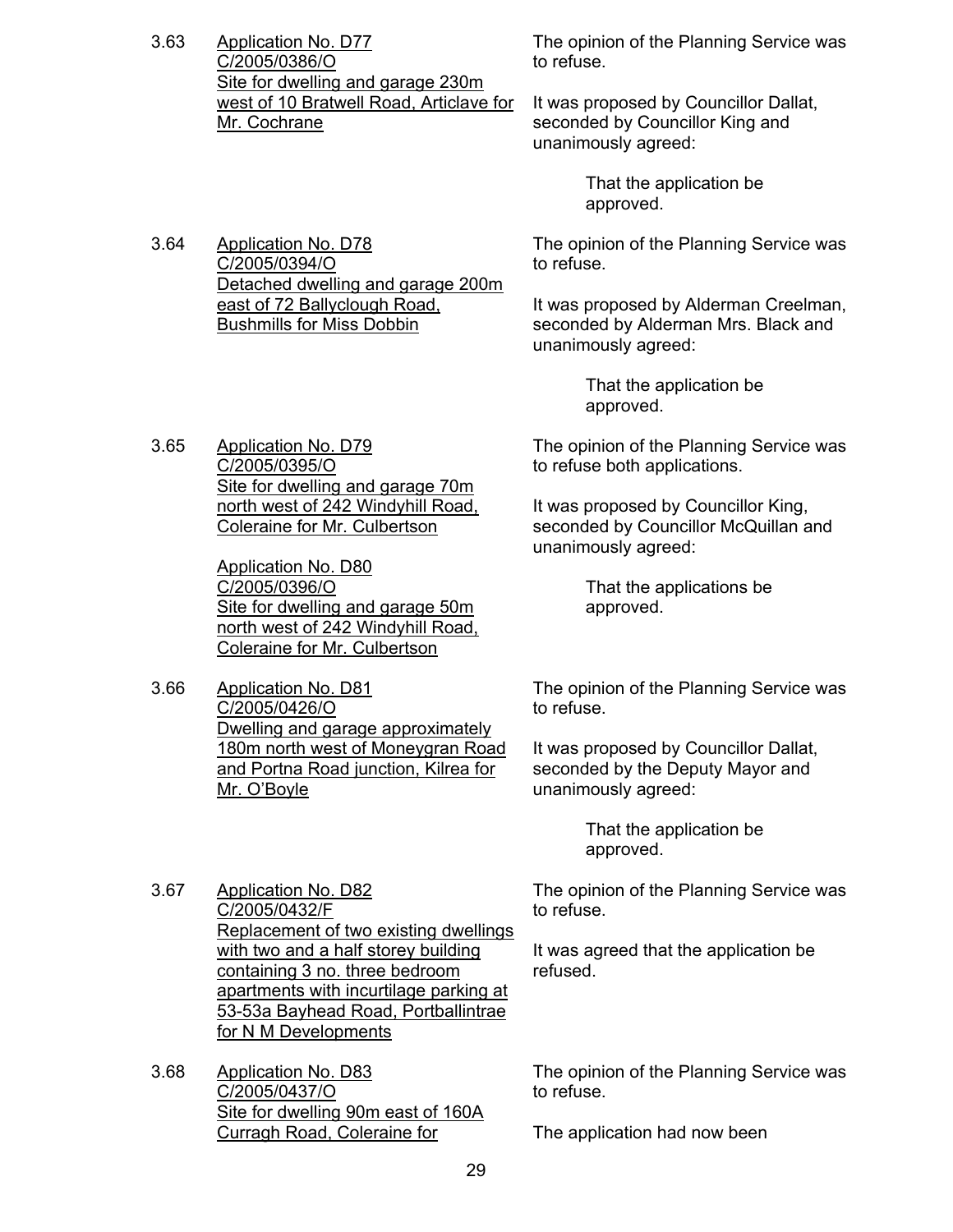J. McAuley withdrawn.

- 3.69 Application No. D84 C/2005/0438/O Site for dwelling 80m south east of 160A Curragh Road, Coleraine for B. Donley
- 3.70 Application No. D85 C/2005/0439/O Site for dwelling 430m south west of 24 Ballyhackett Road, Castlerock, Coleraine for B. Crampsie
- 3.71 Application No. D86 C/2005/0440/O Site for dwelling 220m south west of 24 Ballyhackett Road, Castlerock, Coleraine for Mr. Gaile
- 3.72 Application No. D87 C/2005/0441/O Site for dwelling 70m east of 21 Artidillon Road, Castlerock, Coleraine for Rev. C. Keaney

Application No. D88 C/2005/0442/O Site for dwelling 80m north east of 21 Artidillon Road, Castlerock, Coleraine for Rev. C. Keaney

Application No. D89 C/2005/0443/O Site for dwelling 140m north east of 21 Artidillon Road, Castlerock, Coleraine for Rev. C. Keaney

3.73 Application No. D90 C/2005/0463/O Site for dwelling at Site 2, rear of Glebe Crescent, Artidillon Road, Longs Glebe, Castlerock for Mr. W. Jeffers

> Application No. D91 C/2005/0464/O Site for dwelling at Site 1, rear of Glebe Crescent, Artidillon Road, Longs Glebe, Castlerock for Mr. W. Jeffers

The opinion of the Planning Service was to refuse.

The application had now been withdrawn.

The opinion of the Planning Service was to refuse.

It was agreed that the application be held for two weeks to facilitate withdrawal. If the application was not withdrawn it would be refused.

The opinion of the Planning Service was to refuse.

It was agreed that the application be held for two weeks to facilitate withdrawal. If the application was not withdrawn it would be refused.

The opinion of the Planning Service was to refuse the three applications.

It was proposed by Councillor Dallat, seconded by the Deputy Mayor and unanimously agreed:

> That the applications be approved.

The opinion of the Planning Service was to refuse both applications.

It was proposed by Councillor McQuillan, seconded by Councillor King and unanimously agreed:

> That the applications be approved.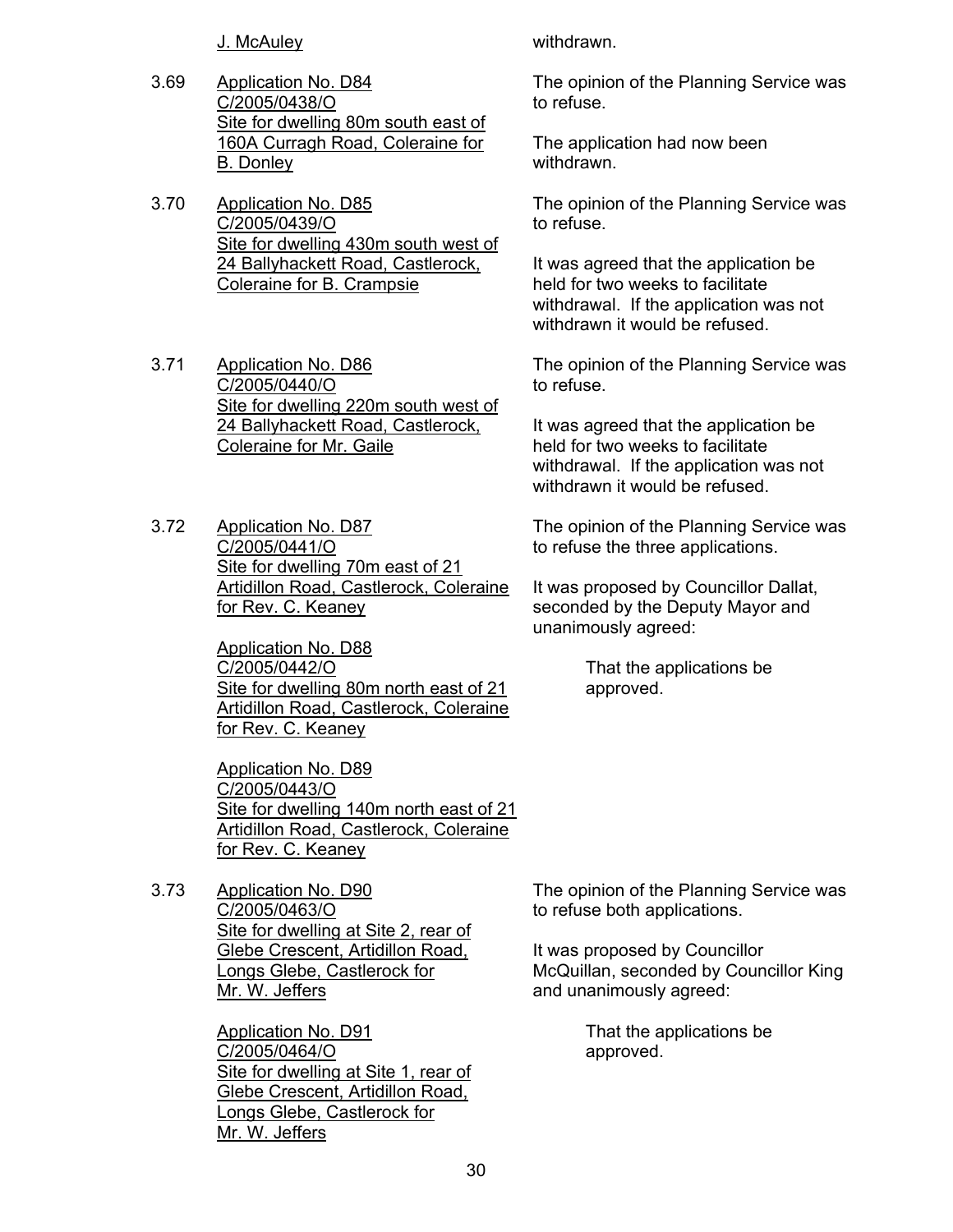3.74 Application No. D92 C/2005/0477/O Erection of single dwelling and garage 100m east of 53 Ballystrone Road, Coleraine for Mr. and Mrs. H. and A. Blair

The opinion of the Planning Service was to refuse.

It was proposed by Councillor King, seconded by Councillor Mrs. Church and unanimously agreed:

> That the application be approved.

The opinion of the Planning Service was to approve.

It was agreed that the application be approved.

3.75 Application No. D93 C/2005/0494/F Minor amendment to plans approved under C/2001/0589/F incorporating the construction of an alternative development access on to Agherton Road, retention of the current alignment of Agherton Road without compliance with condition 10 of the approval issued on 16<sup>th</sup> December, 2002 on land off Agherton Road, Portstewart (adjacent to Cromlech Gardens and opposite Ballyleese Park) for Kennedy Group

3.76 Appliction No. D94 C/2005/0517/O Site for dwelling west of No. 71 Sconce Road, Articlave for Mr. Hutchinson

The opinion of the Planning Service was to refuse.

It was agreed that the application be held for two weeks to facilitate the submission of further information.

It was further proposed by Councillor King, seconded by Councillor McQuillan and unanimously agreed:

> That, if the information did not result in a change of opinion, the application be approved.

The opinion of the Planning Service was to approve.

It was agreed that the application be approved.

The opinion of the Planning Service was to refuse.

It was proposed by Councillor King, seconded by Councillor Dallat and unanimously agreed:

3.77 Application No. D95 C/2005/0540/F Proposed dwelling and garage approximately 350m south east of No. 115 Moneydig Road, Kilrea for Mr. and Mrs. E. Collins

3.78 Application No. D96 C/2005/0545/O Site for dwelling with detached garage 150m south east of 28 Isle Road, Macosquin for Mr. S. Hanna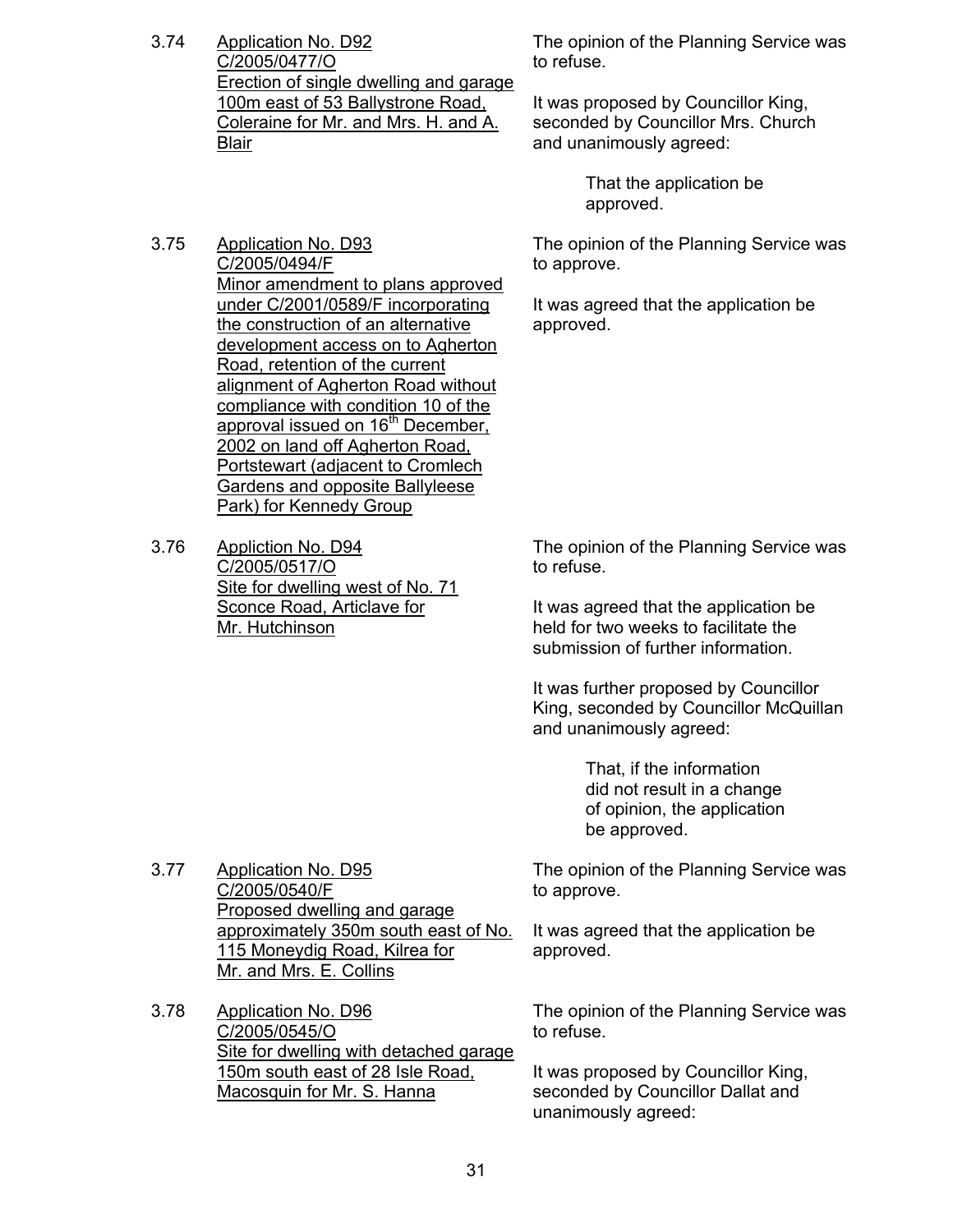That the application be approved.

3.79 Application No. D97 C/2005/0548/O Site for dwelling and garage adjacent to 57 Priestland Road, Bushmills for Mr. Cochrane

3.80 Application No. D98 C/2005/0600/O Site for dwelling and garage 120m north west of 25 Knocknougher Road, Macosquin for Mr. Purcell

> Application No. D99 C/2005/0601/O Site for single storey dwelling and garage 490m west of No. 11 Ballyhackett Lane, Castlerock for Mrs. A. Purcell

3.81 Application No. D100 C/2005/0633/F Proposed re-development to provide 11 no. apartments (existing vacant dwelling and apartments to be demolished) at 42, 42A and 44 Sea Road, Castlerock for Mr. Brown-Kerr The opinion of the Planning Service was to refuse.

It was proposed by Alderman Creelman, seconded by Alderman Mrs. Black and unanimously agreed:

> That the application be approved.

The opinion of the Planning Service was to refuse both applications.

It was agreed that the applications be held for two weeks to facilitate the submission of further information.

It was further proposed by Councillor McQuillan, seconded by Councillor King and unanimously agreed:

> That, if the information did not result in a change of opinion, the application be approved.

The opinion of the Planning Service was to refuse.

It was agreed that the application be held for two weeks to facilitate the submission of further information.

It was further proposed by Councillor King, seconded by Councillor McQuillan and unanimously agreed:

> That, if the information did not result in a change of opinion, the application be approved.

3.82 Application No. D101 C/2005/0634/O Site for dwelling and garage 140m north west of 21 Agivey Road, Kilrea for Mr. Gardiner

The opinion of the Planning Service was to refuse.

It was proposed by Councillor Mrs. Church, seconded by Councillor King and unanimously agreed:

> That the application be approved.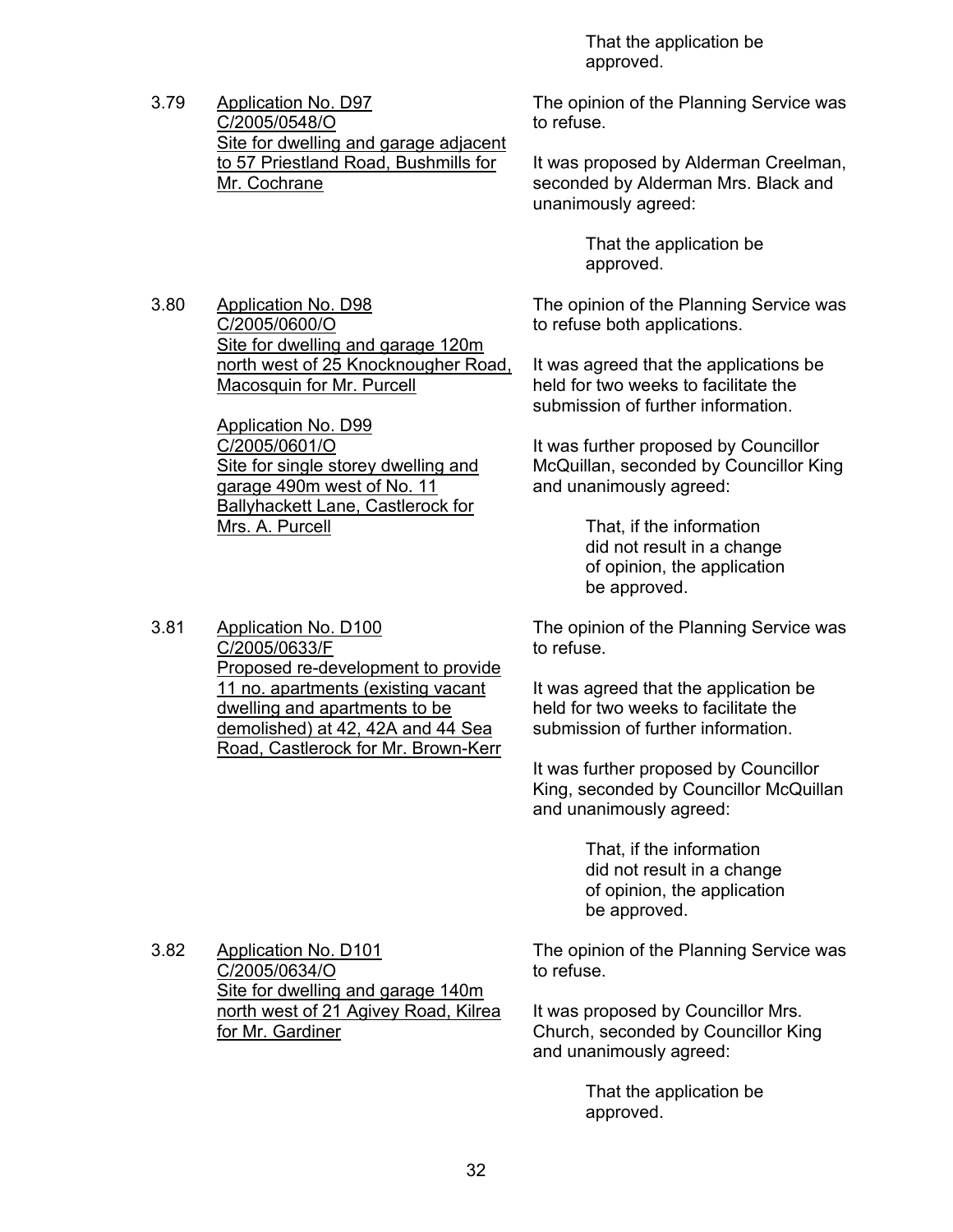3.83 Application No. D102 C/2005/0639/O Site for dwelling approximately 60m south of Dunboe Road, Coleraine for Mr. J. Hutchinson

The opinion of the Planning Service was to refuse.

It was proposed by Councillor McQuillan, seconded by Councillor King and unanimously agreed:

> That the application be approved.

3.84 Application No. D103 C/2005/0640/O Site for proposed dwelling and garage to the rear of 123 Agivey Road, Kilrea for Mr. K. Greene

The opinion of the Planning Service was to refuse.

It was proposed by Councillor Dallat, seconded by the Deputy Mayor and unanimously agreed:

> That the application be approved.

# **NEW APPLICATIONS**

3.86 Application No. 7

C/2004/1293/F

Mr. S. Woods

Replacement of 5 no. existing

apartments with 5 no. new apartments at No. 7 Mark Street, Portrush for

3.85 Application No. 5 C/2004/0836/F First floor extension to dwelling and associated siteworks at 9 Blackrock Road, Portrush for Mr. P. McMullan

The opinion of the Planning Service was to approve.

It was proposed by Councillor Stewart, seconded by Councillor Ms. Alexander and agreed:

> That the application be deferred for one month to facilitate an office meeting on the grounds that all material planning considerations had not been assessed.

The opinion of the Planning Service was to refuse.

It was proposed by Councillor Stewart, seconded by Councillor Gilkinson and agreed:

> That the application be deferred for one month to facilitate an office meeting on the grounds that all material planning considerations had not been assessed.

3.87 Application No. 9 C/2005/0009/F Proposed dwelling and detached The opinion of the Planning Service was to refuse.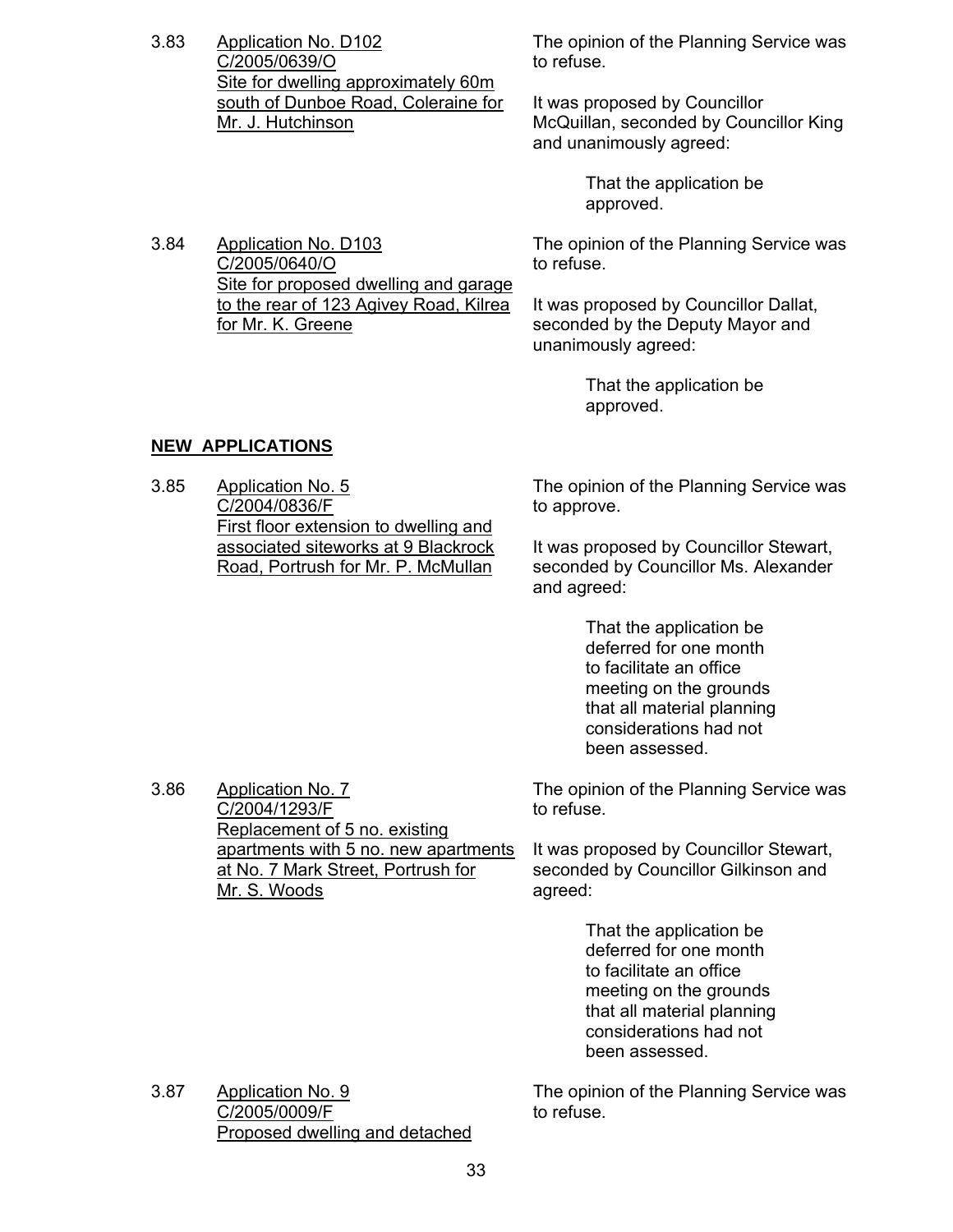| garage at Kurin Road, Ballynameen  |
|------------------------------------|
| Td., Garvagh (230m south east of   |
| Kurin Road/Fort Road junction) for |
| Mr. E. Holmes                      |
|                                    |

Site for dwelling and garage west of 6 Drumbane Road, Garvagh for

3.88 Application No. 15 C/2005/0189/O

Mr. Mullan

3.89 Application No. 17 C/2005/0229/F

3.90 Application No. 19 C/2005/0364/O

Mr. S. McNabb

Retrospective approval for stable/store adjacent to No. 61 It was proposed by Councillor Mrs. Church, seconded by Councillor Dallat and agreed:

> That the application be deferred for one month to facilitate an office meeting on the grounds that all material planning considerations had not been assessed.

The opinion of the Planning Service was to refuse.

It was proposed by Councillor Dallat, seconded by the Deputy Mayor and agreed:

> That the application be approved.

The opinion of the Planning Service was to refuse.

It was proposed by Councillor McQuillan, seconded by Councillor Mrs. Fielding and agreed:

> That the application be deferred for one month to facilitate an office meeting on the grounds that all material planning considerations had not been assessed.

The opinion of the Planning Service was to refuse.

It was proposed by Councillor King, seconded by Councillor Ms. Alexander and agreed:

> That the application be approved.

3.91 Application No. 20 C/2005/0366/O Site for dwelling 300m north east of 98 Dunboe Road, Coleraine for Mr. Hutchinson

Proposed site for two storey dwelling

and garage adjacent to No. 26 Ballyhackett Road, Castlerock for

> The opinion of the Planning Service was to refuse.

It was proposed by Councillor McQuillan, seconded by Councillor Mrs. Church and agreed:

That the application be approved.

Ballinteer Road, Coleraine for Mr. McIntosh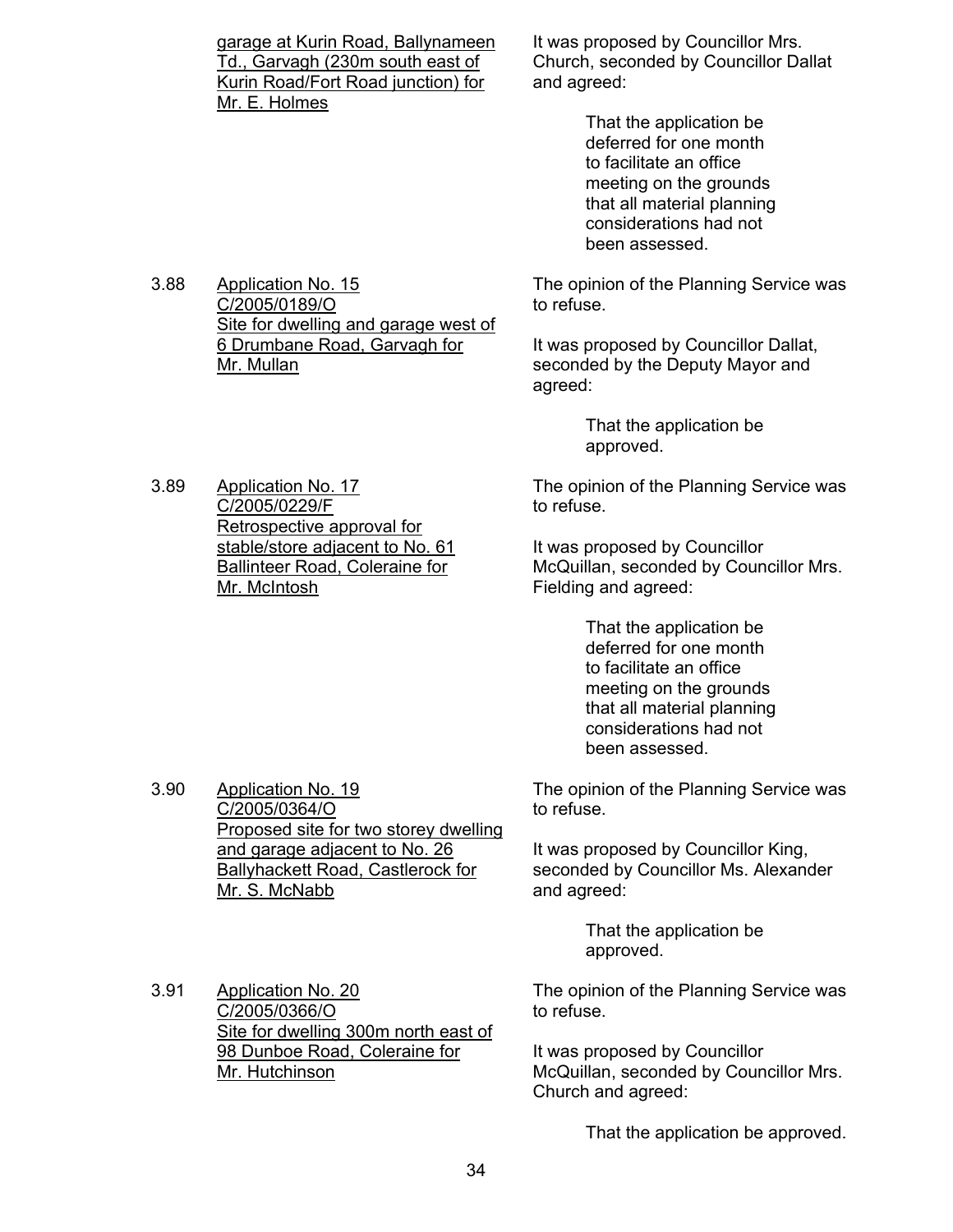3.92 Application No. 22 C/2005/0399/O Site for dwelling 100m north west of 111 Craigmore Road, Ringsend, Coleraine for Mr. O'Kane

The opinion of the Planning Service was to refuse.

It was proposed by Councillor Dallat, seconded by the Deputy Mayor and agreed:

> That the application be deferred for one month to facilitate an office meeting on the grounds that all material planning considerations had not been assessed.

The opinion of the Planning Service was to refuse.

The application had now been withdrawn.

The opinion of the Planning Service was to refuse.

It was proposed by Councillor King, seconded by Councillor Dallat and agreed:

> That the application be deferred for one month to facilitate an office meeting on the grounds that all material planning considerations had not been assessed.

The opinion of the Planning Service was to refuse.

It was proposed by Councillor McQuillan, seconded by Councillor Dallat and unanimously agreed:

> That the application be approved.

The opinion of the Planning Service was to refuse.

> It was proposed by Councillor McQuillan, seconded by Councillor Mrs. Church and agreed:

> > That the application be

3.93 Application No. 24 C/2005/0436/O Site for dwelling and relocating entrance to existing equestrian centre north of 106A Curragh Road, Coleraine for Timbertop Riding Centre

3.94 Application No. 27 C/2005/0492/F Proposed re-development of site to 4 no. dwellings at 30 Ballywillin Road, Portrush for Shellfield Builders

3.95 Application No. 28 C/2005/0495/O Site for dwelling and garage adjacent to 149 Carrowreagh Road, Garvagh, Coleraine for Mr. J. Wilson

3.96 Application No. 29 C/2005/0521/O Proposed bungalow adjacent to 89 Kurin Road, Garvagh for Mr. S. Boyd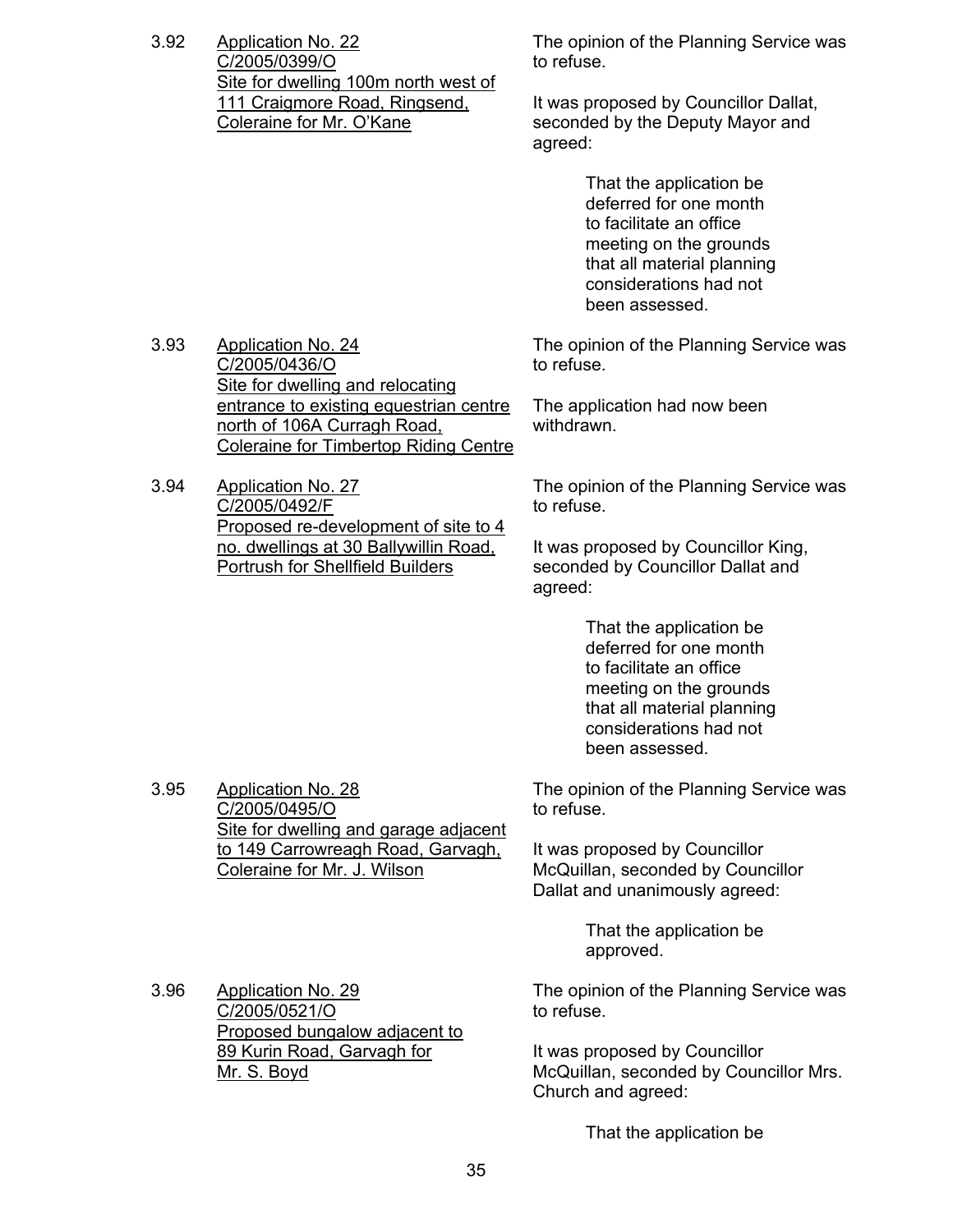deferred for one month to facilitate an office meeting on the grounds that all material planning considerations had not been assessed.

The opinion of the Planning Service was to refuse.

It was proposed by Councillor Dallat, seconded by the Deputy Mayor and agreed:

> That the application be deferred for one month to facilitate the submission of further information.

3.98 Application No. 35 C/2005/0614/O Single storey residential adjacent to 35 Moneycarrie Road, Garvagh for Mr. McFaul

Proposed site for dwelling 25m south west of 147 Carrowreagh Road, Garvagh for Mr. G. Thompson

> The opinion of the Planning Service was to refuse.

It was proposed by Councillor Mrs. Church, seconded by Councillor Dallat and agreed:

> That the application be deferred for one month to facilitate an office meeting on the grounds that all material planning considerations had not been assessed.

The opinion of the Planning Service was to refuse.

It was noted that the reference to the Joint Ministerial Statement and Draft Northern Area Plan had been included in error.

It was proposed by Councillor Mrs. Church, seconded by Councillor King and agreed:

> That the application be deferred for one month to facilitate an office meeting on the grounds that all material planning considerations had not been assessed.

3.100 Application No. 37 The opinion of the Planning Service was

3.99 Application No. 36 C/2005/0643/O Site for dwelling and garage approximately 70m north east of 35 Rusky Park, Aghadowey for

Mr. H. Robinson

3.97 Application No. 34 C/2005/0595/O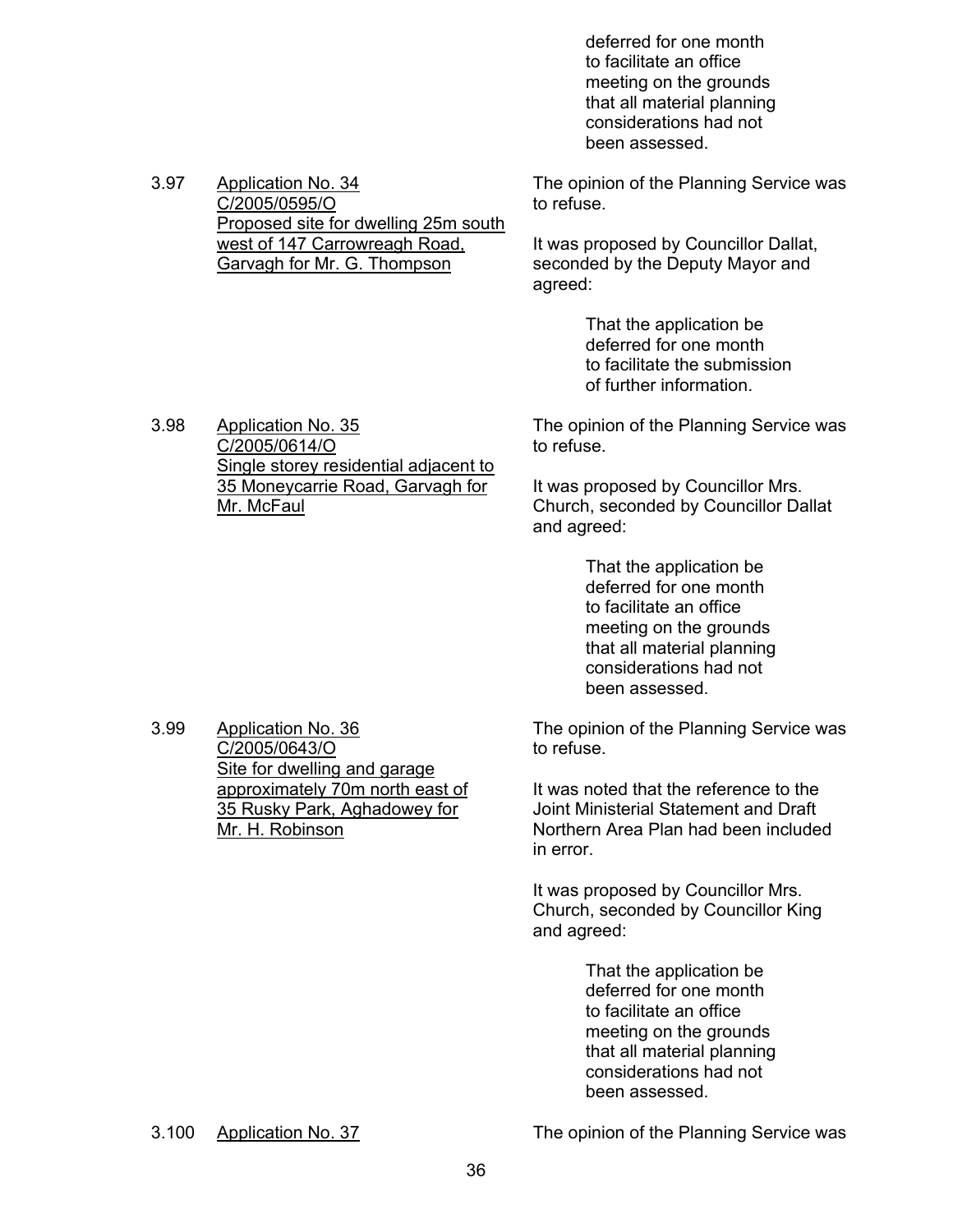C/2005/0644/O Site for dwelling approximately 40m south of 149 Carrowreagh Road, Garvagh for Mr. T. McFetridge

Dwelling and garage 60m north west of 89 Moneydig Road, Garvagh for

3.101 Application No. 38 C/2005/0659/O

R. McIlrath

to refuse.

It was proposed by Councillor McQuillan, seconded by Councillor Dallat and unanimously agreed:

> That the application be approved.

The opinion of the Planning Service was to refuse.

It was proposed by Councillor McQuillan, seconded by Councillor Mrs. Church and agreed:

> That the application be deferred for one month to facilitate an office meeting on the grounds that all material planning considerations had not been assessed.

The opinion of the Planning Service was to refuse.

It was proposed by Councillor McQuillan, seconded by Councillor Mrs. Church and agreed:

> That the application be deferred for one month to facilitate an office meeting on the grounds that all material planning considerations had not been assessed.

The opinion of the Planning Service was to refuse both applications.

It was proposed by Councillor Dallat, seconded by the Deputy Mayor and agreed:

> That the applications be deferred for one month to facilitate an office meeting on the grounds that all material planning considerations had not been assessed.

3.102 Application No. 42 C/2005/0681/O Dwelling and garage 25m east of 72 Killyvally Road, Garvagh for Mr. D. Crockett

3.103 Application No. 43 C/2005/0684/O Site for dwelling and garage 240m north west of 10 Brockagh Road, Garvagh for Mr. Mullan

> Application No. 44 C/2005/0685/O Site for dwelling and garage 70m south of 10 Brockagh Road, Garvagh for Mr. Mullan

3.104 Application No. 45 The opinion of the Planning Service was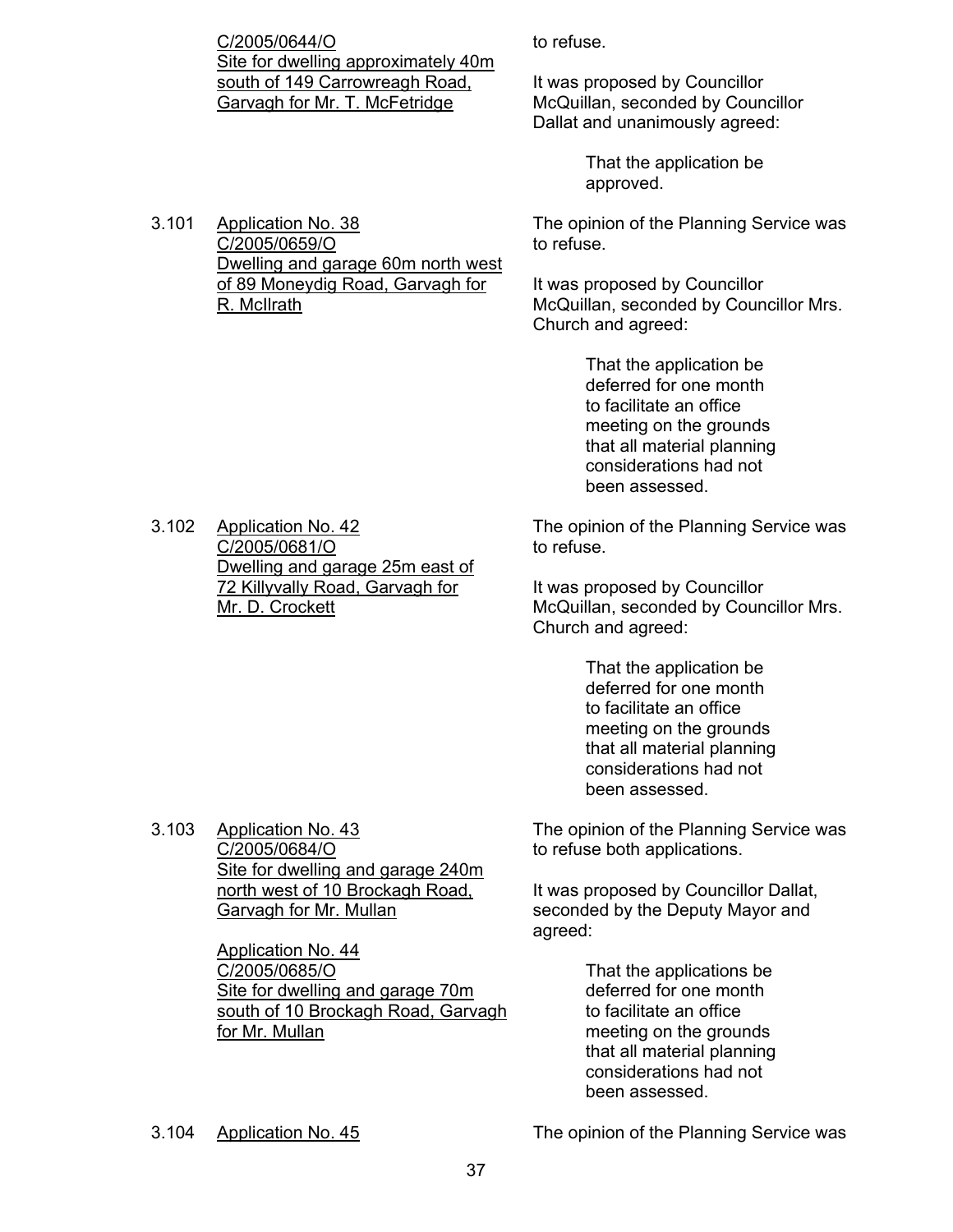C/2005/0689/O Proposed site for dwelling approximately 65m north of 18 Boleran Park, Garvagh for Mr. McGilligan

Site for dwelling approximately 290m north west of No. 10 Gortmacrane Road, Kilrea for Mr. V. McAteer

to refuse.

It was proposed by Councillor Dallat, seconded by the Deputy Mayor and agreed:

> That the application be deferred for one month to facilitate the submission of further information.

The opinion of the Planning Service was to refuse.

It was proposed by Councillor Dallat, seconded by Councillor Mrs. Church and agreed:

> That the application be deferred for one month to facilitate an office meeting on the grounds that all material planning considerations had not been assessed.

The opinion of the Planning Service was to refuse.

It was proposed by Councillor Dallat, seconded by the Deputy Mayor and agreed:

> That the application be deferred for one month to facilitate an office meeting on the grounds that all material planning considerations had not been assessed.

The opinion of the Planning Service was to refuse.

It was proposed by Councillor Dallat, seconded by the Deputy Mayor and unanimously agreed:

> That the application be approved.

The opinion of the Planning Service was to refuse.

It was agreed that the application be

3.106 Application No. 51 C/2005/0713/O Site for dwelling 550m south east of 44 Ballyrogan Road, Garvagh for

Mr. O'Kane

3.105 Application No. 49 C/2005/0706/O

3.107 Application No. 53 C/2005/0722/O Proposed dwelling and detached garage adjacent to 5 Laragh Lane, Swatragh for Mr. O'Kane

One and a half storey dwelling and

3.108 Application No. 56 C/2005/0735/O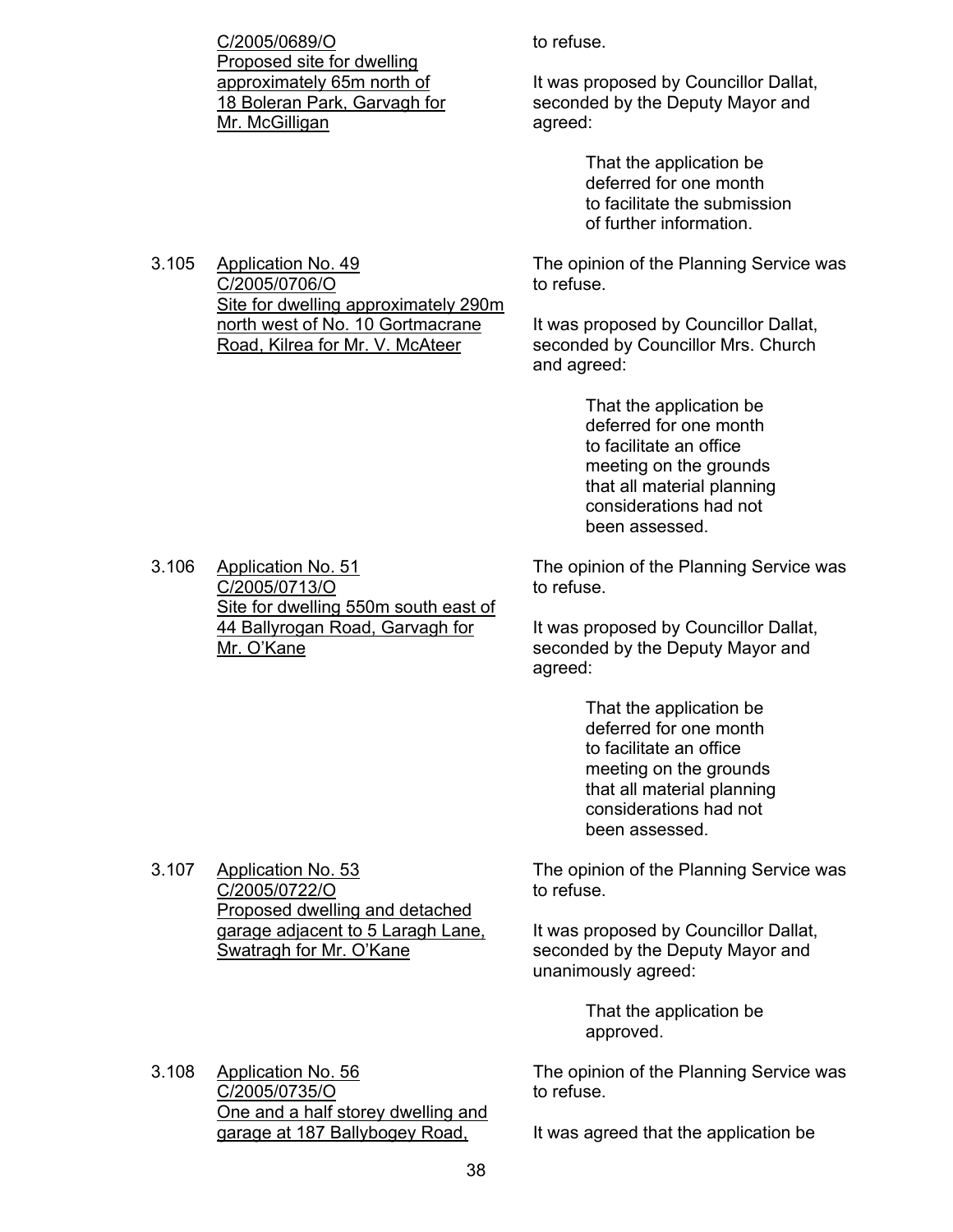held for two weeks to facilitate the submission of further information.

It was further proposed by Alderman Creelman, seconded by Councillor Bradley and unanimously agreed:

> That, if the information did not result in a change of opinion, the application would be approved.

The opinion of the Planning Service was to refuse.

It was proposed by Councillor Mrs. Church, seconded by Councillor Dallat and unanimously agreed:

> That the application be approved.

The opinion of the Planning Service was to refuse.

It was proposed by Councillor King, seconded by Councillor Bradley and agreed:

> That the application be deferred for one month to facilitate an office meeting on the grounds that all material planning considerations had not been assessed.

The opinion of the Planning Service was to refuse.

It was proposed by Councillor McQuillan, seconded by Councillor Mrs. Church and agreed:

> That the application be deferred for one month to facilitate an office meeting on the grounds that all material planning considerations had not been assessed.

3.112 Application No. 61 C/2005/0759/O

3.111 Application No. 60 C/2005/0758/O

Mr. S. Torrens

The opinion of the Planning Service was to refuse.

C/2005/0756/F Proposed extensions and alterations to dwelling at 337 Masteragwee

C/2005/0737/O Site for dwelling and garage 30m south west of 30 Bann Road, Kilrea for Mr. McFadden

3.110 Application No. 59

3.109 Application No. 57

Terrace, Coleraine for Mrs. M. Miller

Proposed site for dwelling 500m north west of 20 Brone Park, Ballyagan Road, Garvagh, Coleraine for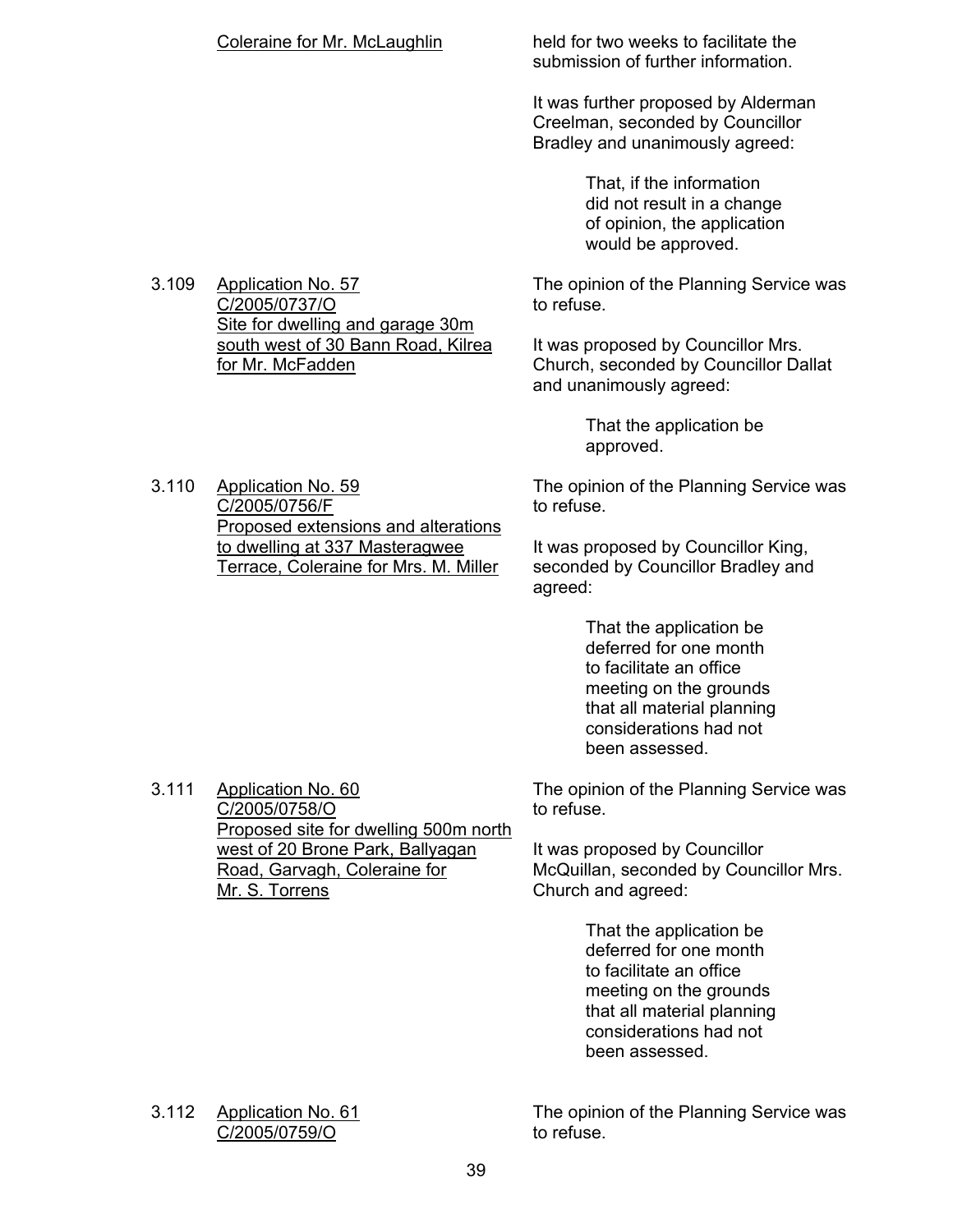# Site for dwelling 520m north east of 10

Cam Road, Macosquin for Mr. O'Kane It was proposed by Councillor Dallat, seconded by Councillor Mrs. Church and agreed:

> That the application be deferred for one month to facilitate an office meeting on the grounds that all material planning considerations had not been assessed.

The opinion of the Planning Service was to refuse.

It was proposed by Councillor Ms. Alexander, seconded by Councillor Mrs. Church and agreed:

> That the application be deferred for one month to facilitate an office meeting on the grounds that all material planning considerations had not been assessed.

The opinion of the Planning Service was to refuse both applications.

It was proposed by Councillor Dallat, seconded by the Deputy Mayor and agreed:

> That the applications be deferred for one month to facilitate an office meeting on the grounds that all material planning considerations had not been assessed.

The opinion of the Planning Service was to refuse.

It was proposed by Alderman McClure, seconded by Councillor McQuillan and agreed:

> That the application be deferred for one month to facilitate an office meeting on the grounds that all material planning

3.113 Application No. 62 C/2005/0795/F 2 no. additional units to provide four apartments (Site Nos. 48-51) at housing development at Ballycastle Road, Coleraine for Fairview **Developments** 

3.114 Application No. 64 C/2005/0811/O Site for dwelling and garage 110m north west of 10 Brockagh Road, Garvagh for Mr. B. Mullan

> Application No. 65 C/2005/0812/O Site for dwelling and garage 60m south west of 10 Brockagh Road, Garvagh for Mr. B. Mullan

3.115 Application No. 66 C/2005/0822/A Shopping centre sign at 53 Lodge Road, Coleraine for Coleraine Bowling Club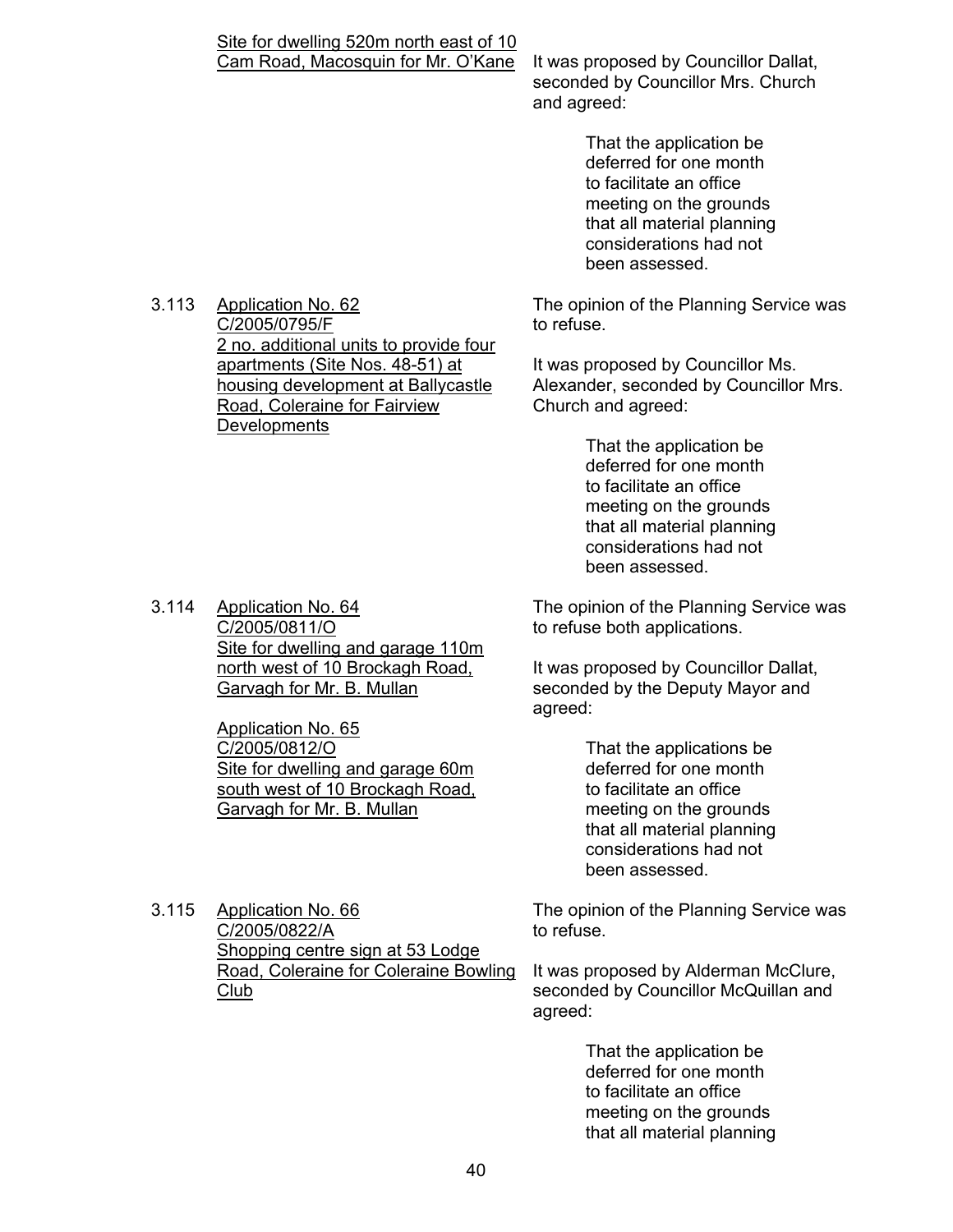considerations had not been assessed.

3.116 Application No. 69 C/2005/0832/F Two storey dwelling with integral garage at Tullybeg Avenue, Coleraine for Mr. and Mrs. B. Corriston

> Change of use from commercial unit to church including internal alterations, addition of windows to external walls and associated parking at Unit 7, Industrial Estate, Cloyfin Road, Coleraine for Coleraine Christian

Erection of dwelling and garage at Edenbane Road, Kilrea (340m east of

No. 110) for Mr. Hamilton

The opinion of the Planning Service was to approve.

It was proposed by Councillor Ms. Alexander, seconded by Councillor Leonard and agreed:

> That the application be deferred for one month to facilitate an office meeting on the grounds that all material planning considerations had not been assessed and the application had generated strong local/neighbourhood objection.

The opinion of the Planning Service was to refuse.

It was agreed that the application be held for two weeks to facilitate the submission of further information.

It was further proposed by Alderman Mrs. Black, seconded by Councillor King and unanimously agreed:

> That, if the information did not result in a change of opinion, the application be approved.

The opinion of the Planning Service was to refuse.

It was proposed by Councillor Dallat, seconded by the Deputy Mayor and agreed:

> That the application be deferred for one month to facilitate an office meeting on the grounds that all material planning considerations had not been assessed.

3.119 Application No. 86 C/2005/0927/F

3.117 Application No. 79 C/2005/0891/F

**Centre** 

3.118 Application No. 85 C/2005/0918/F

> The opinion of the Planning Service was to approve.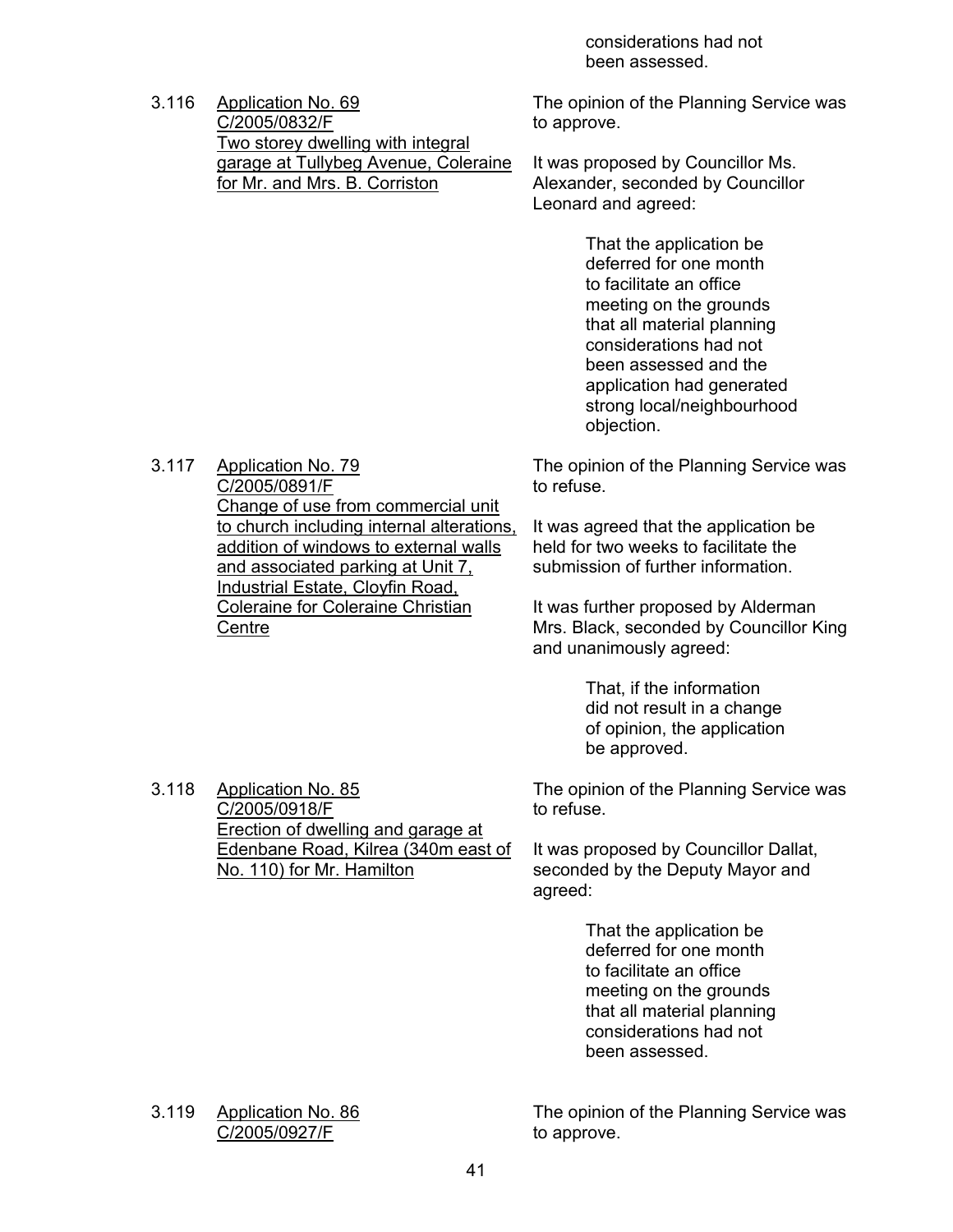Proposed alterations and extension to dwelling to provide apartment to rear of 5 Hillside, Portstewart for Mrs. S. McCormack

It was proposed by Councillor Stewart, seconded by the Deputy Mayor and agreed:

> That the application be deferred for one month to facilitate an office meeting on the grounds that all material planning considerations had not been assessed.

# **4.0 NON DETERMINATION APPEAL**

 Consideration was given to a Non Determination Appeal in respect of the following planning application (Report previously supplied).

4.1 C/2005/0762/O Site for dwelling 210m west of 40 Shinny Road, Macosquin, Coleraine

The opinion of the Planning Service was to refuse.

It was proposed by Councillor Dallat, seconded by the Deputy Mayor and agreed:

> That Council support an approval.

# **5.0 GENERAL PLANNING ISSUES**

5.1 Development at the former Palladium Cinema, Society Street, Coleraine

Reported that Roads Service had approved the application. Environment and Heritage Service had been contacted regarding the listed building aspect. A meeting would be arranged with the architect regarding design.

It was noted that this matter had been dealt with under deferred applications.

Reported that this matter had been raised with Senior Management for further consideration.

#### **6.0 PLANNING ISSUE RAISED BY MEMBER**

6.1 Application No. C/2004/1303 Mr. Todd

Enforcement Section

5.2 Retirement Home, Castlerock - Canon Anderson

5.3 Request for emergency telephone number for Planning Service

> It was requested that the office meeting arranged for Friday, 21<sup>st</sup> October be changed to Thursday, 20<sup>th</sup> October.

#### **7.0 COUNCIL CONSULTATION - IMPLEMENTATION OF NEW ARRANGEMENTS**

Consideration was given to the Town Clerk and Chief Executive's Report in respect of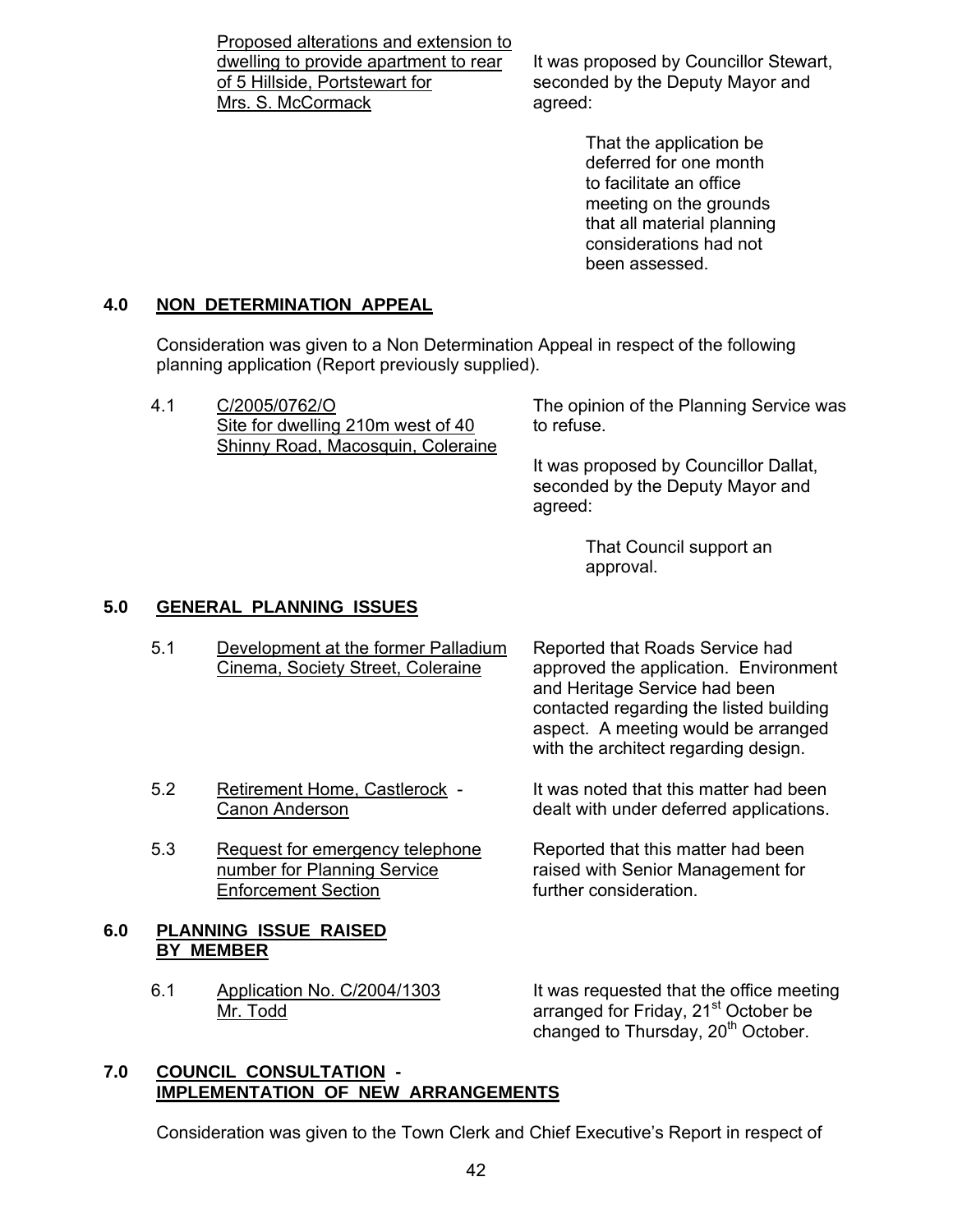Council Consultation which highlighted the following key points from the guidance notes (previously supplied):

- **Management Board Referral Procedures**
- Deferral Procedure
- Implementation and Review

Members noted the contents of the report.

#### **8.0 CROSS PARTY WORKING GROUP - APPOINTMENT OF MEMBERS**

 Following discussion it was proposed by Councillor Dallat, seconded by Councillor Leonard and agreed:

 That a working group, consisting of one representative from each party, be established to consider planning issues relating to the planning consultation process.

 Names of representatives should be forwarded to the Town Clerk and Chief Executive as soon as possible.

# **9.0 ROCK CASTLE INFORMATION REQUEST**

 The Town Clerk and Chief Executive advised members that a copy of the Listed Building Consent had been supplied by the Planning Service (copy circulated to each member).

 Following discussion it was proposed by Councillor Dallat, seconded by Councillor Leonard and agreed:

 That Council lodge an appeal to the Information Commissioner, under the Freedom of Information Act 2000, to secure a copy of the legal opinion on the case.

# **10.0 PLANNING SERVICE ARRANGEMENTS - COUNCIL CONSULTATIONS**

Consideration was given to letter dated  $16<sup>th</sup>$  September, 2005 from the Chief Executive of the Planning Service and letter dated 29<sup>th</sup> September, 2005 from the Private Secretary to the Secretary of State (previously supplied) regarding the new arrangements for Council consultation. Members noted the contents.

# **11.0 STAFF CHANGES - PLANNING SERVICE**

 The Town Clerk and Chief Executive referred to the letter from the Planning Service advising members of the reorganization of staffing in the Coleraine Office.

Noted.

# **12.0 AMENDMENT TO PLANNING PERMITTED DEVELOPMENT RIGHTS - AGRICULTURAL BUILDINGS AND OPERATIONS**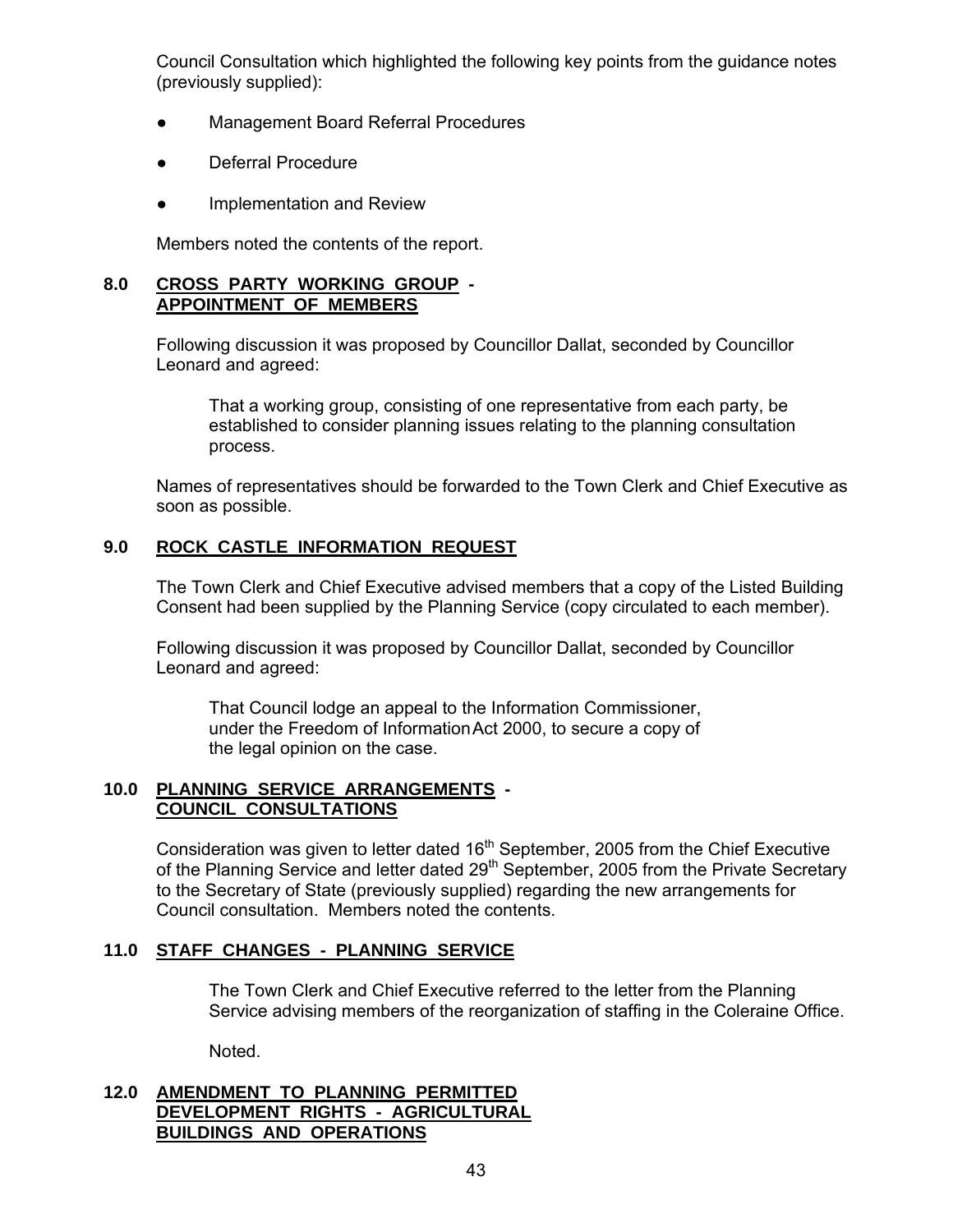Read letter from the Divisional Planning Manager advising members that if the applications in question had been issued it would not be possible for a refund, however, some of the current applications regarding the above legislation may warrant a refund.

Noted.

# **13.0 THE PLANNING AND WATER APPEALS COMMISSIONS**

Tabled:

Chief Commissioner's Annual Report – April 2004 – March 2005.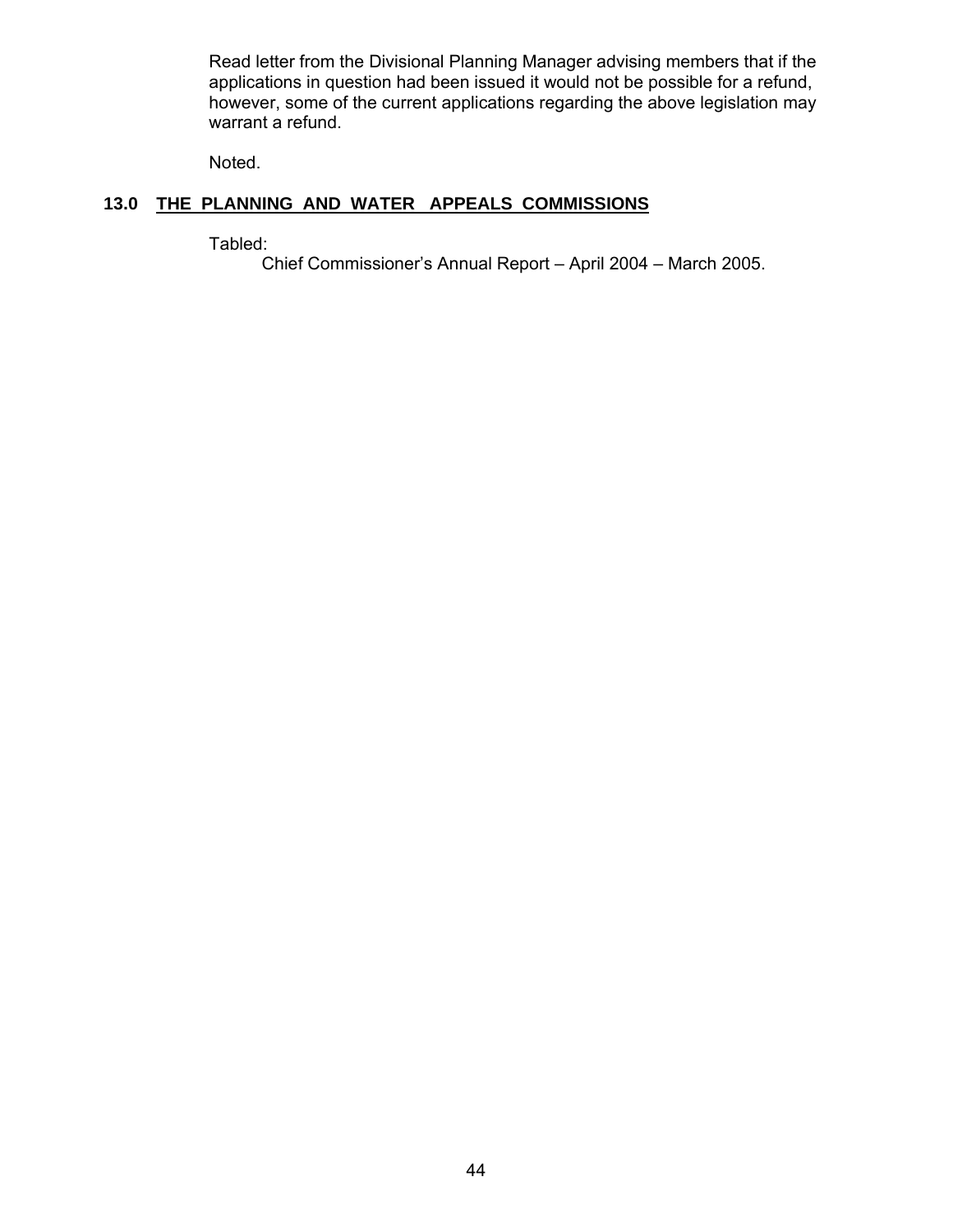#### **POLICY AND DEVELOPMENT COMMITTEE**

**18th October, 2005.** 

**Present:** Alderman D. McClarty, in the Chair

#### Aldermen

E. T. Black (Mrs.) W. J. McClure W. T. Creelman

# **Councillors**

C. S. Alexander (Ms.) E. A. Johnston (Mrs.) D. D. Barbour W. A. King  $($ ltems  $1.0 - 6.0$ ) B. Leonard J. M. Bradley (Items 1.0 - 11.0) O. M. Church (Mrs.) **G. L. McLaughlin** A. S. Cole R. A. McPherson J. J. Dallat A. McQuillan E. P. Fielding (Mrs.) R. D. Stewart S. Gilkinson

# **Officers in**

 **Attendance:** Town Clerk and Chief Executive, Director of Corporate Services, Head of Development Services (Items 1.0 – 2.2.2), Head of Administrative Services, Personnel Officer (Items 1.0 – 2.2.2), Finance Officer (Items1.0 – 2.2.2) and Administrative Assistant

**Apologies:** The Mayor, the Deputy Mayor and Councillor Hillis

# **1.0 DEVELOPMENT SERVICES REPORT**

The Report of the Head of Development Services was considered (previously supplied).

Matters arising:

1.1 CCTV The Head of Development Services presented a summary of the CCTV development plan, the final report for which had just been published and outlined the underlying reasons behind the request from Safer Coleraine Ltd. for funding for CCTV in the area for a further twelve month period.

> Discussion ensued during which it was proposed by Alderman McClure and seconded by Councillor Stewart:

> > That Council accept the recommendation to fund Safer Coleraine Ltd. for a further twelve month period (December 2005 – November 2006) to the sum of £75,944 plus VAT.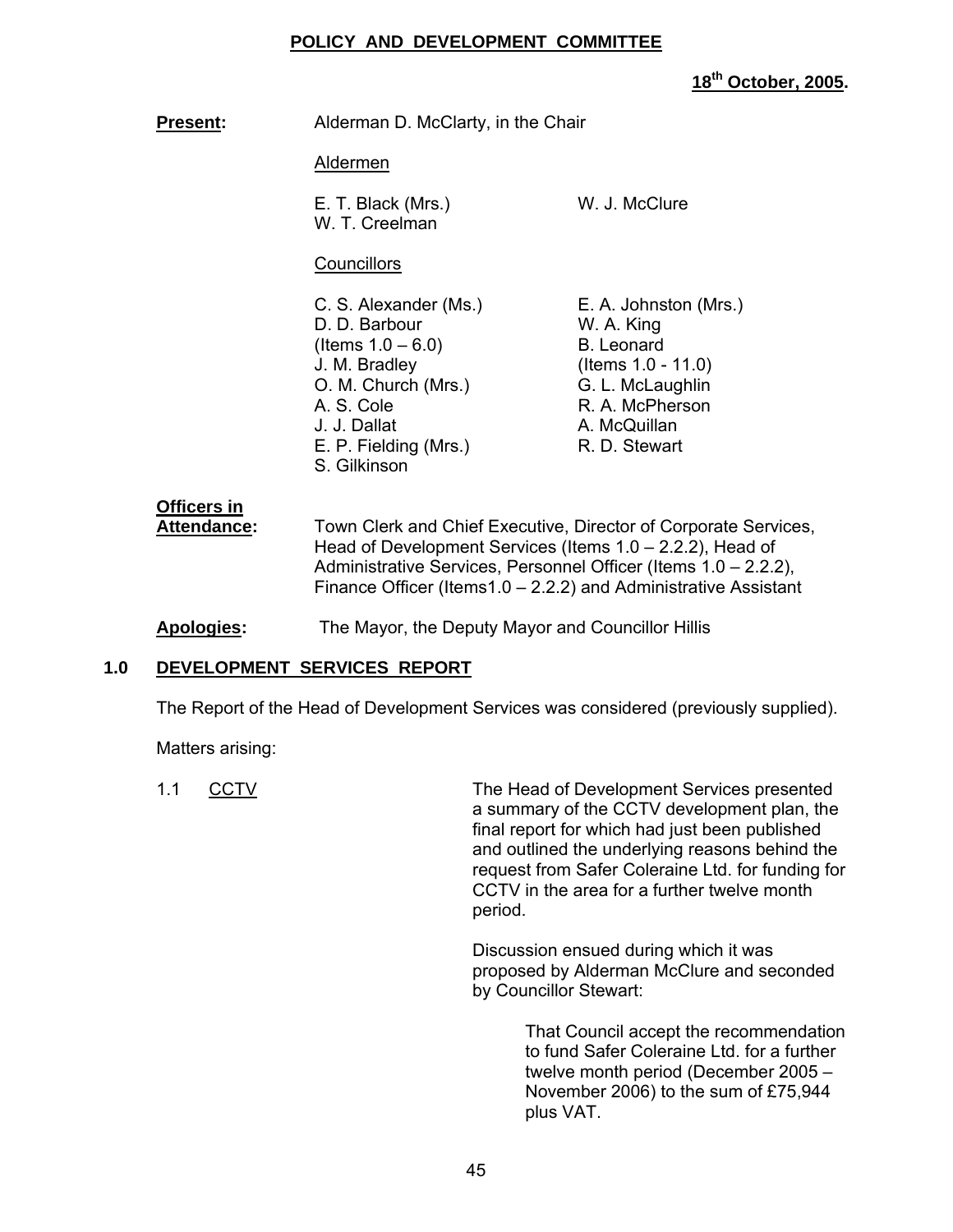Members expressed disappointment at being asked to provide the entire funding for the operation of this project for a second year and it was proposed, as an amendment, by Councillor Dallat and seconded by Councillor McLaughlin:

> That further funding be provided for a six month period only.

Members' queries were then answered by the Head of Development Services and, on a request for a recorded vote, members voted on the amendment thus:

**For**: Councillors Dallat, McLaughlin and McPherson (3)

**Against**: Aldermen Mrs. Black, Creelman, McClarty and McClure; Councillors Ms. Alexander, Barbour, Bradley, Mrs. Church, Cole, Mrs. Fielding, Gilkinson, Mrs. Johnston, King, Leonard, McQuillan and Stewart (16)

The amendment was, therefore, lost by sixteen votes to three.

On the substantive motion, members then voted thus:

**For**: Aldermen Mrs. Black, Creelman, McClarty and McClure; Councillors Ms. Alexander, Barbour, Bradley, Mrs. Church, Cole, Mrs. Fielding, Gilkinson, Mrs. Johnston, King, McQuillan and Stewart (15)

**Against**: Councillors Dallat, Leonard, McLaughlin and McPherson (4)

It was, therefore, recommended:

That Council agree to fund Safer Coleraine Ltd. for a further twelve month period.

1.2 Tender for Management Two tenders for management of this market had of Causeway Organic and been received and scored and it was proposed Speciality Market by Councillor Dallat, seconded by Councillor King and recommended:

> That Council accept the tender from Sonnet Consulting at a cost of £15,000 for one year, with the option of a second year at the same price.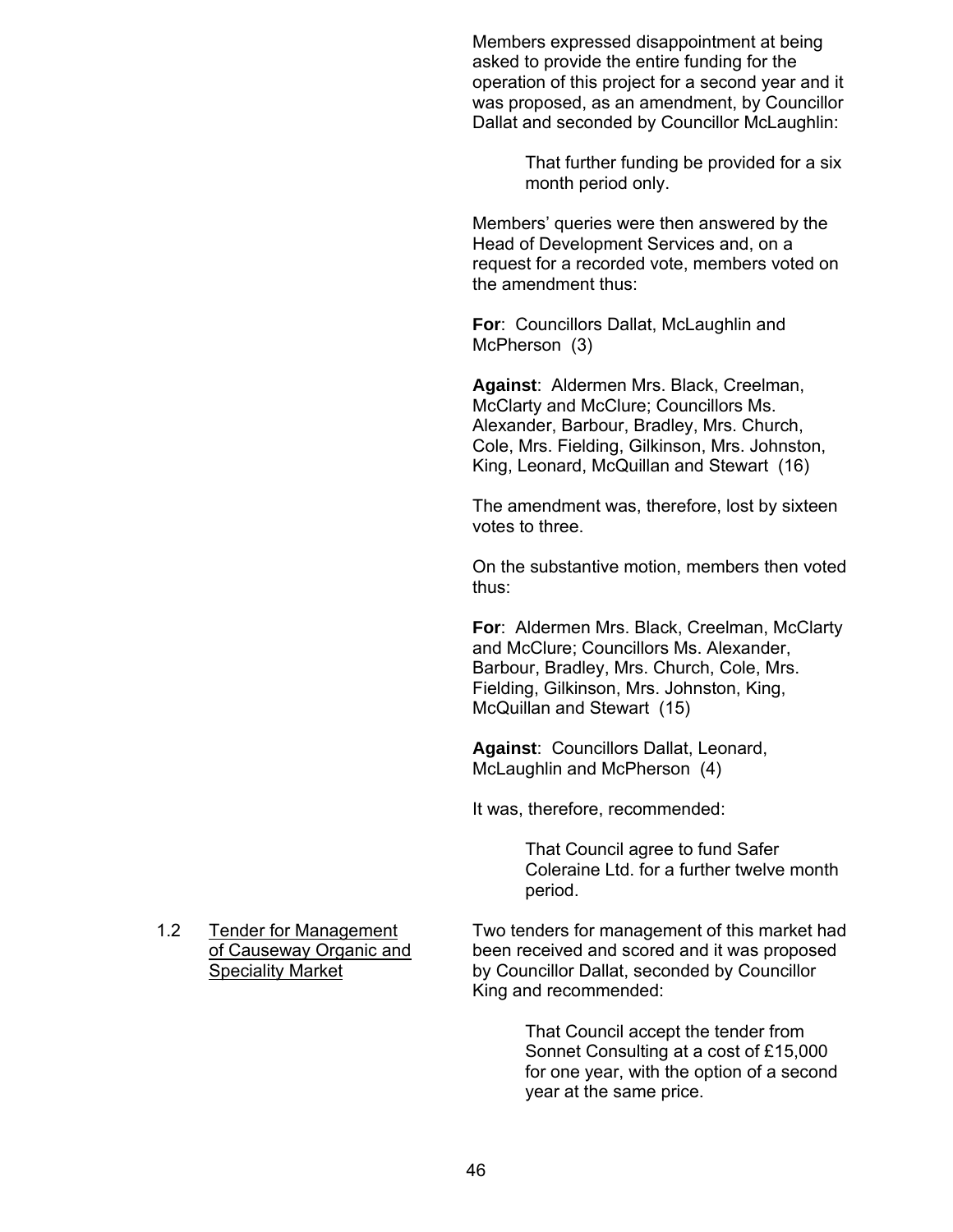| 1.3 | Tender for the delivery of a |
|-----|------------------------------|
|     | <b>Marketing Development</b> |
|     | Programme                    |

Council is recommended to approve the tender from Envision for delivery of this programme at at a cost of  $£28,300.$ 

1.4 Business Acceleration Consideration was given to information on this Exchange Programme programme, as detailed in the report, and it was recommended:

> That Council agree to match fund this programme at a rate of £1,000 per company to a maximum of £10,000.

1.5 North Coast 'Good Food' Committee noted information on this topic, as Marketing Cluster Pilot contained in the report.

# **2.0 CORPORATE SERVICES REPORT**

The Report of the Director of Corporate Services was considered (previously supplied).

Matters arising:

2.1 Loan Sanction Approvals Recommended:

That borrowing approval be sought in respect of the undernoted capital expenditure:

|                                                            | £       |
|------------------------------------------------------------|---------|
| Refurbishment of Harbour Hill viewing point<br>(i)         | 10,000  |
| Upgrade at Kilrea Town Hall<br>(ii)                        | 16,000  |
| Purchase of 4 Vans<br>(iii)                                | 30,000  |
| <b>Purchase of Floral Planting Units</b><br>(iv)           | 17,000  |
| <b>Ballysally Community Centre extension</b><br>(V)        | 100,000 |
| (vi) Fencing at Windyhall Community Centre and             |         |
| Kilrea Bowling Green                                       | 46,000  |
| (vii) Coleraine Tourist Information Centre - refurbishment | 12,000  |
| (viii) Purchase of modular changing units                  | 61,000  |
|                                                            |         |

2.2 Article 55 Review The Personnel Officer presented a summary (previously supplied) of the Article 55 Review report, including the statistics for the key topics in the report, and it was proposed by Councillor Dallat and seconded by Councillor McLaughlin:

> That Council set up a sub-committee to work with officers to address causes of under- representation in the workforce.

On being put to the meeting, this proposal was lost by fourteen votes to three.

Discussion ensued during which members' queries were answered by the Personnel Officer and, in response to a query by Councillor McQuillan, the Personnel Officer agreed to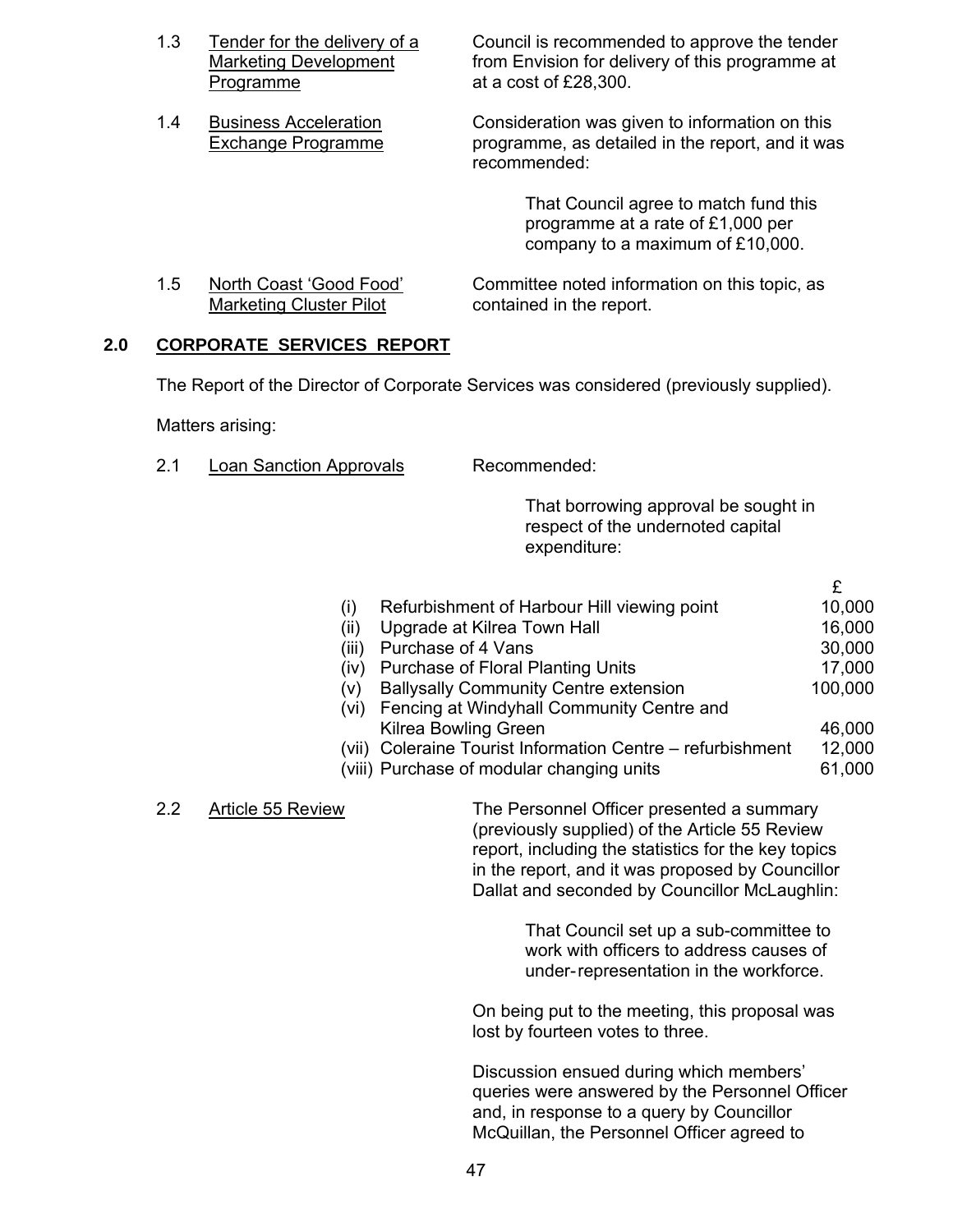check with the Monitoring Officer on how applications were classified where no religious affiliation was claimed.

Consideration was then given to the use of specific welcoming statements for vacancies where applications from one section of the community were consistently below target and it was proposed by Alderman McClure and seconded by Councillor McQuillan:

> That Council continue to use the welcoming statement currently used when advertising vacancies viz:

 "Council welcomes applications from all sections of the community, irrespective of religious belief, gender, disability, race, political opinion, age, marital status, sexual orientation, or whether or not they have dependants."

This proposal was carried by fourteen votes to three.

#### 2.3 Matters for Information

2.3.1 Accounts Committee noted that creditors' payments for September 2005, as per lists circulated, had been issued as follows:

> Revenue A/C - £469,280.00 Capital A/C  $-$  £214,708.23 Petty Cash A/C - £197,031.87

 In response to a query by Councillor Ms. Alexander, the Town Clerk and Chief Executive advised that the cost of repairs to the Peace Fountain was the subject of an insurance claim.

 2.3.2 New Appointments The following appointments had been made in accordance with the Local Government Staff Commission's Code of Procedures on Recruitment and Selection.

Leisure Services Department

Leisure Services Officer (replacement post): Mr. A. Carmichael.

North-East Sports Development Partnership Officer (replacement post): Miss J. Monteith.

#### **3.0 LAND AND PROPERTY**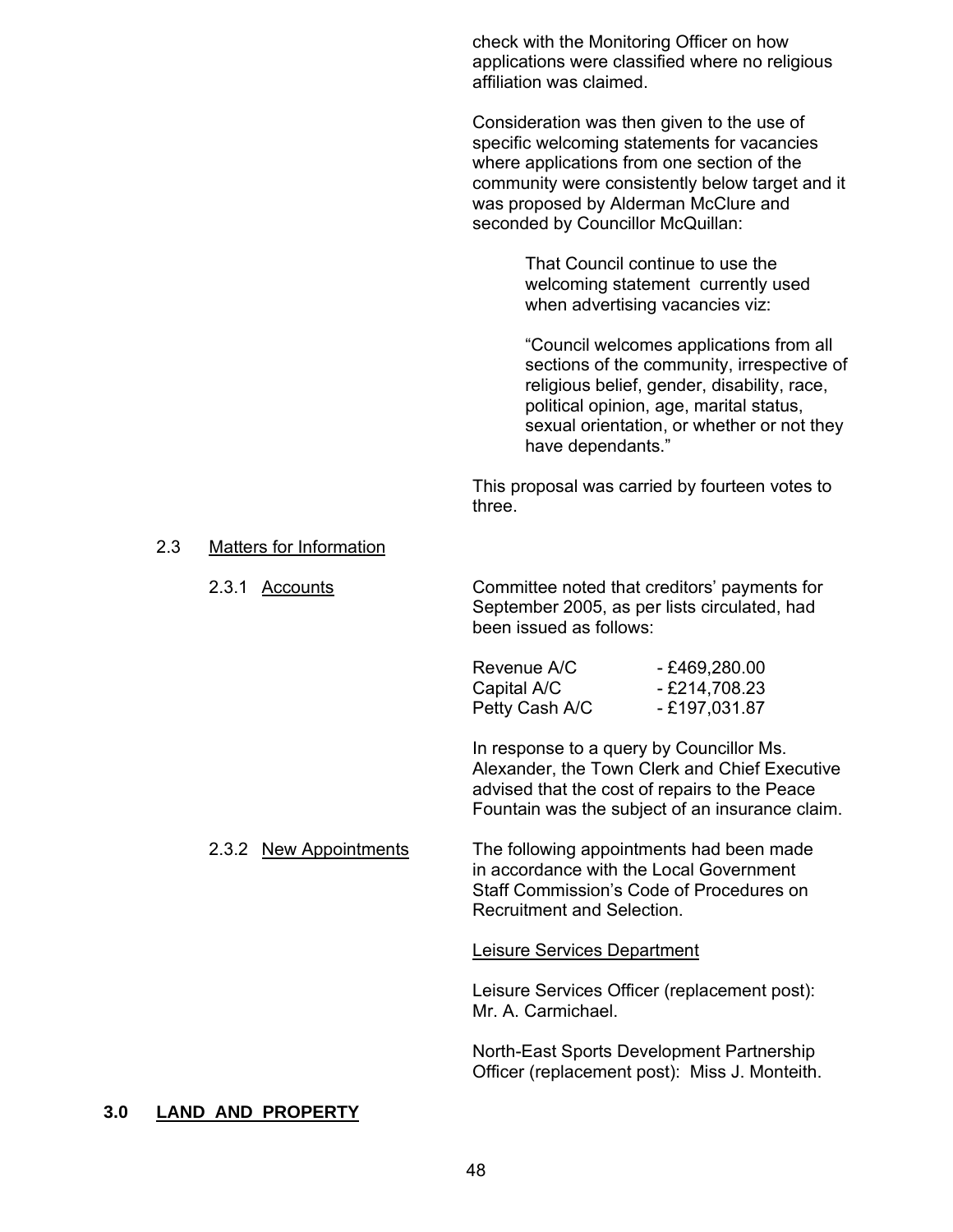The report of the Head of Administrative Services was considered (previously supplied).

Matters arising:

| 3.1 | Proposed Footbridge at<br><b>Foundry Court off Brook</b><br>Street, Coleraine | Council is recommended, by nine votes to two,<br>to reject a request from Mr. J. Diamond, on<br>behalf of Mr. T. O'Kane, for pedestrian access<br>to an end of terrace development of two<br>apartments via Council's walkway leading from<br>Brook Street to Anderson Park. |
|-----|-------------------------------------------------------------------------------|------------------------------------------------------------------------------------------------------------------------------------------------------------------------------------------------------------------------------------------------------------------------------|
| 3.2 | 68A Portstewart Road,<br>Coleraine                                            | Council is recommended to reject a request<br>from Mr. S. Cathcart, owner of 68A Portstewart<br>Road, Coleraine to purchase a two metre strip<br>of land between his property and the newly<br>resurfaced Cloonavin car park.                                                |
| 3.3 | Ballyreagh Mews, Portrush                                                     | Committee noted that payment of £9,000 and<br>documents for sealing had been received for the<br>release of the covenant on the twelve properties<br>at Ballyreagh Mews, Portrush.                                                                                           |

# **4.0 REMEMBRANCE SUNDAY - 13TH NOVEMBER 2005 - ARRANGEMENTS**

It was noted that the main body of Council would attend at Coleraine.

 On a request for nominees to represent Council at ceremonies outside Coleraine, the following nominations were made:

Portrush - Councillor Hillis

Portstewart - Councillor McLaughlin and Councillor Gilkinson. Councillor Gilkinson was nominated by eleven votes to three.

Kilrea - Councillor Cole

Garvagh - Councillor McQuillan and Councillor Mrs. Church. Both nominations received eight votes at which stage Councillor McQuillan withdrew.

Aghadowey - Councillor McPherson was proposed and withdrew in favour of Councillor McQuillan.

Castlerock - Councillor King

It was, therefore, recommended:

 That the following members represent Council at the undernoted Remembrance Day Ceremonies:

|                          | <b>Councillor Hillis</b>      |
|--------------------------|-------------------------------|
| $\overline{\phantom{a}}$ | <b>Councillor Gilkinson</b>   |
| $\overline{\phantom{0}}$ | <b>Councillor Cole</b>        |
| $\sim$                   | <b>Councillor Mrs. Church</b> |
|                          |                               |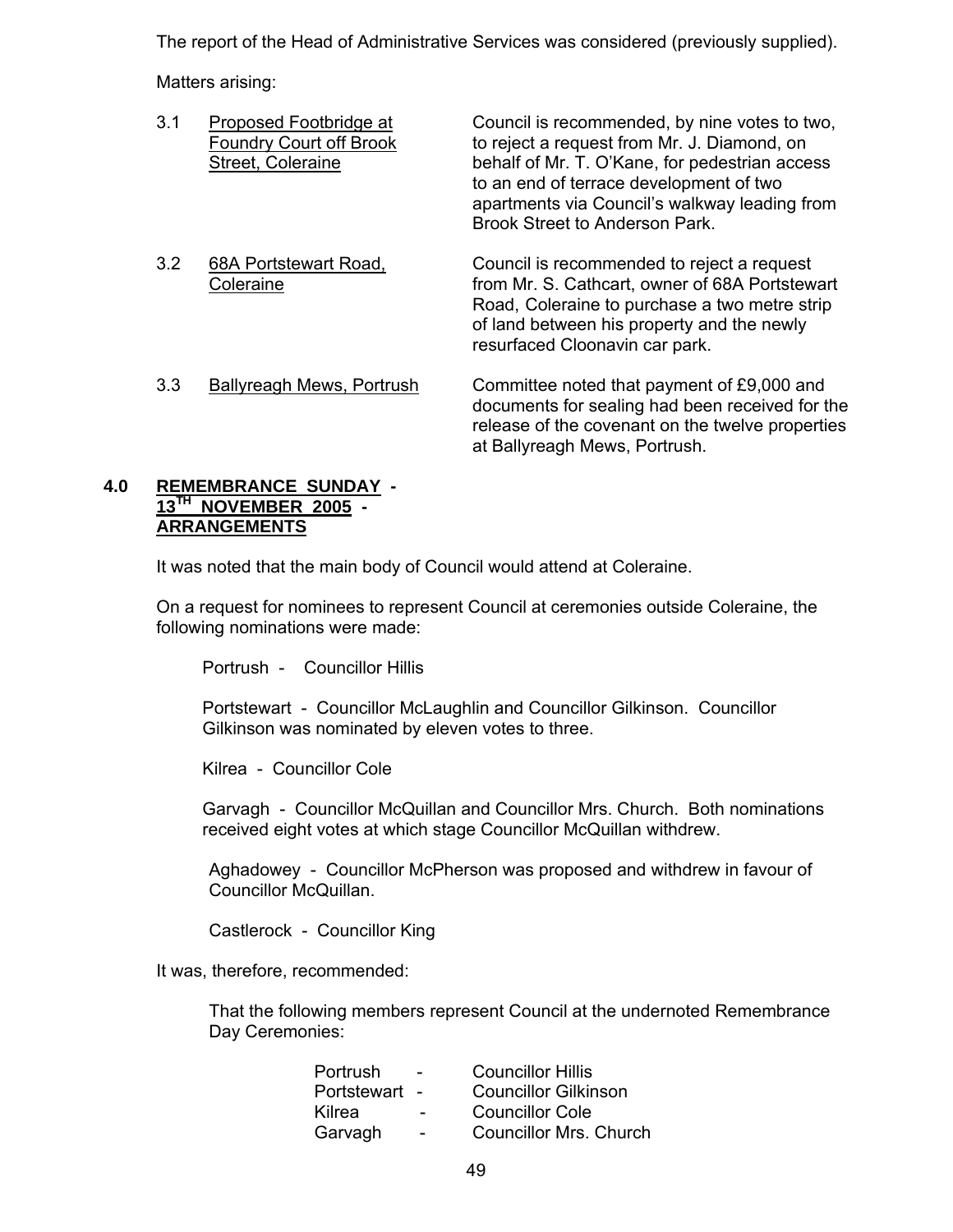Aghadowey - Councillor McQuillan Castlerock - Councillor King

# **5.0 DEPARTMENT OF THE ENVIRONMENT - ROADS SAFETY BRANCH - CONSULTATION DOCUMENT ON SEAT BELT WEARING IN BUSES AND COACHES**

Council is recommended to support the proposals for compulsory seat belt wearing as contained in this document (previously supplied).

 Members' concerns that there should be no reduction in transport provision for children given the reduced capacity of buses would be conveyed in the response to the paper.

#### **6.0 COUNCIL PARTICIPATION IN LIMITED COMPANIES**

Consideration was given to the report of the Town Clerk and Chief Executive on Council participation in limited companies (previously supplied).

 In response to members' concerns, the Town Clerk and Chief Executive agreed to seek further legal advice on the risk of retrospective action on decisions taken by Councillors prior to implementation of legislation to address the 'ultra vires' issue of Council involvement in limited companies.

 Consideration was also given to the provision of insurance cover for members and the use of funding agreements to make clear the requirements and expectations of Council as funder, as contained in the report, and it was recommended:

- (a) That Council require all companies to provide professional indemnity insurance for members serving on their Boards.
- (b) That Council make the completion of such an agreement a pre-requisite to funding of company activities, effective from the beginning of the current financial year.

#### **7.0 CONFERENCE - 'FUTURE OF WASTE MANAGEMENT IN THE NORTH WEST REGION' - 26TH OCTOBER, 2005**

 All members had been invited to attend this short seminar which would be held in the Gorteen House Hotel, Limavady on the morning of  $26<sup>th</sup>$  October, 2005.

Noted.

# **8.0 FORMER CASTLEROCK LIBRARY**

The Town Clerk and Chief Executive advised that, following notification from the Valuation and Lands Agency that the former Castlerock Library was to be offered for sale, the Senior Management Team had looked at potential uses for this property and had identified no strategic interest for Council.

Noted.